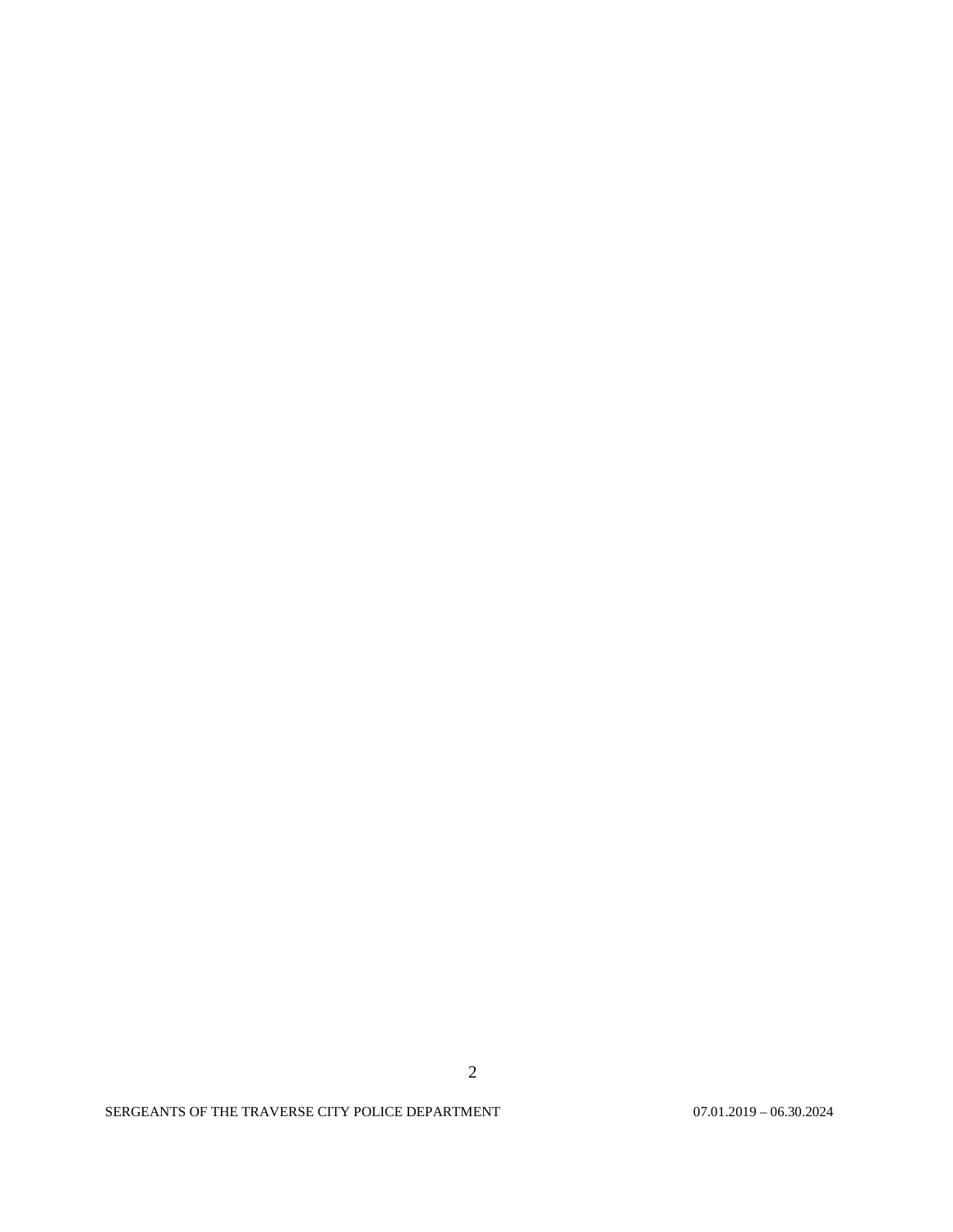# **Table of Contents**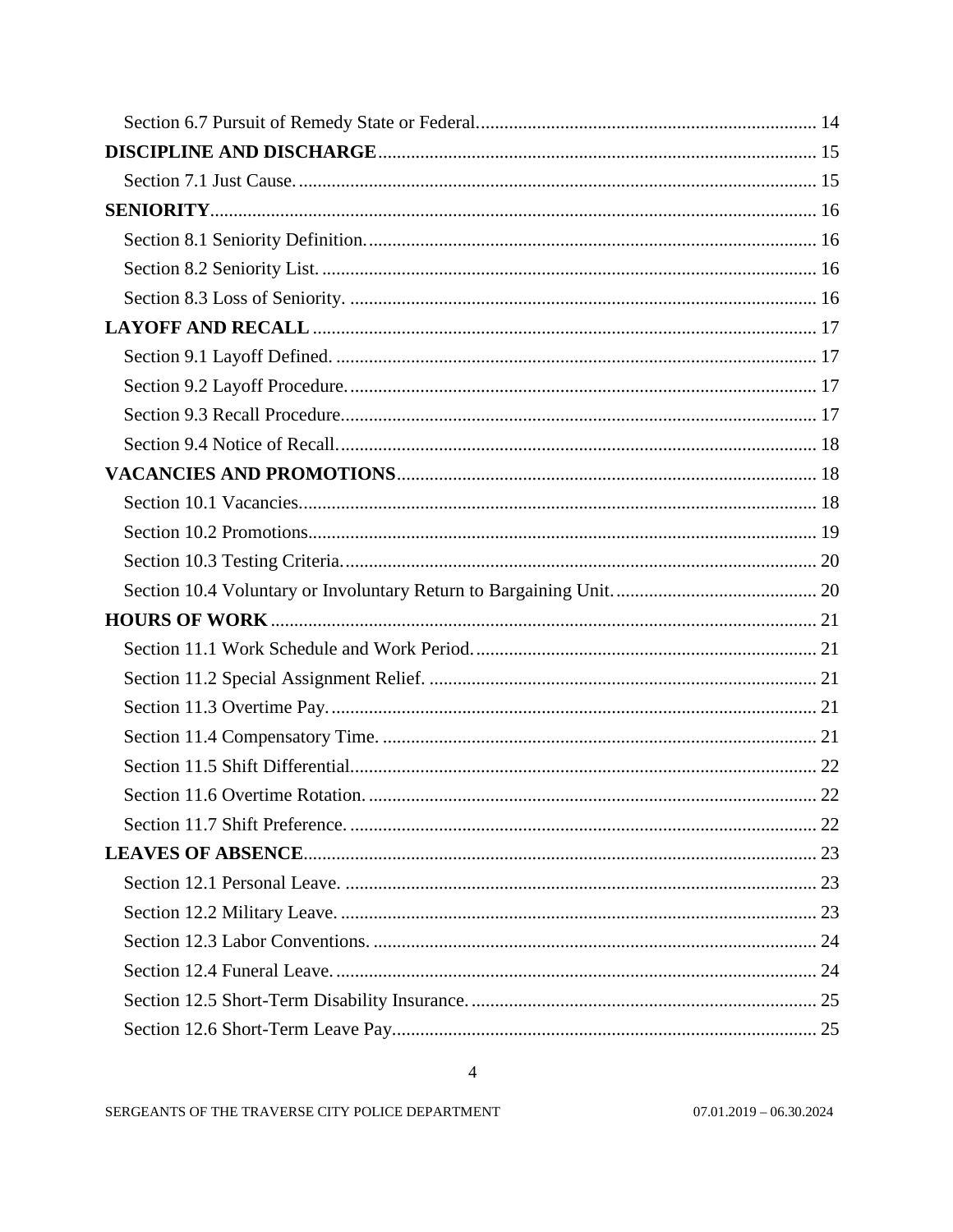$\overline{5}$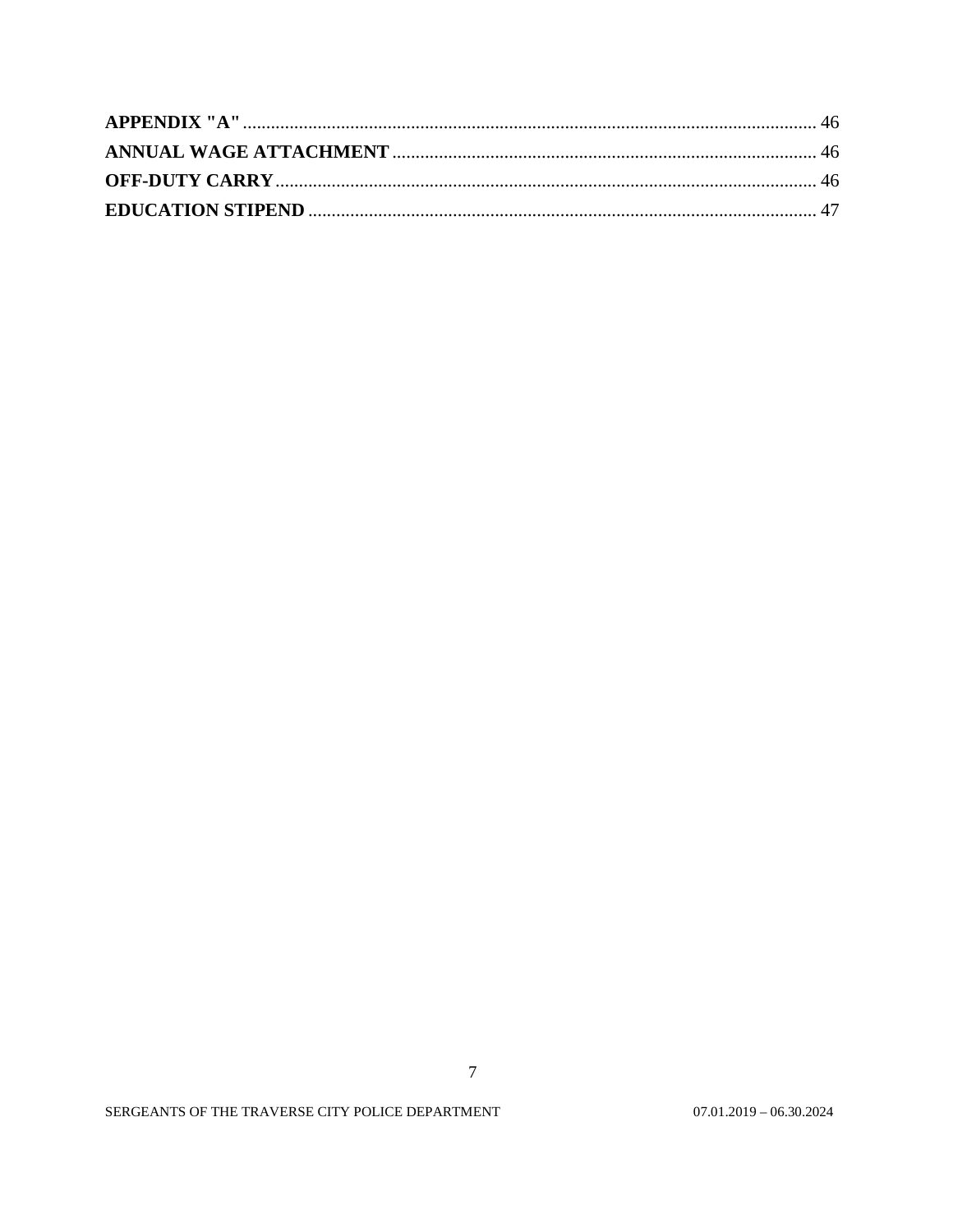### **AGREEMENT**

<span id="page-7-0"></span>This Agreement, made and entered into effective July 1, 2019, by and between the CITY OF TRAVERSE CITY, hereinafter referred to as the "City", and TEAMSTERS LOCAL 214, affiliated with the INTERNATIONAL BROTHERHOOD OF TEAMSTERS, CHAUFFEURS, WAREHOUSEMEN AND HELPERS OF AMERICA, hereinafter called the "Union".

#### **RECOGNITION**

## <span id="page-7-2"></span><span id="page-7-1"></span>Section 1.1 Collective Bargaining Unit.

The City hereby recognizes the Union as the exclusive collective bargaining representative, as defined in Act. No. 336, State of Michigan Public Acts of 1947, as amended, for all of the employees employed by the City in the following described unit:

All Sergeants in the Police Department of the City, excluding Patrol, Lieutenants, Clerks, Captains, Chief of Police, and all other employees.

#### <span id="page-7-3"></span>Section 1.2 Employee Definition.

An employee for purposes of this agreement shall be a person regularly employed by the City in the Sergeant classification. Sergeants shall be considered supervisors.

#### **UNION SECURITY**

## <span id="page-7-5"></span><span id="page-7-4"></span>Section 2.1 Agency Shop.

Membership in the Union is not compulsory. Employees covered under this agreement have the right to join, not join, maintain or drop their membership in the Union as they see fit. Neither party shall exert any pressure on or discriminate against an employee as regards such matters. Employees covered under this agreement shall be governed by State and Federal law.

The Union is required under this Agreement to represent all of the employees in the bargaining unit fairly and equally without regard to whether or not an employee is a member of the Union. The terms of this Agreement have been made for all employees in the bargaining unit and not only for members in the Union, and this Agreement has been executed by the Employer.

SERGEANTS OF TRAVERSE CITY POLICE DEPARTMENT 07.01.2019 - 06.30.2024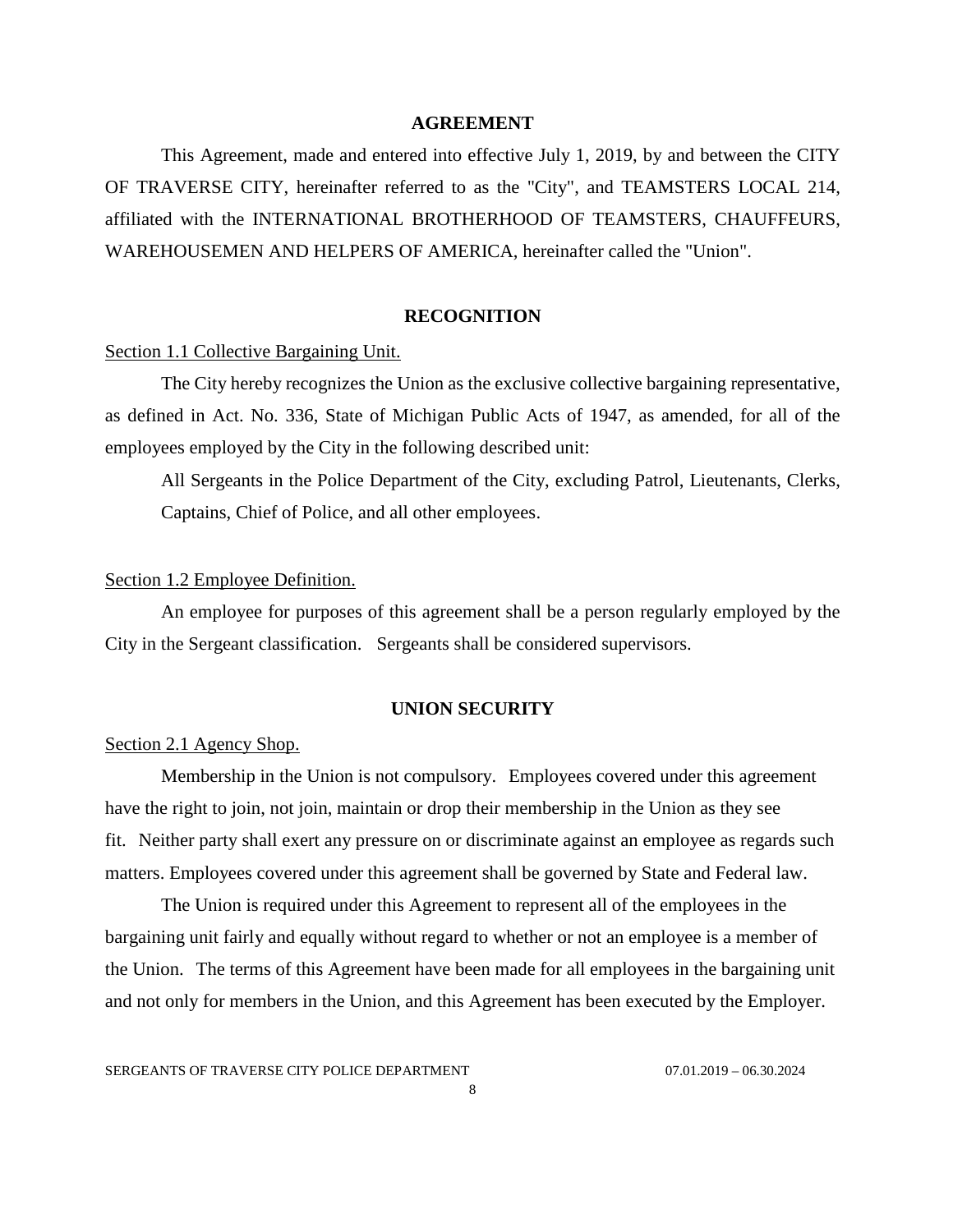## <span id="page-8-0"></span>Section 2.2 Deduction of Dues.

During the period of time covered by this Agreement, the Employer agrees to deduct from the pay of any employee who chooses to become a member of the union, all dues and/or initiation fees of Local 214, provided, however, the Union presents to the Employer, authorizations signed by such employees, allowing such deductions and payments to the Local Union. This may be done through the Steward of the Union.

- A. Amount of initiation fee and dues will be certified to the Employer by the Secretary-Treasurer of the Union.
- B. Authorized monthly, Union dues and initiation fees will be deducted by the Employer and transmitted to the Union as prescribed above.
- C. Such payments shall commence thirty-one (31) calendar days following the effective date or on the date of execution of this Agreement, whichever is the later, and for new employees who choose to become members of the union, the payment shall start thirty-one (31) calendar days following the date of employment

The Union agrees that in the event of litigation against the City of Traverse City, its agents or employees arising out of this provision, the Union will co-defend and indemnify and hold harmless the City, its agents or employees for any monetary award arising out of such litigation.

#### **REPRESENTATION**

#### <span id="page-8-2"></span><span id="page-8-1"></span>Section 3.1 Steward.

The City agrees to recognize one (1) steward elected or appointed by the Union from among employees in the unit with one or more years of seniority for the purpose of processing grievances. An alternate steward will be recognized by the City when the regular steward is absent from work. The Union agrees that the steward will not let the stewardship interfere with their duties or the operations of the Police Department, and the City agrees to give the steward reasonable time and access to other officers to fulfill their stewardship obligations hereunder. The authority of the job steward and alternate so elected by the Local Union shall be limited to, and shall not exceed, the following duties and activities: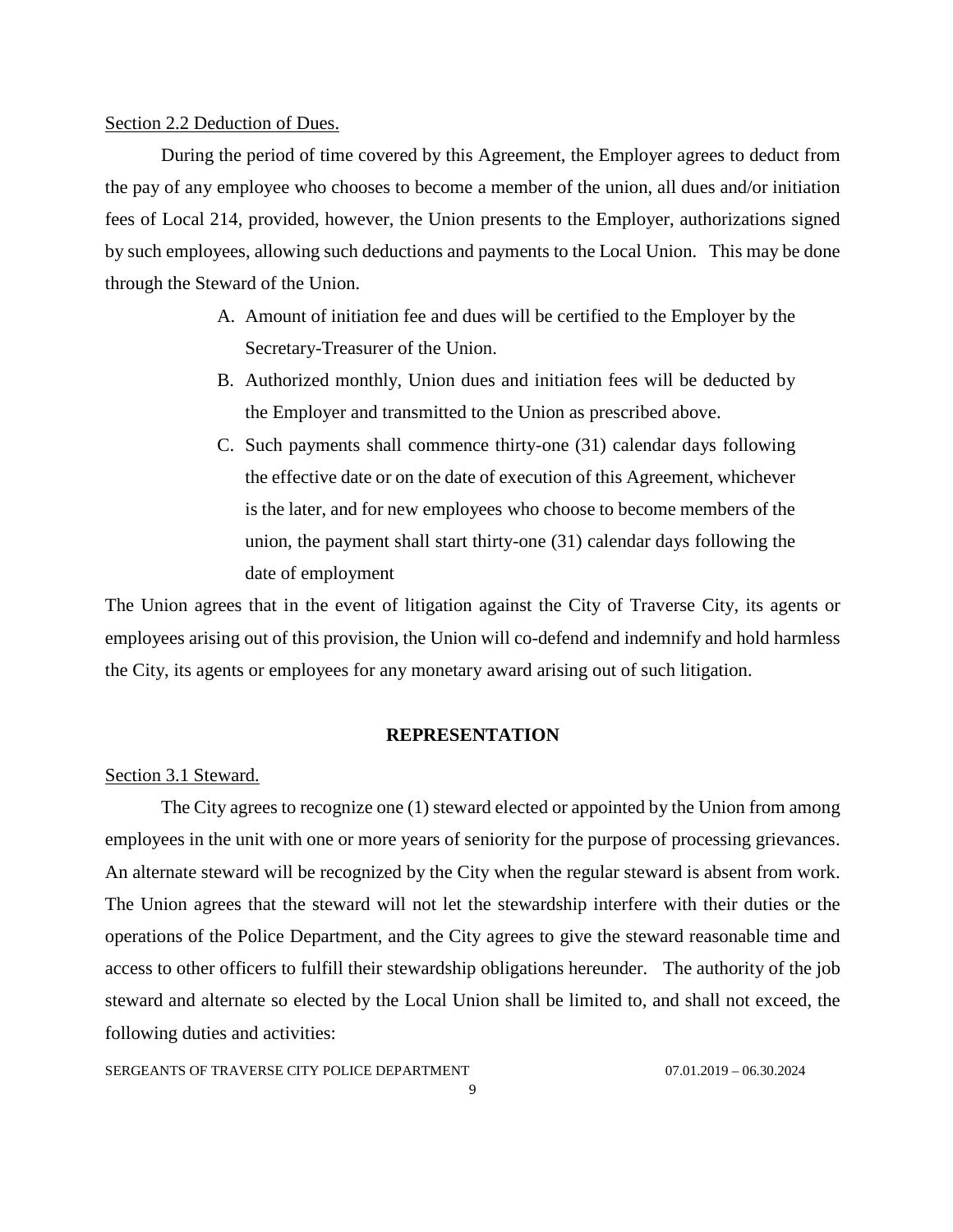- (a) The investigation and presentation of grievance with the employer or the designated City representative in accordance with the provisions of the Collective Bargaining Agreement;
- (b) The transmission of such messages and information, which shall originate with, and are authorized by the Local Union or its officers, provided such messages and information:
	- (1) have been reduced to writing, or,
	- (2) if not reduced to writing, are of a routine nature and do not involve work stoppage, slow-downs, refusal to handle goods, or any other interference with the City's business.

## <span id="page-9-0"></span>Section 3.2 Notification.

The City shall be informed in writing of the names of the steward and alternate. All official communication from or to the City shall be from or to the steward.

### <span id="page-9-1"></span>Section 3.3 Visitation.

Authorized representatives of the Union shall be permitted to visit the operation of the City during working hours to talk with the steward of the local Union and/or representatives of the City concerning matters covered by this Agreement, provided the representatives of the Union first announce their intentions to the officer in charge who shall make the necessary arrangements for such consultation so as not to disrupt the work of the department or the employee(s) involved.

#### <span id="page-9-2"></span>Section 3.4 Bargaining Team.

The Bargaining Team shall be selected by the Union and shall be limited to two (2) members. Of that number, no more than two (2) members, when bargaining occurs during their normal work shift, shall be released for such purposes without loss of time or pay. In no event will the City compensate an officer for hours spent in bargaining or other Union activities beyond the Officer's normal work shift.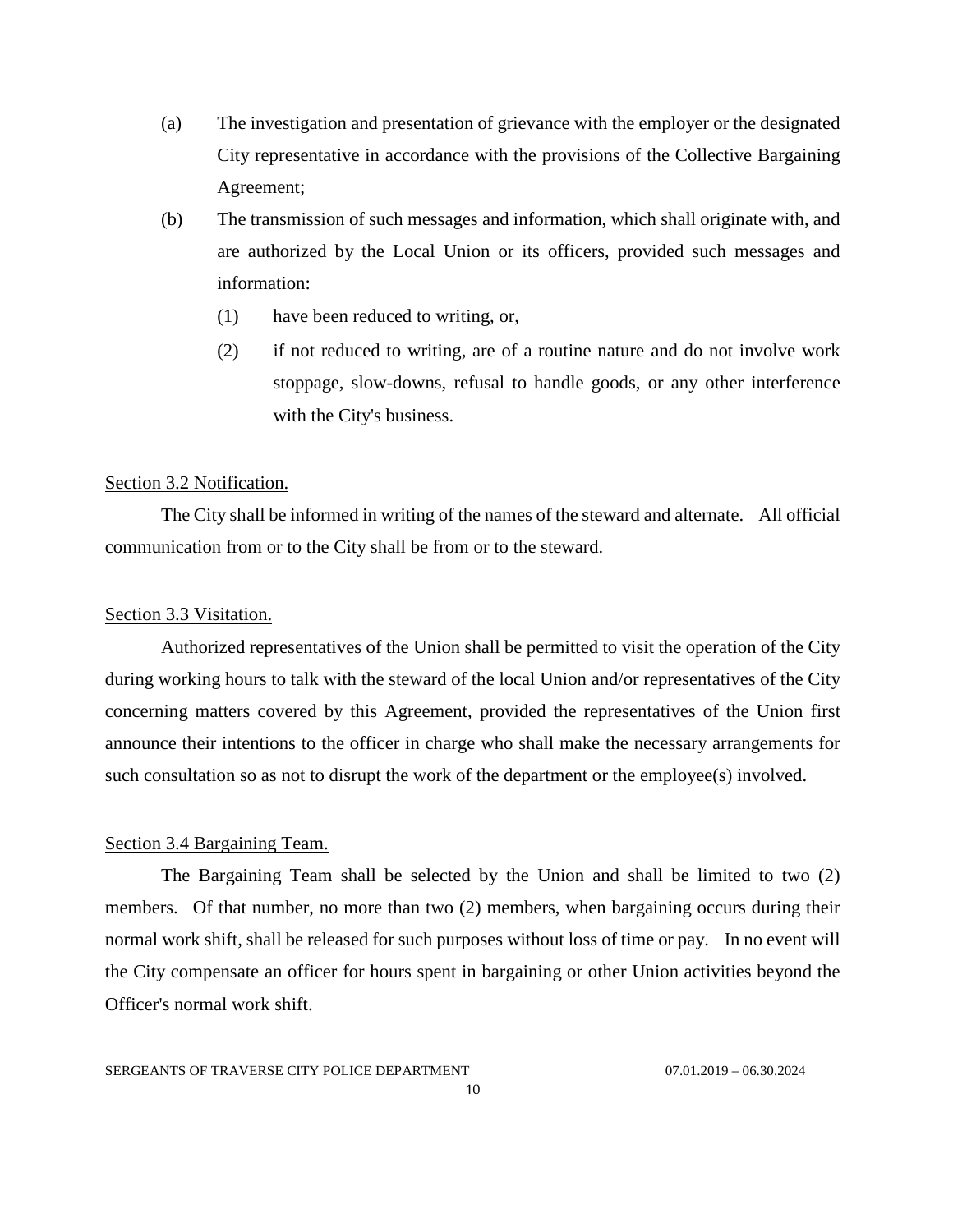#### **MANAGEMENT RIGHTS**

## <span id="page-10-1"></span><span id="page-10-0"></span>Section 4.1 Rights.

The Management of the City, the determination of all matters of Management policy; the services to be furnished; the nature and number of facilities and departments to be operated and their location; the direction of the working force, including only by way of illustration and not by way of limitation, the right to hire, discipline, suspend, or discharge for just cause, promote, transfer or lay off employees, or to reduce or increase the size of the working force: to establish rules and regulations, or to make judgments as to the ability and skill, is within the sole prerogative of the City, provided, however, that they will not be used in violation of any provisions of this Agreement. The City shall be the exclusive judge of all matters pertaining to the services that it provides; the methods, processes and means of providing service, the schedules and standards of work, methods, processes, means and materials to be used, and except as prohibited in this Agreement, the City shall have the right to continue and maintain its services and operations as in the past and prior to the execution of this Agreement with the Union, but it shall also have the right to study and use improved methods of equipment and outside assistance (sub-contracting) if necessary. It is understood that except as expressly limited in this Agreement, the City reserves and retains, solely and exclusively, all of its inherent and customary rights to manage the City's operations.

## <span id="page-10-2"></span>Section 4.2 Inter-Local Agreement.

If the City, in its sole discretion, decided to enter into an inter-local agreement, under the terms of the Urban Cooperation Act, with the County Sheriff or other police unit, it must first notify the Union in advance of entering such an agreement. The City and the Union agree to bargain about the effects of such an agreement on the bargaining unit personnel. If such bargaining does not result in agreement between the City and the Union, then referral of that dispute only to Mediation and, if necessary, Compulsory Arbitration under the provisions of Act 312 is required.

If the City, in its sole discretion, decides to enter into integration of emergency services, it will notify the Union in advance of entering such integration. The Union agrees to participate in discussion about the effects of such integration on the bargaining unit. This provision does not constitute a contract re-opener.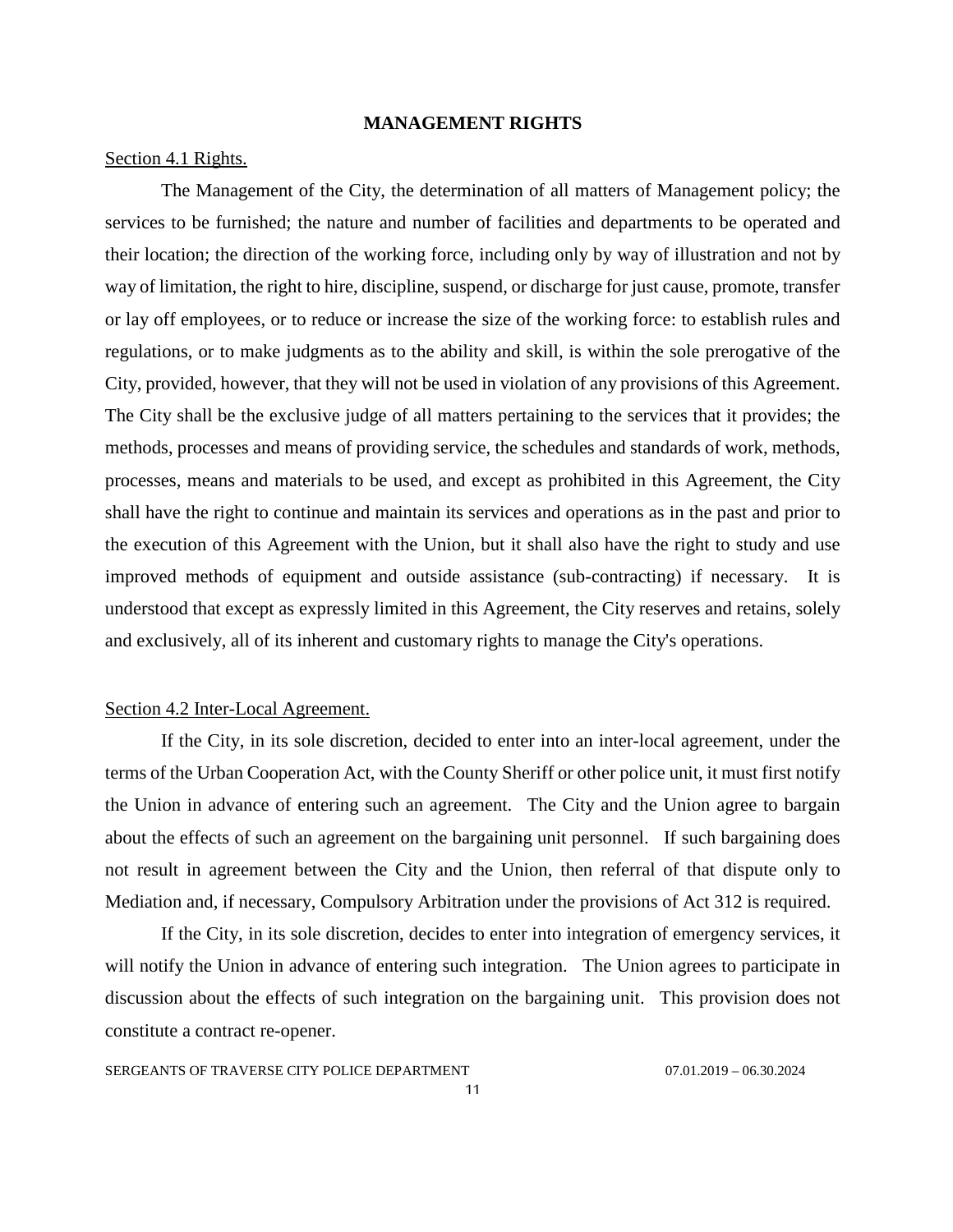## **LIMITATION OF AUTHORITY AND LIABILITY**

#### <span id="page-11-1"></span><span id="page-11-0"></span>Section 5.1 No Strike Clause.

It is the intent of the parties of this Agreement that the grievance procedure herein shall serve as a means for the peaceable settlement of all disputes that may arise between them concerning the terms of this Agreement. Recognizing this fact, the Union agrees that during the life of this Agreement, neither the Union, its agents, nor its members will authorize, instigate, aid or engage in a work stoppage, slowdown or a strike against the City of Traverse City. The City agrees that during the same period there will be no lockout.

#### <span id="page-11-2"></span>Section 5.2 Penalty for Strike.

An individual employee or group of employees who violate or disregard the prohibition of Section 5.1 above may be summarily discharged by the City without liability on the part of the City or the Union.

#### **GRIEVANCE AND ARBITRATION PROCEDURE**

#### <span id="page-11-4"></span><span id="page-11-3"></span>Section 6.1 Definition of a Grievance.

A grievance shall be a complaint by an employee or the Union concerning the application and interpretation of this Agreement which is subject to the grievance and arbitration procedures established herein.

#### <span id="page-11-5"></span>Step 1 Verbal Procedure

An employee with a complaint shall discuss the matter with their immediate supervisor within seven (7) work days of the employee's knowledge of the incident which gave rise to the complaint or within seven (7) work days of the date by which an employee should have been reasonably aware of such incident. If requested by the employee, the employee may have the steward present. If the complaint is not satisfactorily settled, it may be advanced according to the written procedure.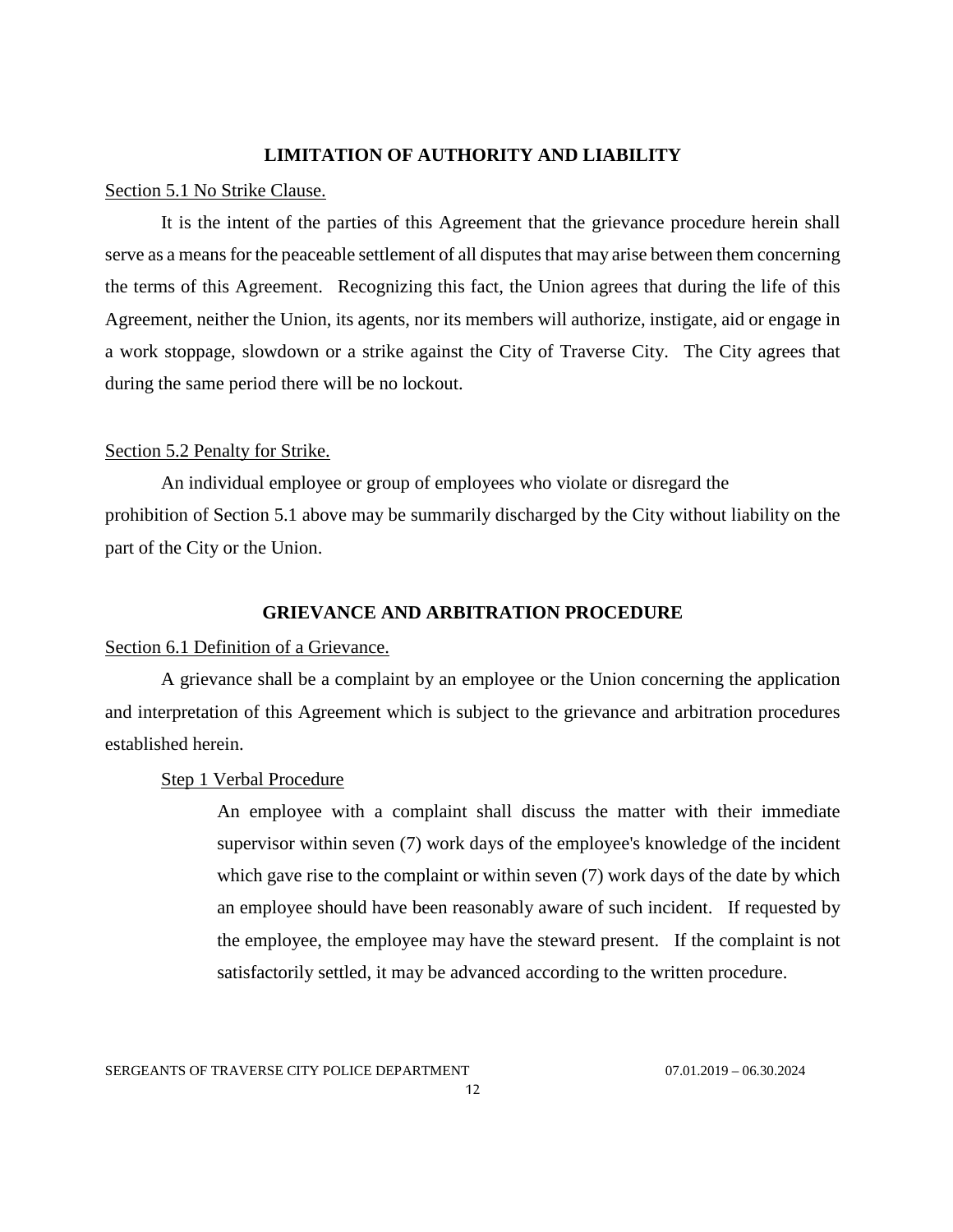## <span id="page-12-0"></span>Written Procedure.

Within seven (7) work days from the supervisor's answer in the verbal procedure, the complaint shall be reduced to writing, reciting the sections of the contract which are alleged to have been violated and signed by the employee or the Union and then presented to the Chief of Police. The Chief of Police, the steward, and grieving party, if requested by the steward, shall discuss the grievance in an attempt to resolve the matter. The Chief shall place the answer on the grievance form and return it to the steward within seven (7) work days after the grievance is presented to the Chief. If the grievance is not satisfactorily settled, it may be advanced according to Step 2.

#### <span id="page-12-1"></span>Step 2 Appeal.

Within seven (7) work days after the City's written answer in Step 1, the grievance may be presented to the City Manager. The City Manager and the steward shall discuss the grievance in an attempt to resolve the matter. Either party may have non-employee representatives present if desired. The City shall give its answer on the grievance and return it to the steward within (10) work days after the grievance is presented to the City. If the grievance is not satisfactorily settled, it may be advanced by the Union according to Step 3.

## <span id="page-12-2"></span>Step 3 Arbitration Request.

In the event the last step fails to settle the grievance, the Union, within thirty (30) days, may submit the issues to an Arbitrator selected from the Federal Mediation and Conciliation Service for final determination. Such decision will be binding on both parties.

## <span id="page-12-3"></span>Section 6.2 Selection of Arbitrator.

SERGEANTS OF TRAVERSE CITY POLICE DEPARTMENT 07.01.2019 - 06.30.2024 Any grievance that is arbitratable, upon proper notification as provided in this Agreement, may be submitted to one arbitrator chosen by mutual agreement by the parties. If mutual agreement cannot be obtained, the arbitrator will be selected from a panel of arbitrators obtained from the Federal Mediation and Conciliation Service by each party alternately striking a name from the panel with the remaining name serving as the Arbitrator. The compensation and expenses of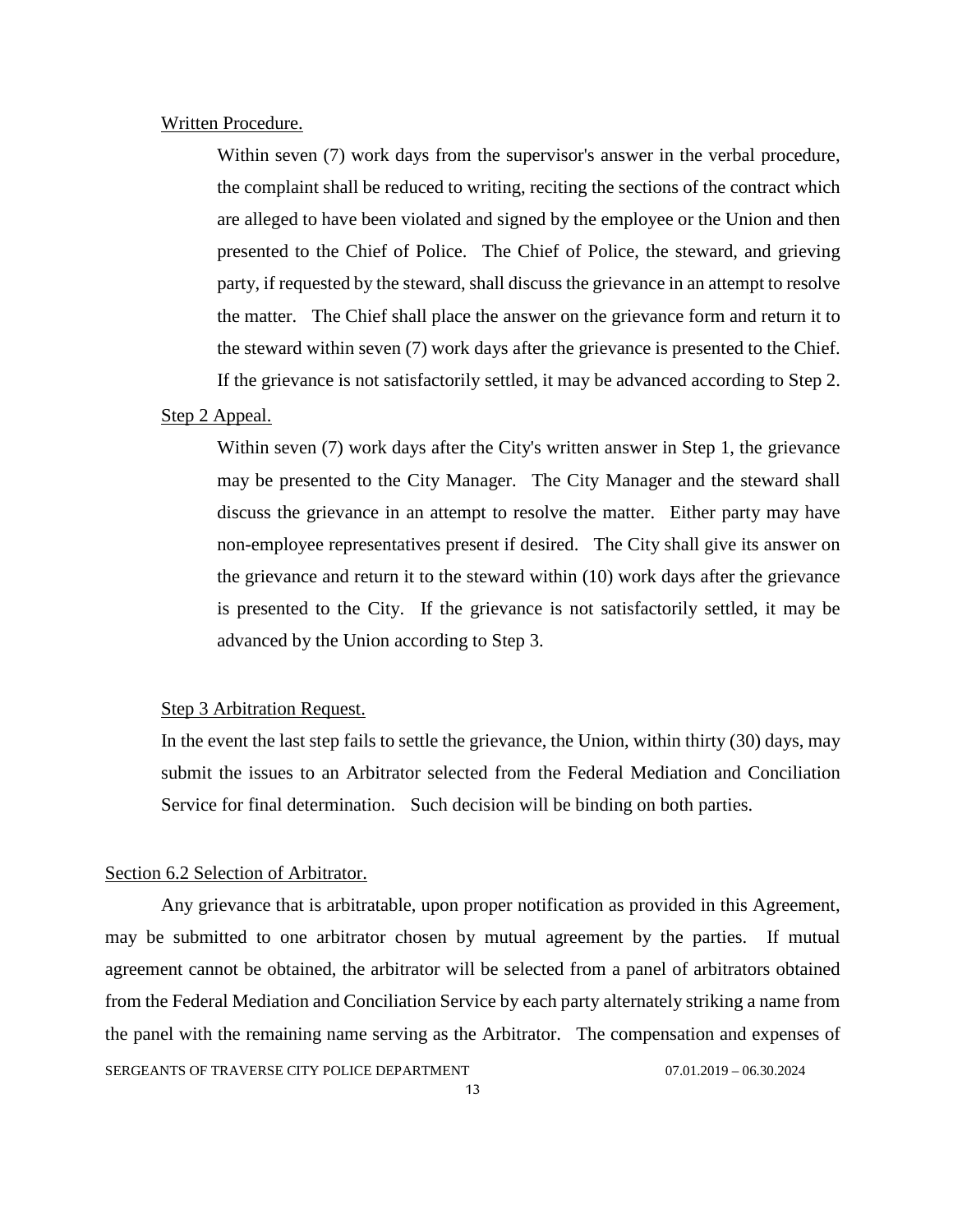the Arbitrator shall be shared equally by the City and the Union. The employee involved, or if a group grievance, one representative from the group may be in attendance without loss of pay. Witnesses shall be compensated for lost time by the party calling the witness.

## <span id="page-13-0"></span>Section 6.3 Power of the Arbitrator.

The Arbitrator shall be limited to the application of interpretation of this Agreement and shall have no power to add to, subtract from, or modify this Agreement in any respect. The arbitrator shall also be obligated to interpret this Agreement in light of laws applicable to and affecting municipalities.

## <span id="page-13-1"></span>Section 6.4 Time Sheets.

The Union shall have the right to examine time sheets and other records pertaining to the computation of compensation for an employee who has submitted a specific grievance relative to such compensation. Other records pertaining to a specific dispute may be examined by the Union upon specific grievance subject to applicable State laws.

#### <span id="page-13-2"></span>Section 6.5 Time Computation.

Saturday, Sunday and holidays shall not be counted under the time procedures established in the grievance procedure.

#### <span id="page-13-3"></span>Section 6.6 Grievance Form.

The grievance forms shall be mutually agreed upon.

#### <span id="page-13-4"></span>Section 6.7 Pursuit of Remedy State or Federal.

During the grievance process, the parties agree that once an employee has elected to pursue a remedy under State or Federal law for alleged conduct which may be a violation of the Collective Bargaining Agreement, such employee shall not have simultaneous resort to the grievance procedure and any grievance then being processed shall be deemed withdrawn by the party filing. Any decision rendered shall be binding on both parties. This shall not preclude employees from exercising their rights guaranteed under State or Federal law.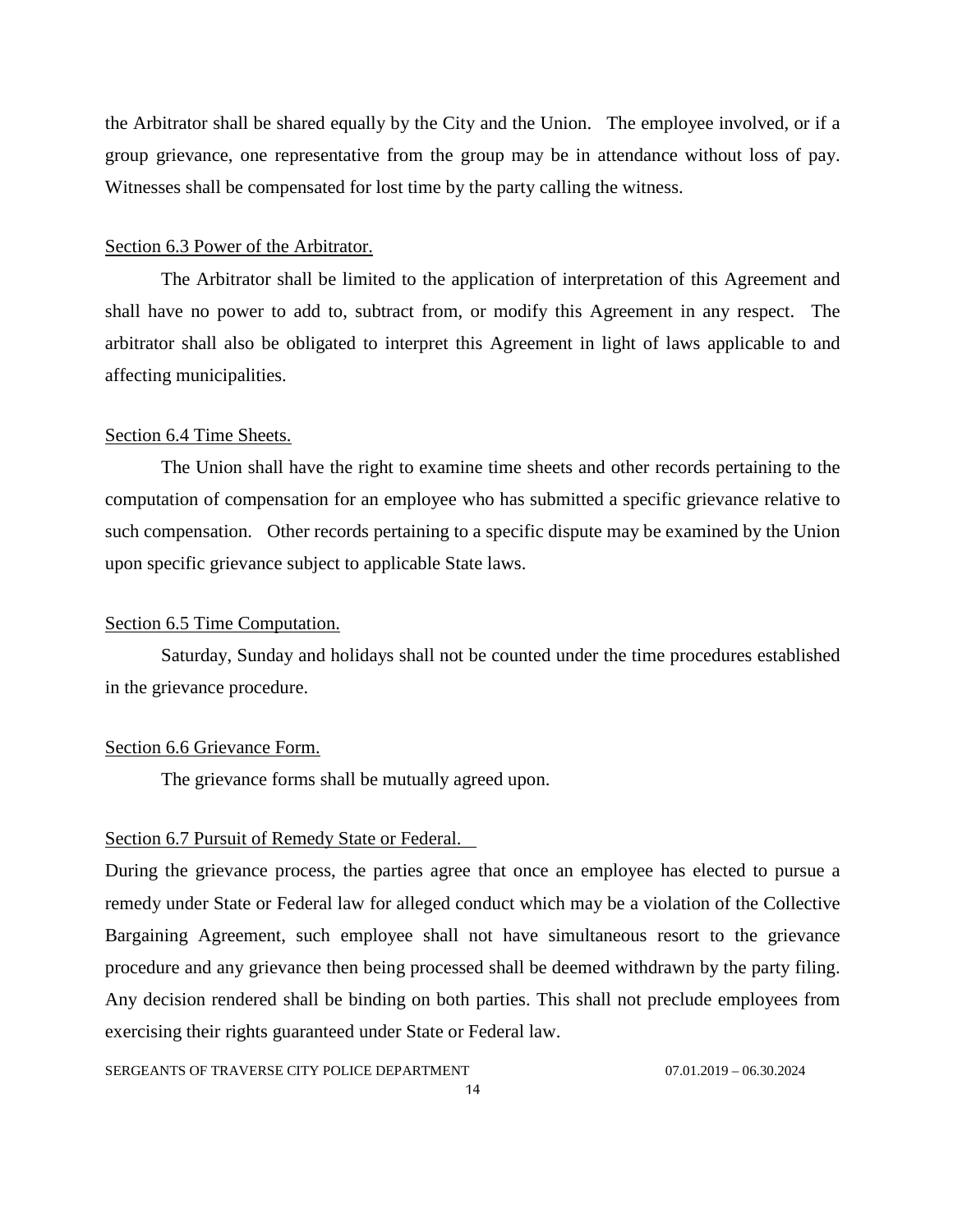#### **DISCIPLINE AND DISCHARGE**

#### <span id="page-14-1"></span><span id="page-14-0"></span>Section 7.1 Just Cause.

In the case of disciplinary action taken by the City, involving removal, discharge, reduction in rank or pay, suspension from office or other punishment against any member of the bargaining unit, all appeals to such action shall be in accordance with the Grievance and Arbitration Procedure provisions of this Agreement.

(a) The City shall not discharge or suspend for disciplinary reasons any nonprobationary employee except for just cause based on a preponderance of the evidence. It is mutually agreed that progressive discipline for minor offenses should be employed and, therefore, the non-probationary employee shall first receive an oral and a written warning notice before more severe discipline is issued. It is acknowledged, however, that a warning notice, whether verbal or written, need not be issued first for major infractions.

Discharge must be by proper written notice to the employee and a member of the bargaining unit who is a Union official citing specific disciplinary reasons against such employee within a reasonable time after the employer becomes aware of incident or grounds for discharge or suspension.

- (b) The discharged or suspended non-probationary employee will be permitted to review the discharge or suspension with their steward and the employer will make available an area where they may do so before the employee is required to leave the property of the City. Upon request, the City or designated representative may discuss the discharge or suspension with such employee and the steward.
- (c) Where a non-probationary employee is discharged or suspended based upon being under investigation for a criminal offense and after investigation a warrant is not issued by the Prosecuting Attorney against the employee, the employee shall be reinstated with full back pay.
- (d) Should a non-probationary employee who has been discharged or given a disciplinary suspension consider such discipline to be improper, a grievance may be processed initially at the written step of the grievance procedure, provided the

SERGEANTS OF TRAVERSE CITY POLICE DEPARTMENT 07.01.2019 - 06.30.2024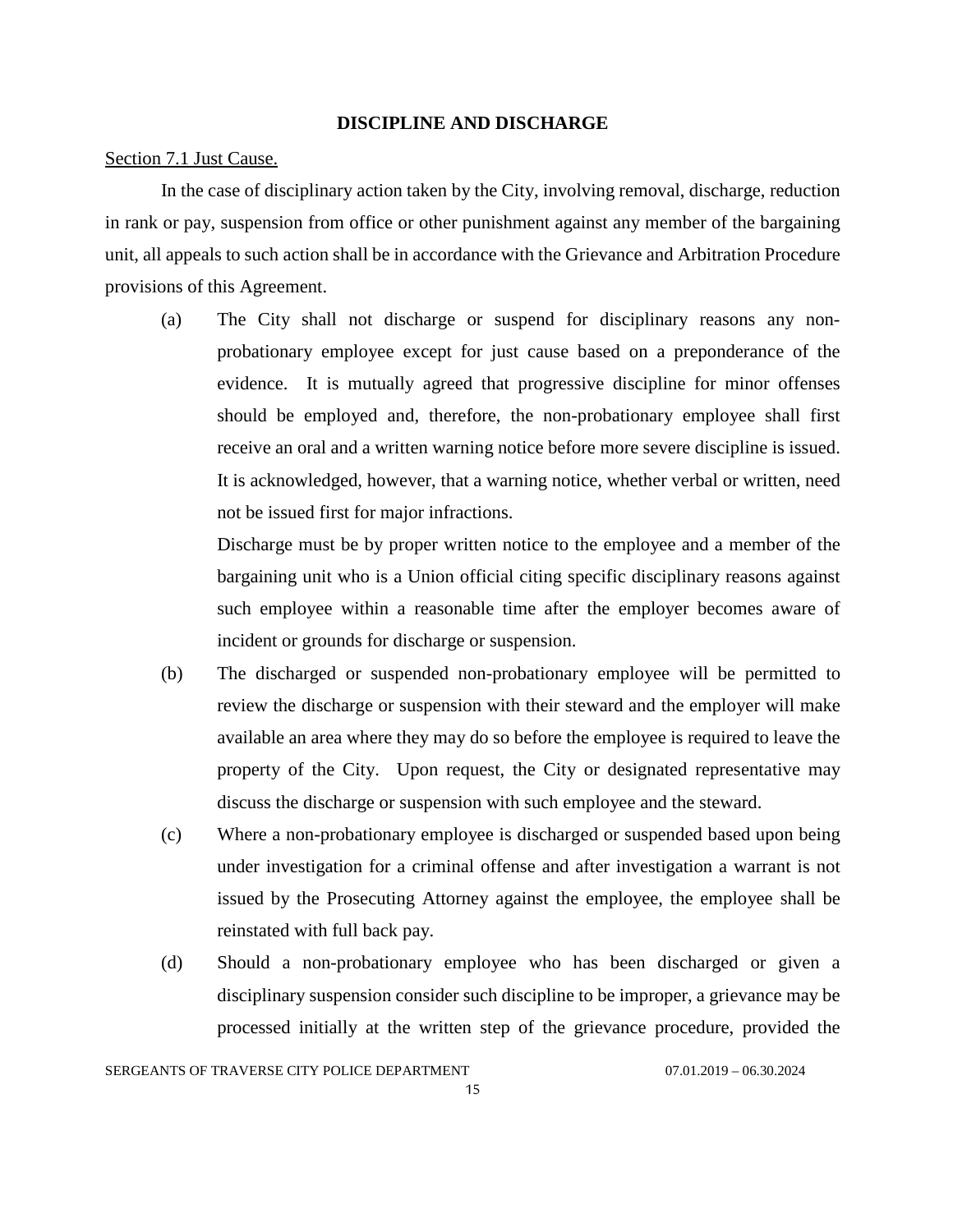grievance is submitted within seven (7) working days from the date discipline was imposed on the grieving employee. Discharge of probationary employee is not subject to the grievance procedure.

- (e) This shall not preclude employees from exercising their rights guaranteed under State or Federal law.
- (f) Any disciplinary action issued by the City may include a review and consideration of any previously issued disciplinary action(s) issued within the preceding thirty-six (36) months. Disciplinary action(s) issued prior to the preceding thirty-six (36) months may not be considered in subsequent disciplinary actions unless such prior disciplinary action(s) demonstrate(s) a pattern of behavior.

#### **SENIORITY**

## <span id="page-15-1"></span><span id="page-15-0"></span>Section 8.1 Seniority Definition.

Seniority shall be defined to mean the length of the employee's service with the City in the Police Department commencing from the last date of hire. The application of seniority shall be limited to the preferences recited in this Agreement.

## <span id="page-15-2"></span>Section 8.2 Seniority List.

The City shall post a list of the employees arranged in order of their seniority. This list shall be posted in a conspicuous position at the place of employment. An up-to-date copy of the seniority list will be mailed to the Teamster Business Representative.

#### <span id="page-15-3"></span>Section 8.3 Loss of Seniority.

An employee's seniority with the City will terminate for the following reasons:

- (a) If the employee quits or retires.
- (b) If the employee is discharged for cause.
- (c) After three (3) consecutive days of unauthorized absence.
- (d) If the employee fails to return to work within three (3) days of the date following a leave of absence or vacation, unless a satisfactory reason is given or because of an emergency situation.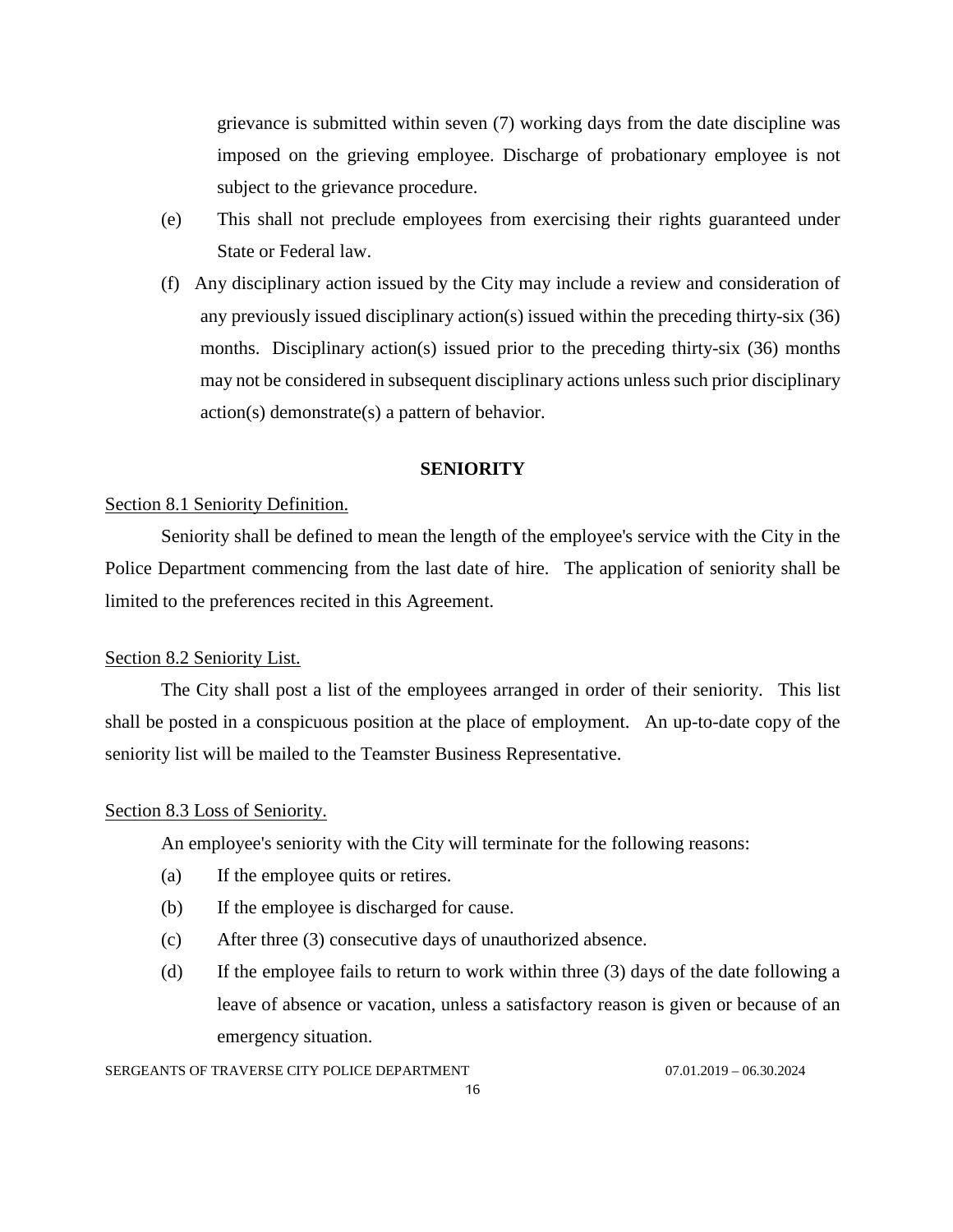## **LAYOFF AND RECALL**

## <span id="page-16-1"></span><span id="page-16-0"></span>Section 9.1 Layoff Defined.

(a) The word "layoff" means a reduction in the working force.

## <span id="page-16-2"></span>Section 9.2 Layoff Procedure.

- (a) Layoff of employees shall be by seniority, and the following order shall be followed, provided that the employees who remain are capable of performing the work available:
	- (1) Probationary employees.
	- (2) Remaining seniority employees shall then be laid off in the order of their seniority.
	- (b) When employees have the same classification seniority, the employee with the least seniority in the department shall be laid off first.
	- (c) Upon being laid off from their classification, an employee who so requests shall, in lieu of layoff, be permitted to take another classification in the department provided, however, that the employee is able to perform the required duties of that classification and that the employee has more seniority than the employee that is to be replaced. Employees who change classification in lieu of layoff shall be paid the salary in accordance with the schedule for that classification.
	- (d) Employees to be laid off for an indefinite period of time will have at least ten (10) working days' notice of layoff. The steward shall receive a list from the City of the employees being laid off on the same date the notices are issued to the employees.

## <span id="page-16-3"></span>Section 9.3 Recall Procedure.

A laid-off seniority employee, if recalled to a job identical or higher in rate to the job from which the employee was laid off and provided said employee has the ability to perform the job, shall be required to take the recall. Failure to take such offered work shall result in loss of seniority and discharge.

(a) The order of recalling of laid-off employees shall be in the inverse order in which the employees are laid off and shall be subject to the same conditions of layoff.

## SERGEANTS OF TRAVERSE CITY POLICE DEPARTMENT 07.01.2019 - 06.30.2024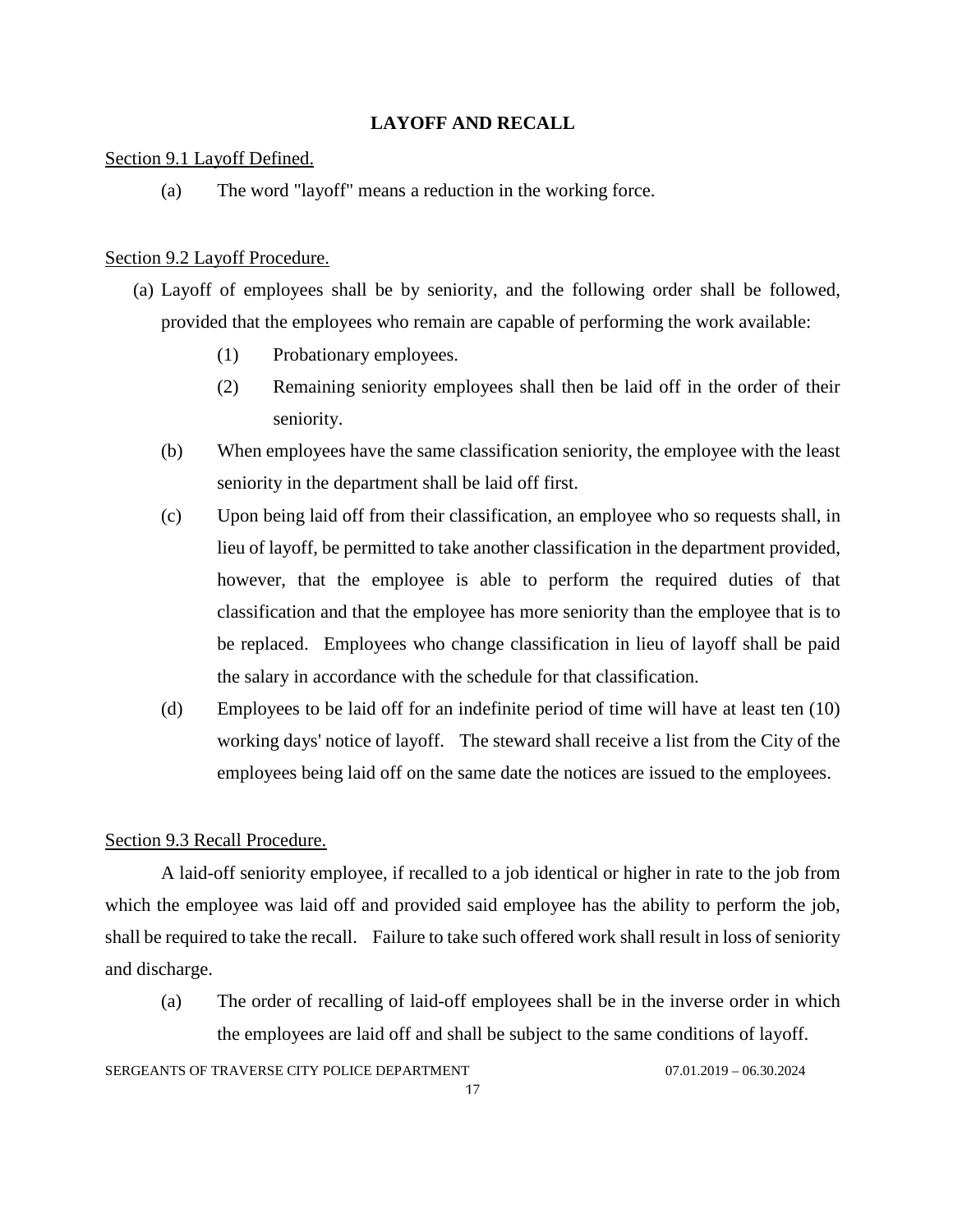### <span id="page-17-0"></span>Section 9.4 Notice of Recall.

- (a) In the event of a layoff, an employee so laid off shall be given two (2) weeks' notice of recall to work, mailed to the employee at the last known address by registered or certified mail. In the event the employee fails to make themselves available for work at the end of two (2) weeks, the employee shall lose all seniority rights under this Agreement.
- (b) Notices of recall shall be sent by certified or registered mail, or telegram to the employee's last known address as shown on the City's records and it shall be the obligation of the employee to provide the City with the current address and telephone number. A recalled employee shall give notice of their intent to return to work within three (3) consecutive calendar days, and shall return within seven (7) calendar days or their employment shall be terminated without recourse to this Agreement. Exceptions may be made due to circumstances beyond the control of the employee.
- (c) In the event a recall is necessary on less than three (3) days' notice, the City may call upon the laid off employee(s) either personally or by telephone, until an employee able to return to work immediately is located. In such case, the employee able to return to work immediately will be given a temporary assignment not to exceed three (3) days, and employee(s) passed over (because of their inability to return to work immediately) will be given notice to report for work at the end of said three (3) day period.

## **VACANCIES AND PROMOTIONS**

#### <span id="page-17-2"></span><span id="page-17-1"></span>Section 10.1 Vacancies.

The City will fill all permanent classification vacancies as soon as possible, when need for such action is necessary, as determined and/or established by the City.

(a) A classification may not be removed from the bargaining unit by merely changing the title or by modifying the classification specifications for purpose of undermining the Union.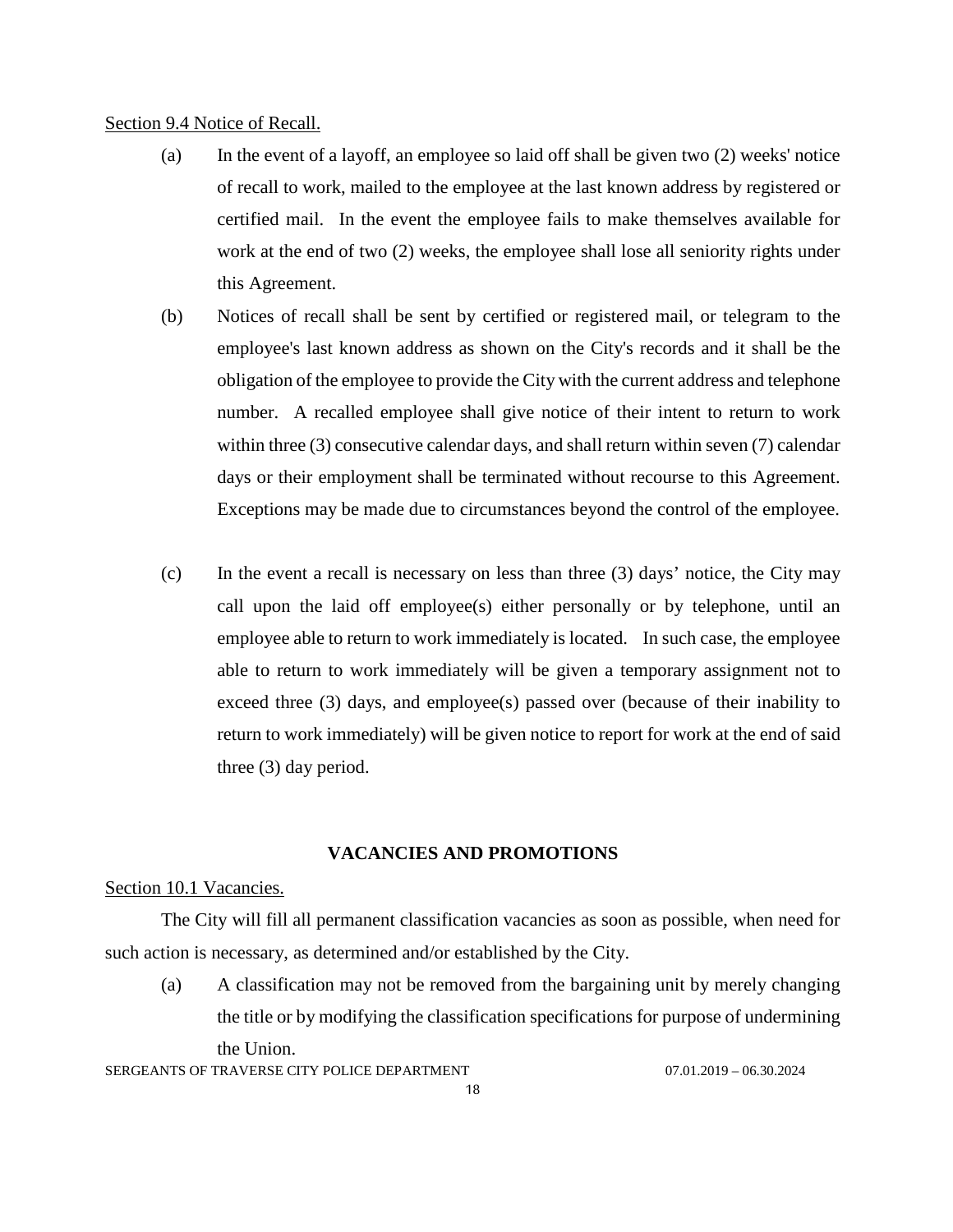(b) The City will not change, modify, or delete any of the present work specifications of the classification covered by this Agreement where it would change the present class concept.

## <span id="page-18-0"></span>Section 10.2 Promotions.

Promotions within the Traverse City Police Department to the positions of sergeant, lieutenant, and captain shall be based on the following factors:

- 1. Promotions shall be on a competitive basis.
- 2. Eligible employees must have five (5) years continuous service with the Traverse City Police Department in the patrol classification to be eligible for the promotion to sergeant; and all eligible employees must have at least three (3) years of continuous service in the sergeant's classification to be eligible for promotion to lieutenant or captain.
- 3. Employees must meet the eligibility requirements for promotion prior to taking any test for promotion in order to be placed on the eligibility list.
- 4. Written and oral examinations are to be based upon the classification of vacancy to be filled.

The City agrees that eligibility for full-time promotional vacancies within the Police Department as stated above shall be determined by competitive examination using the following criteria:

- 1. Assessment Center 80 percent
- 2. Internal Interview 20 percent

The assessment center process shall be completed first, followed by the internal interview.

A three-person panel scoring the employees in the internal interview shall consist of the Chief of Police, City Human Resources and the City Manager or his/her designee.

The City shall establish an eligibility list of those employees. In ranking order of the scores obtained in the Assessment Center Testing and Internal Interview. Such eligibility list shall remain in effect for a minimum of twenty-four (24) calendar months from the date the results of the examinations are received by the City. If mutually agreed the eligibility list may remain in effect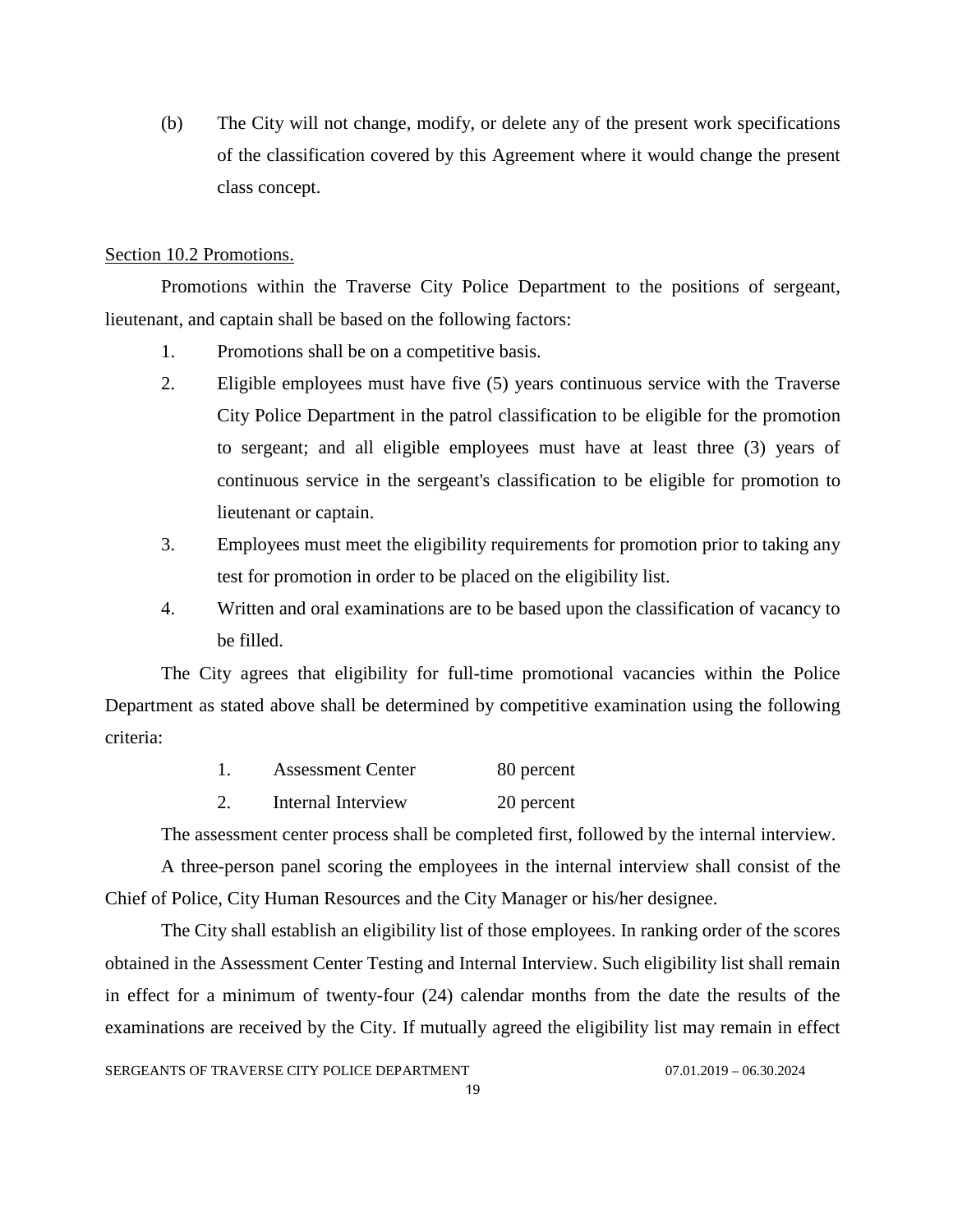an additional six (6) months. This list shall be used to fill vacancies occurring in the respective classifications.

Employees who attain equal scores shall be chosen by using department seniority.

## <span id="page-19-0"></span>Section 10.3 Testing Criteria.

The assessment centers shall be developed in accordance with the Guidelines and Ethical Consideration for Assessment Center Operations (2009), International Taskforce on Assessment Center Guidelines. These guidelines establish specific requirements and procedures for conducting assessment centers. The specific job-related exercises shall be used in a custom assessment center will be developed by an approved third party administrator. The assessment center testing may consist of the following criteria: Interview Exercise; Oral Presentation Exercise; In-Basket Exercise; and Role-Play Scenario Exercises.

## <span id="page-19-1"></span>Section 10.4 Voluntary or Involuntary Return to Bargaining Unit.

In the event that a former bargaining unit employee voluntarily returns to the bargaining unit or the employee's return is due to disciplinary action against the employee, such employee may do so provided:

- (a) Such employee may not disrupt the shift assignments then in effect and may not bid on a shift assignment until the next regular shift bid occurs;
- (b) Such employee may not displace a bargaining unit employee;
- (c) Such employee's seniority shall be limited to the sum of seniority earned in the patrol, sergeant's and captain's units.

In the event that a former bargaining unit employee involuntarily returns to the bargaining unit due to layoff or other reasons beyond the employee's control the conditions recited above shall apply except that such employee may displace a bargaining unit employee provided that the employee has more seniority than the employee that will be displaced and that the displacing employee is able to perform the duties required of the position and/or assignment.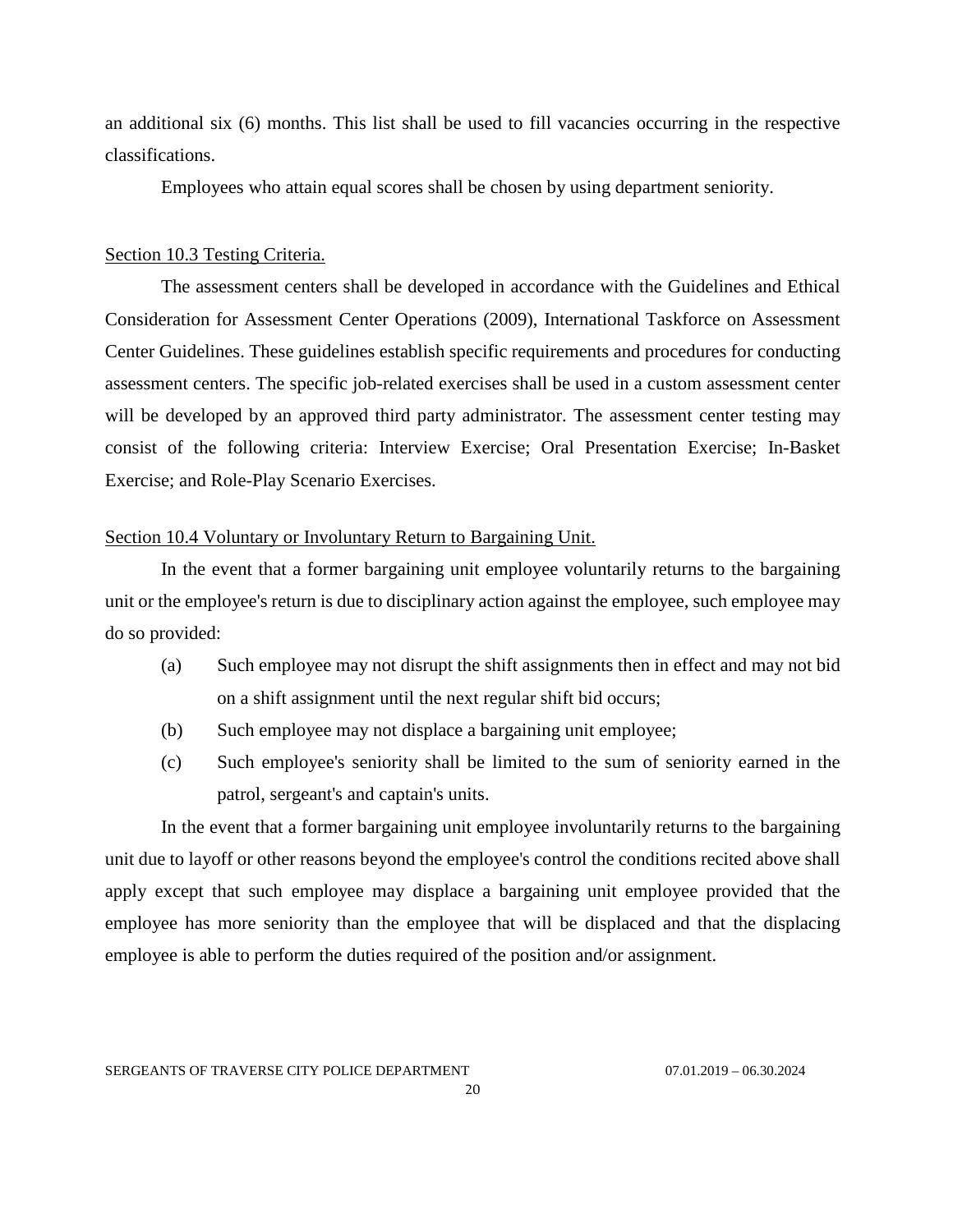#### **HOURS OF WORK**

#### <span id="page-20-1"></span><span id="page-20-0"></span>Section 11.1 Work Schedule and Work Period.

The workday shall consist of twelve (12) hours and the tour of duty shall consist of eightyfour (84) hours within a fourteen (14) day period. If, due to mandated schedule changes, an officer's pay hours fall short of eighty (80) for a pay period, that officer will have the option of using accumulated compensatory, vacation, or short-term leave time to make up the difference, or with the permission of the shift commander, work the difference on a directed patrol assignment. All hours worked under this circumstance will be paid at the straight time rate. The Sergeant assigned to the Detective Bureau and the Administrative Sergeant will normally work an eight (8) hour, Monday through Friday day shift.

#### <span id="page-20-2"></span>Section 11.2 Special Assignment Relief.

Employees assigned to special duties denying them the opportunity to take meal periods will be provided relief from such duties. Said relief to be provided at such time and such lengths as reasonable under the conditions surrounding such assigned duties.

#### <span id="page-20-3"></span>Section 11.3 Overtime Pay.

Overtime pay shall be one and one-half  $(1\frac{1}{2})$  times the employee's hourly rate for all hours worked in excess of twelve (12) hours in any one (1) day or in excess of eighty (80) hours in any one (1) pay period. Payment for overtime shall be made within the same pay period in which it was earned. Employees assigned to eight  $(8)$  hour shifts will be compensated at one and one-half  $(1 \frac{1}{2})$  times their hourly rate for hours worked in excess of eight (8) hours in a twenty-four (24) hour period and/or in excess of eighty (80) hours in a pay period. Payment for overtime shall be made within the same pay period in which it is earned.

#### <span id="page-20-4"></span>Section 11.4 Compensatory Time.

SERGEANTS OF TRAVERSE CITY POLICE DEPARTMENT 07.01.2019 - 06.30.2024 Employees may, in lieu of overtime payment or holiday premium pay, opt to be paid for such time in compensatory time, the same amount. Such compensatory time shall be limited to a sixty (60) hours bank. Included with the last pay day of June each year, compensatory time off banks will be cashed out at the appropriate rate of pay.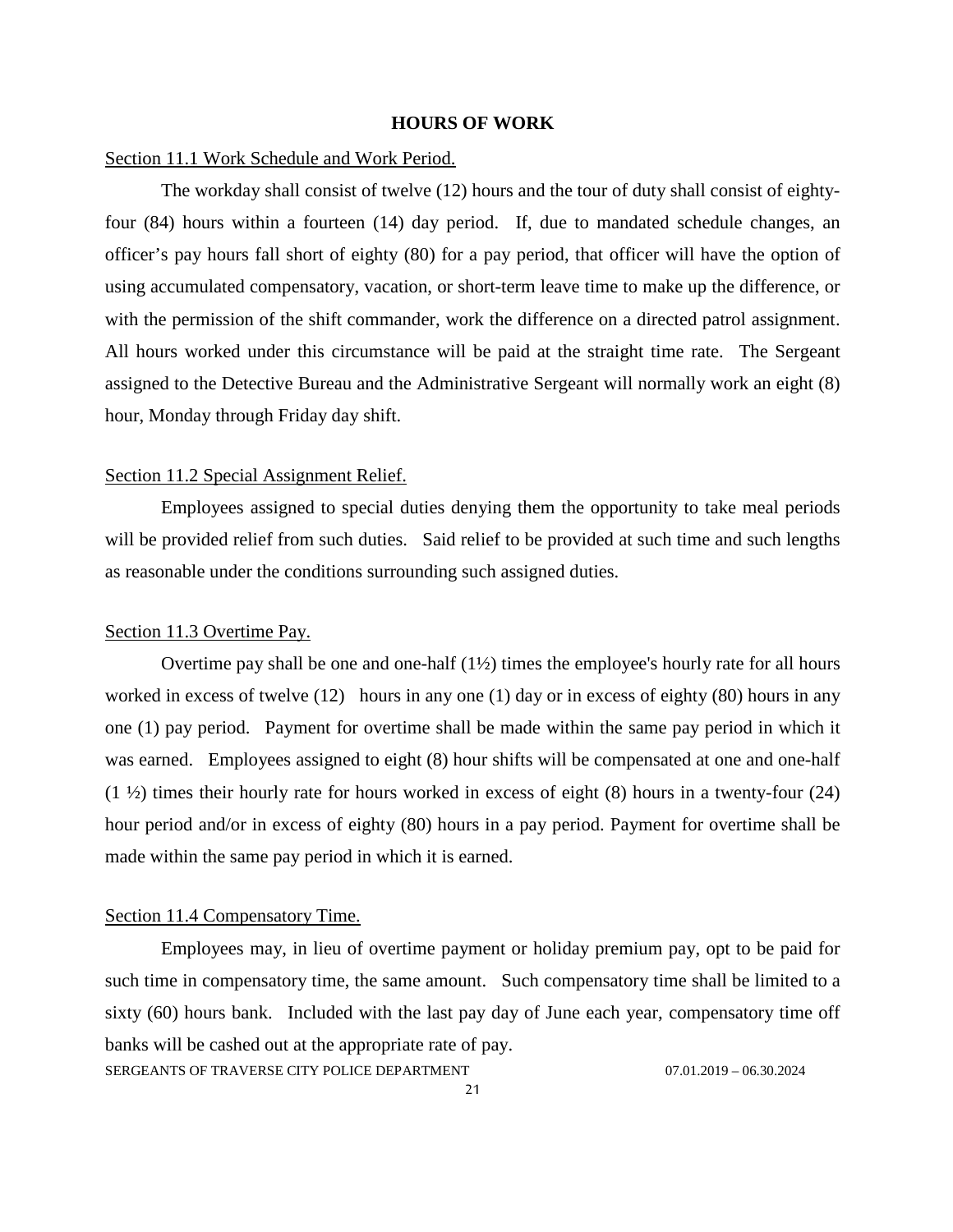#### <span id="page-21-0"></span>Section 11.5 Shift Differential.

Employees assigned and working the hours between 6:00 a.m. and 6:00 p.m. shall receive no additional shift differential. Employees assigned and working the hours between 6:00 p.m. and 6:00 a.m. shall receive a shift differential of one dollar (\$1.00) per hour.

#### <span id="page-21-1"></span>Section 11.6 Overtime Rotation.

The Shift Commander or designee will be the determining authority on the necessity of overtime. The Shift Commander shall be responsible for calling the necessary personnel and the City shall maintain a current list of employees by seniority for purposes of overtime assignments. Call-ins for overtime shall start with the most senior hourly employee, based on years served with the City, for every overtime event.

Officers will be offered either 6 hours or 12 hours of an available 12 hour shift. The Shift Commander or designee will use the seniority list for call in.

No employee shall be subject to overtime assignments if off on vacation, sick leave, or leave of absence of personal nature. No employee shall be required or permitted to work in excess of eighteen (18) hours in a twenty-four (24) hour period inclusive of overtime except in exigencies in law enforcement.

Rotation of overtime as contained herein shall not include court required functions, Cherry Festival functions, or O.U.I.L. Grant functions, downtown foot and motor patrol, and other events similar to the Cherry Festival. These exclusions are not to be used for computation for equalization of overtime assignments.

#### <span id="page-21-2"></span>Section 11.7 Shift Preference.

After one (1) year of service (seniority) an employee shall be considered for a shift upon making written application after having worked in their assigned shift for at least three (3) months. During the months of May through October motorcycle officers assigned to the night shift (6pm-6am) will have the discretion as to operating the motorcycle later than midnight outside the downtown area.

SERGEANTS OF TRAVERSE CITY POLICE DEPARTMENT 07.01.2019 - 06.30.2024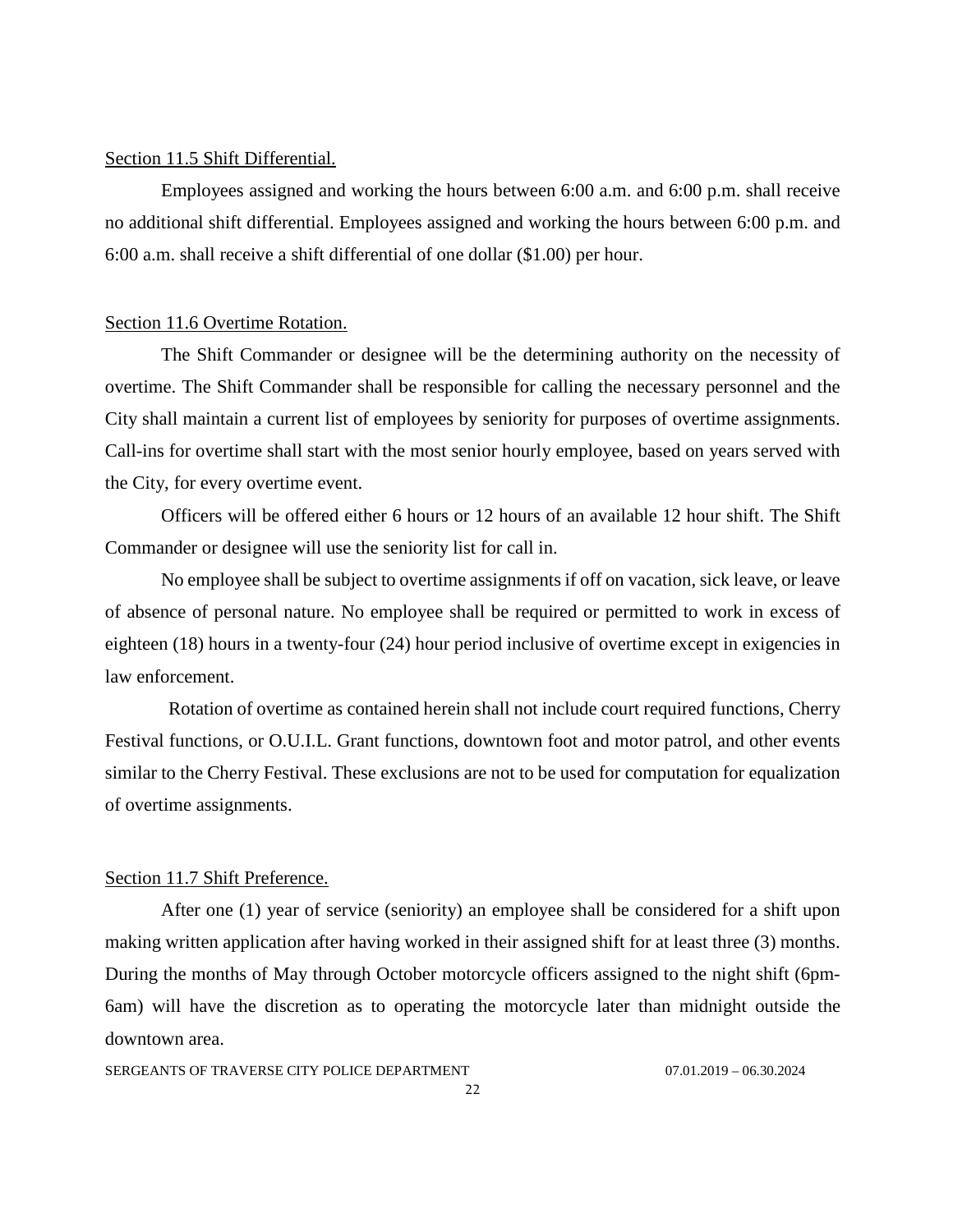Seniority shall be recognized as the primary basis for shift preference. The City shall grant such request for shift preference provided that said request shall not be detrimental to the efficient operation of the Department. Denials for shift preference shall not be arbitrary or capricious. Detectives shall not be included in this shift preference system during the period of assignment as detective.

The City may, for proper cause, temporarily reassign a sergeant to another shift for the purpose of evaluating the officer's performance. Such temporary reassignment shall not be considered discipline and shall not exceed sixty (60) days unless this time period is extended by mutual agreement of the City and the affected officer(s). A thirty (30) day review of the officer's performance will be held with the steward and Chief. Disruption or change of another officer's shift as a result of temporarily reassigning an officer pursuant to this section shall be accomplished, if possible, on a voluntary basis. If no officer volunteers to exchange or disrupt their shift to accommodate the temporary reassignment of another officer, then the City shall make the necessary change of shift on the basis of seniority.

#### **LEAVES OF ABSENCE**

## <span id="page-22-1"></span><span id="page-22-0"></span>Section 12.1 Personal Leave.

The City, for good cause shown, may grant a personal leave of absence without pay. If such leave of absence exceeds thirty (30) days, then such leave shall be without accumulation of any vacation, sick leave, longevity pay, or step increases within the salary range credits during such leave. The request for leave of absence shall be made on the prescribed form and shall be submitted in advance of the time the leave of absence is requested.

#### <span id="page-22-2"></span>Section 12.2 Military Leave.

A full time employee who enters active service of the Armed Forces of the United States or in the United States National Guard or Reserves, shall receive a leave of absence of the period of such duty, and seniority shall continue. An employee returning from military service shall be re-employed in accordance with the applicable Federal and State Statute and shall be entitled to any other benefits set forth in this Agreement provided that they satisfy the eligibility requirements established in this Agreement.

## SERGEANTS OF TRAVERSE CITY POLICE DEPARTMENT 07.01.2019 - 06.30.2024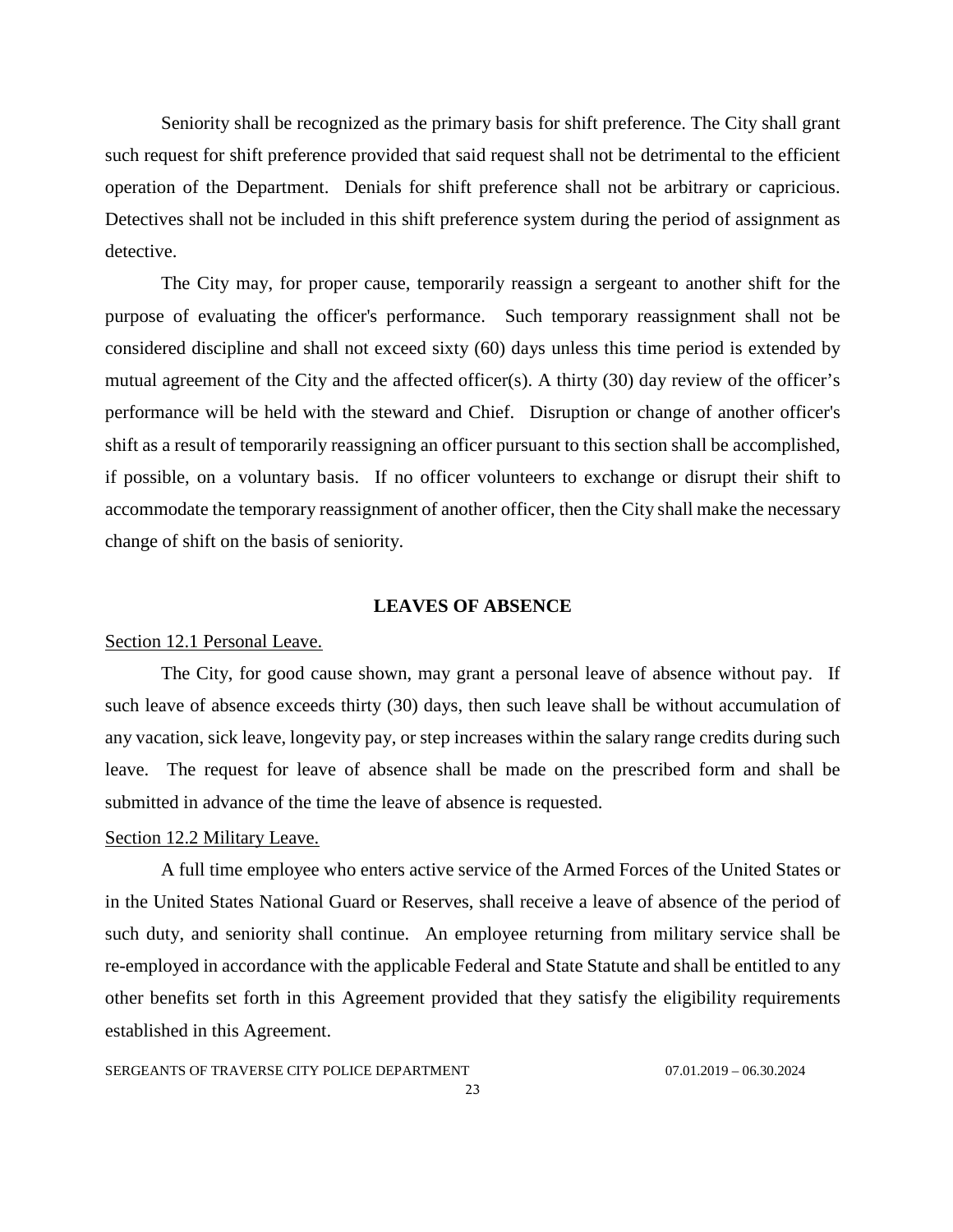## <span id="page-23-0"></span>Section 12.3 Labor Conventions.

Subject to the prior approval of the City, time off without pay may be granted without discrimination or loss of seniority rights to any employee designated by the Union to attend a labor convention, provided forty-eight (48) hours' written notice is given to the City by the Union, specifying the purpose of the time off and the length of time off desired.

## <span id="page-23-1"></span>Section 12.4 Funeral Leave.

Employees will be allowed time off from their scheduled hours of work to attend the funeral following a death in the immediate family. Time off shall be from the date of death through the date of the funeral. Time lost from the employee's schedule of work shall be compensated at the employee's regular rate, but it shall not exceed twenty-four (24) hours of pay. Immediate family shall mean any relative living within the household of the employee or a:

| Husband                                | Mother-in-law of current marriage      |
|----------------------------------------|----------------------------------------|
| Child                                  | Daughter-in-law of current marriage    |
| Father                                 | Grandmother-in-law of current marriage |
| <b>Sister</b>                          | Wife                                   |
| Father-in-law of current marriage      | Grandmother                            |
| Sister-in-law of current marriage      | Step-Grandchildren of current marriage |
| Son-in-law of current marriage         | Brother-in-law of current marriage     |
| Grandfather                            | Step-Child of current marriage         |
| Grandchild                             | Mother                                 |
| Grandfather-in-law of current marriage | <b>Brother</b>                         |

For out-of-state funerals employees shall be permitted to take up to sixteen (16) hours additional leave of absence without pay or at the option of the employee to take sick leave or accumulated vacation.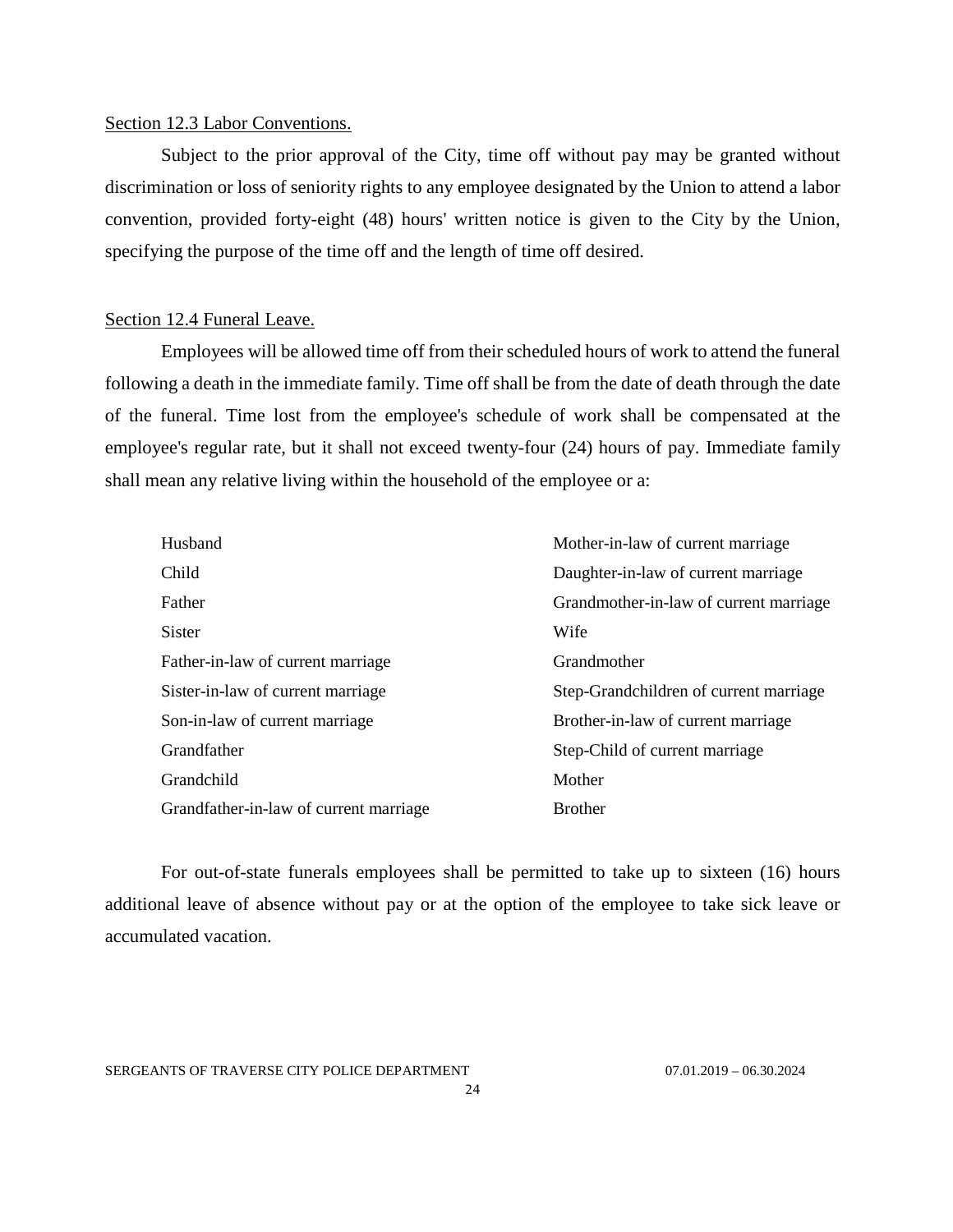## <span id="page-24-0"></span>Section 12.5 Short-Term Disability Insurance.

All regular full-time employees shall, following completion of their probationary period if a new hire, receive Short-Term Disability Insurance Coverage which shall provide, at a minimum:

- (a) Up to twenty-six (26) weeks of coverage per occurrence.
- (b) Coverage which shall be effective upon the first (1st) day of an accident and the eighth (8th) day of illness.
- (c) A weekly benefit shall be 66 2/3% of the employee's gross wage.

## <span id="page-24-1"></span>Section 12.6 Short-Term Leave Pay.

Effective December 1st of each year thereafter, each regular full-time employee shall receive fifty-six (56) paid short term leave hours. Pursuant to the Michigan's Paid Medical Leave Act, the short term leave hours includes the 40 hours required for compliance with the Paid Medical Leave Act of 2018 (PMLA). Short term leave may be taken in increments of one (1) hour or greater upon the approval of the Chief of Police. Short term leave may not be accumulated. New hires shall receive an initial prorated amount of short term leave hours based on their date of hire and a benefit period from December 1, to November 30. Following the first full pay period after December 1st of each year, each regular full time employee shall receive payment for all unused short term leave, not to exceed fifty-six (56) hours, at the employee's regular rate of pay. Such payment shall be made separate from the employee's regular payroll check.

## <span id="page-24-2"></span>Section 12.**7** Long Term Disability Insurance.

Effective the first of the month following execution of the agreement, the City will pay the cost of providing non-occupational Long Term Disability Insurance coverage for sergeants upon their eligibility for fringe benefits. The benefit schedule will provide:

- 1) 60% of basic monthly earnings to a maximum benefit amount of \$4,000.
- 2) Qualifying period for benefits: 6 months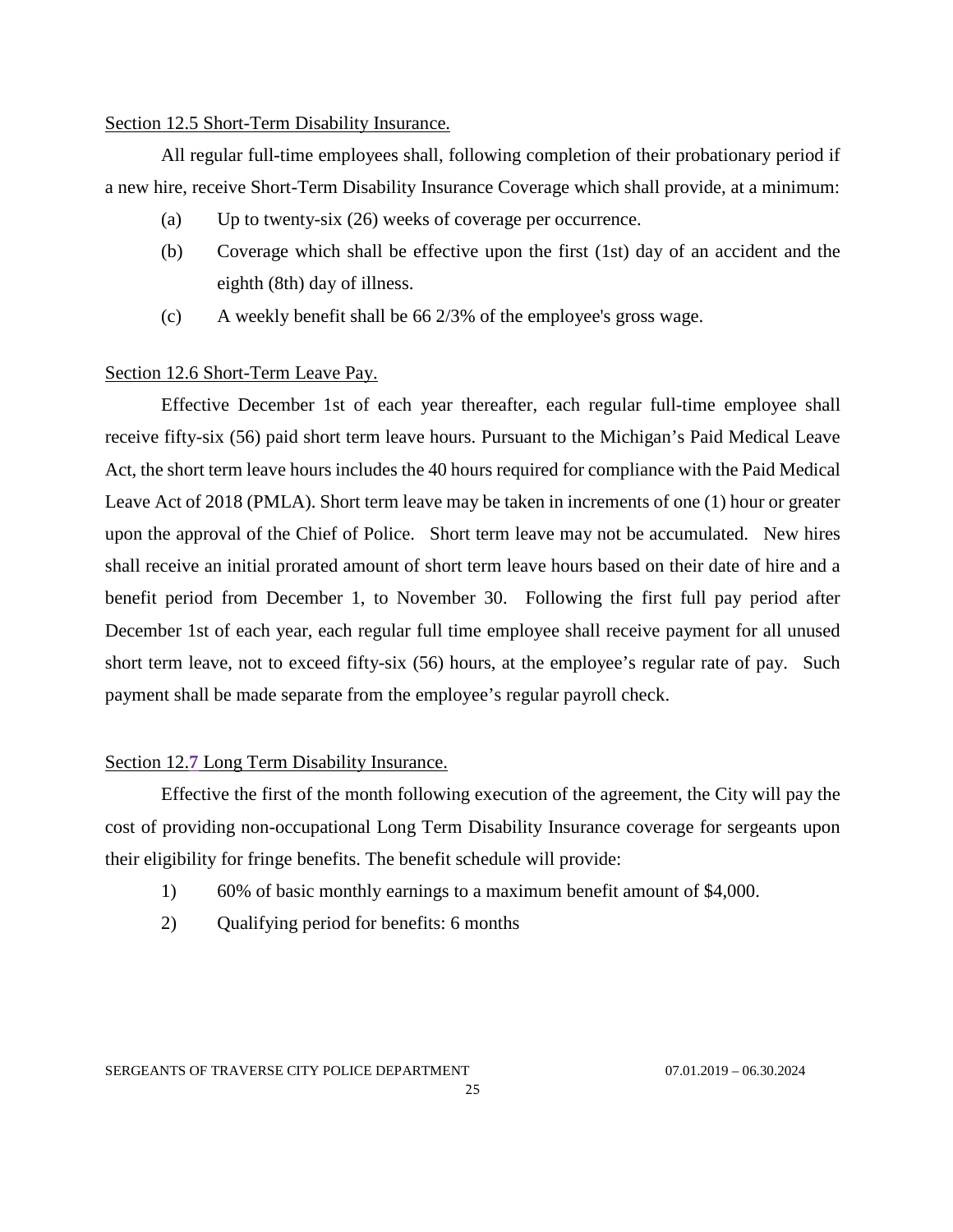#### <span id="page-25-0"></span>Section 12.8 Maternity Leave.

Leave will be granted in accordance with the Family Medical Leave Act (FMLA). Any accrued vacation, sick, short term leave (STL) compensatory, and personal leave time shall be used to cover the employee cost of premiums, 457 loans, and other payroll deductions. Total leave time, including FMLA and use of accrued banked time shall not exceed twelve (12) weeks.

#### <span id="page-25-1"></span>Section 12.9 Snow Days.

If an employee after good faith efforts is unable to report to work for their scheduled duty period because of weather conditions, and if a disaster due to weather is declared by the governor or the Grand Traverse County Chairman of the Board of Commissioners, the employee at the employee's option may take a day's leave without pay or work on a pass day to make up the loss day, or may utilize an accumulated sick leave day or vacation day.

## <span id="page-25-2"></span>12.10 Insurance Premiums.

The Employer shall pay its portion of the insurance premiums for life insurance, health/hospitalization insurance, and dental and vision insurance for up to six (6) months following the date that the employee takes an authorized leave of absence. The employee must continue to pay his/her portion of the insurance premiums for the same duration. If the employee's payment is more than thirty (30) days late, the employee's coverage may be dropped for the duration of the leave.

If the leave of absence is for a disability sustained while working for the Employer, the Employer shall pay its portion of the insurance premium for up to six (6) months or until the employee terminates employment with the Employer, whichever occurs first. Upon discontinuance of the Employer's payment of insurance premiums, an employee shall assume responsibility for the full cost of the required insurance premiums to maintain coverage. The Employer agrees to notify the employee one (1) calendar week before any Employer paid premiums would be terminated pursuant to this understanding.

Effective February 5, 1994, the Family Medical Leave Act (FMLA) provisions may apply to this Section. The Employer shall comply with the regulations thereof.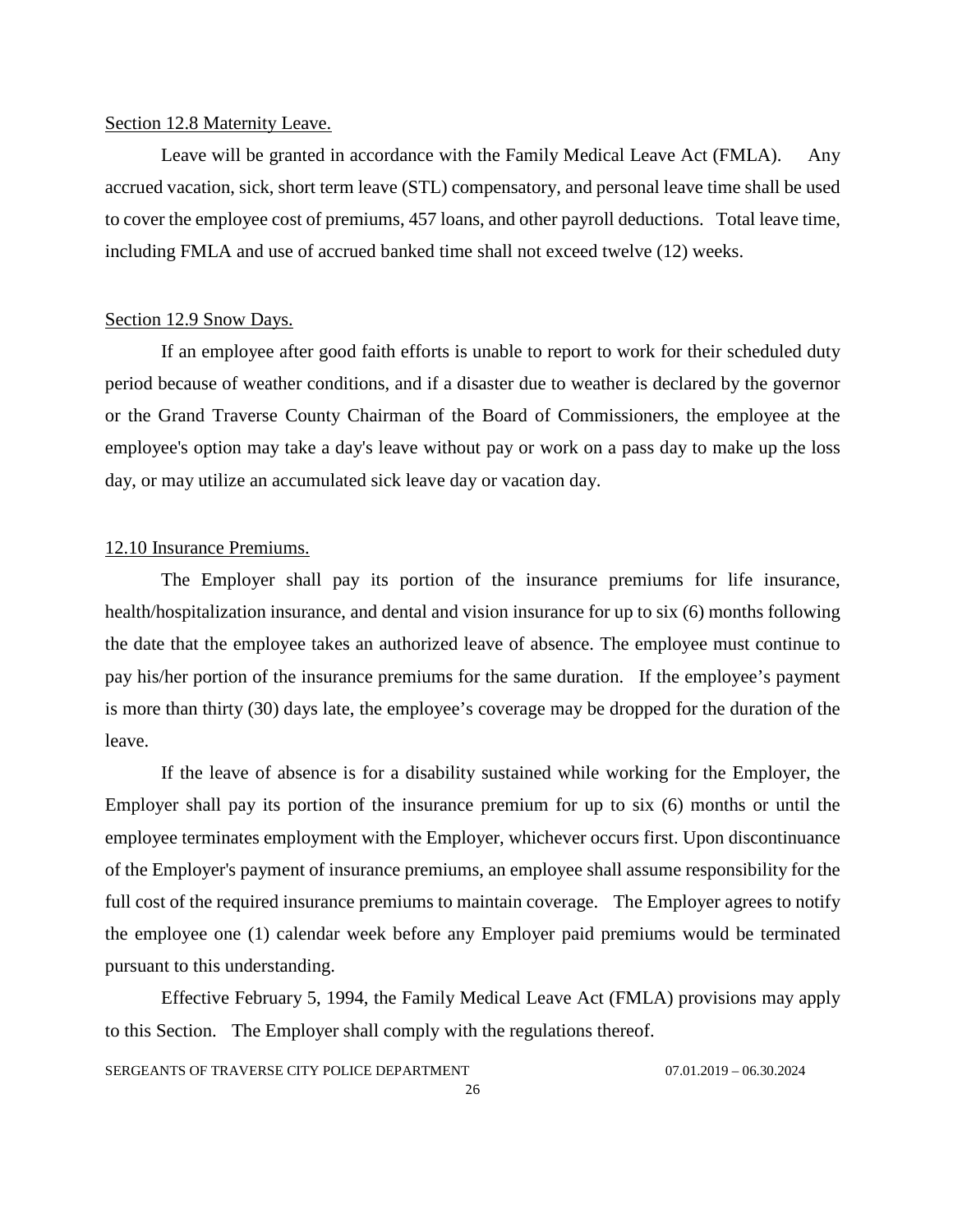#### **WAGES, BONDS AND TRAINING**

#### <span id="page-26-1"></span><span id="page-26-0"></span>Section 13.1 Classification and Rates.

Listed in Appendix "A" and incorporated herein are the regular rates of pay for the classification of sergeant.

#### <span id="page-26-2"></span>Section 13.2 Pay Periods.

The City shall provide for biweekly pay periods. Each employee shall be provided with an itemized statement of their earnings and of all deductions made for any purpose. Pay day will be every other Friday. When a recognized legal holiday falls on a regular pay day, the pay day will be one (1) day earlier. The pay period shall cover the two (2) weeks prior to the Sunday preceding the pay day. An employee who wishes advance pay, up to and including forty (40) hours prior to normal pay day, for hours actually worked may be paid upon approval by the Personnel Office after notification of the Chief of Police.

## <span id="page-26-3"></span>Section 13.3 Authorized Payroll Deduction.

In addition to mandatory deductions, employees may authorize the following deductions in their paychecks: Health insurance, contributions to United Way, credit Union and other deductions as applicable and agreed upon by the parties.

### <span id="page-26-4"></span>Section 13.4 Bonds.

Should the City require any employee to give bond, cash bond shall not be compulsory, and any premium involved shall be paid by the City.

#### <span id="page-26-5"></span>Section 13.5 Training and Schooling.

The City shall post a list of all schooling and training that it makes available to employees of the bargaining unit on a rotation system. Such posting shall remain posted for a period of ten (10) days. Applicants shall be notified within a reasonable time thereafter of their acceptance.

Seniority will be considered in the selection of the employees to attend such schooling or training and where two (2) or more candidates are considered equal, seniority will be the primary factor in determining the applicant(s).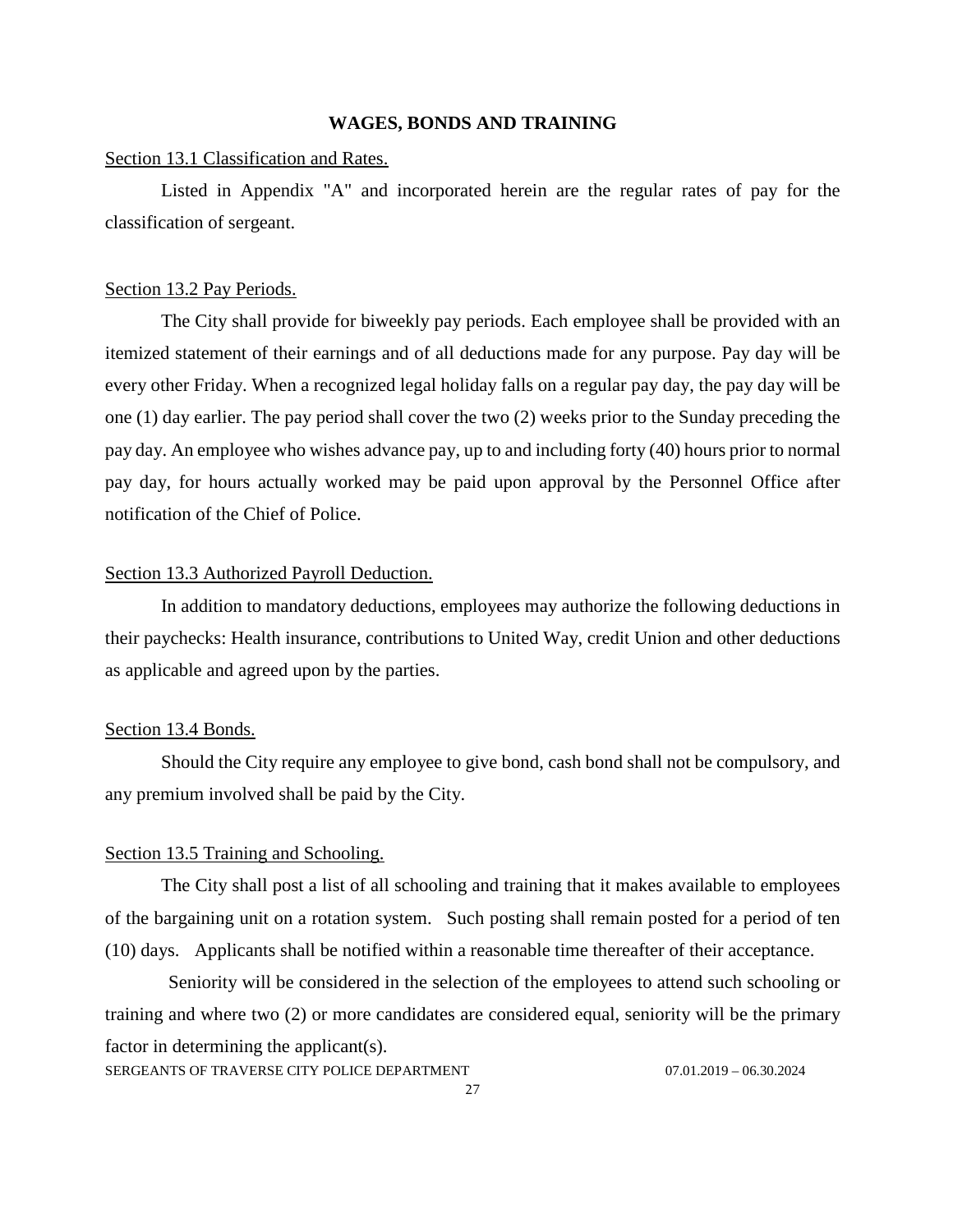Employees who are selected to attend schooling or training shall be compensated at the straight time hourly rate for all hours not to exceed forty (40) hours in one (1) week. All time in excess of the forty hours per week shall be paid at the appropriate rate of pay contained in Section 11.3, of the collective bargaining agreement.

The City will adhere to the regulations under hours worked of the Fair Labor Standards Act for those employees who are required to travel to training and/or school outside the City of Traverse City limits.

Employees who are required by the City to attend schooling and/or training which is mandated either by State law or at the direction of the City of Traverse City, shall be paid the appropriate rate called for under the terms of the Overtime Section contained in Section 11.3 of this Agreement.

## <span id="page-27-0"></span>Section 13.6 Off-duty Call-in or Court Appearance Pay.

Any employee, who in the line of duty, must appear in a court outside their scheduled hours or is called in outside their scheduled hours in a duty case, shall be entitled to three (3) hours call in pay. For court appearances before the Magistrate involving traffic matters an employee shall be entitled to two (2) hours call-in pay minimum. Civilian clothes may be worn before the Magistrate in traffic cases. Such payment shall be made in accordance with Section 11.3. This Section shall not apply to hours worked immediately prior to or after a regularly scheduled shift. An officer called in for the sole purpose of signing a warrant shall be entitled to a minimum of two (2) hours call-in pay to sign such warrant(s).

#### **UNIFORMS AND PERSONAL PROPERTY**

## <span id="page-27-2"></span><span id="page-27-1"></span>Section 14.1 Uniforms and Equipment.

The City shall furnish all uniforms and equipment it deems necessary for the employee to perform assigned duties. It shall be the responsibility of the City to clean and maintain such uniforms and equipment.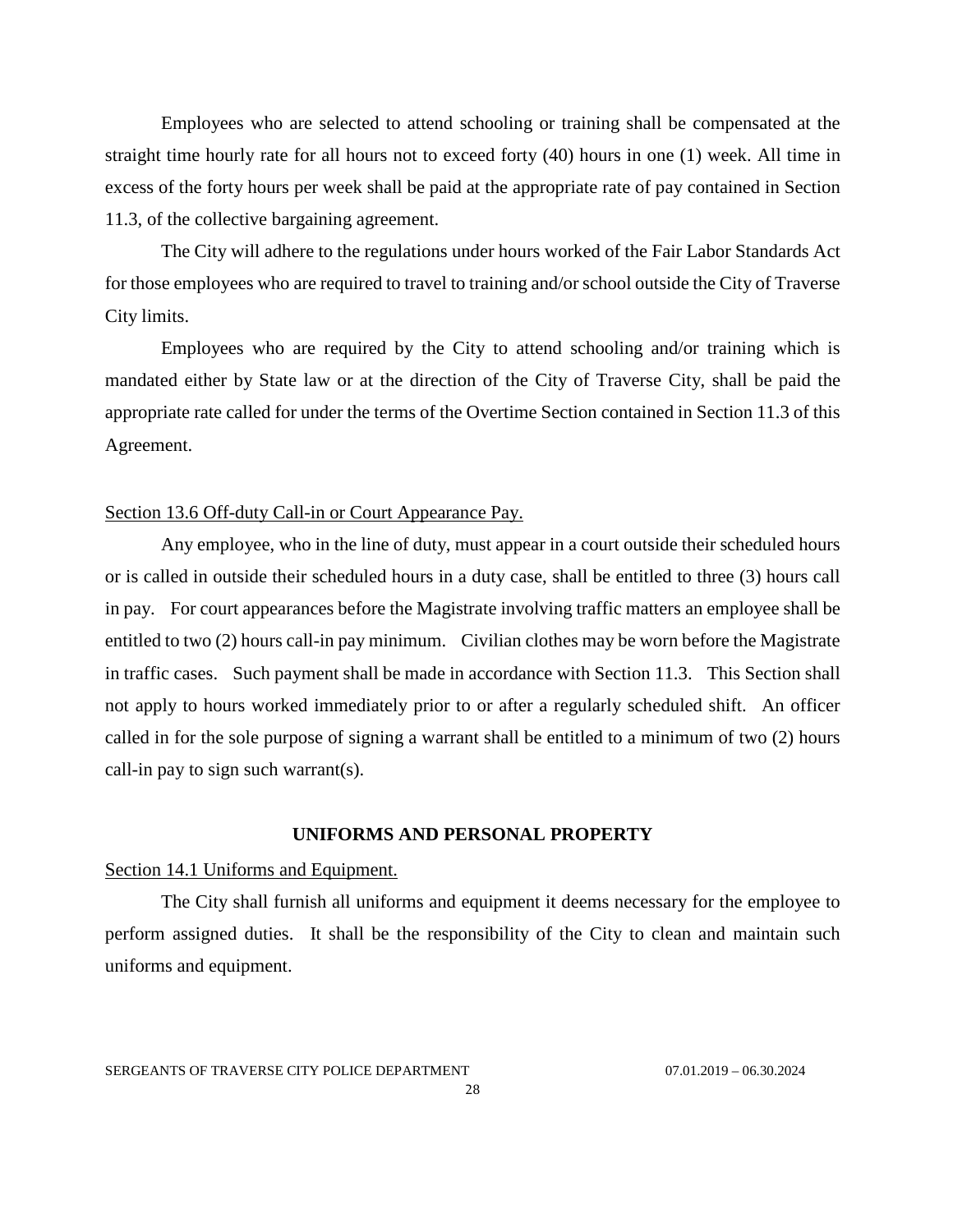## <span id="page-28-0"></span>Section 14.2 Personal Property.

The City shall pay the cost of personal property, i.e., watches, up to a maximum of one hundred dollars (\$100.00) and any and all clothing that may be damaged in the line of duty.

## **VACATION, DISABILITY AND HOLIDAY PAY**

## <span id="page-28-2"></span><span id="page-28-1"></span>Section 15.1 Vacation Pay.

Full time employees of the City shall earn vacation leave with pay in accordance with the following schedule:

| Length of Service | # of Hours                     |
|-------------------|--------------------------------|
|                   |                                |
| After 1 Year      | Forty $(40)$ hours             |
| After 2 Years     | Eighty (80) hours              |
| After 5 Years     | Eighty-eight (88) hours        |
| After 6 Years     | Ninety-six (96) Hours          |
| After 7 Years     | One hundred four (104) hours   |
| After 8 Years     | One hundred twelve (112) hours |
| After 9 Years     | One hundred twenty (120) hours |
| After 12 Years    | One hundred forty (140) Hours  |
| After 15 Years    | One hundred fifty (150) Hours  |
| After 17 Years    | One hundred sixty (160) hours  |

- (a) Service shall mean any period of time for which an employee received wages.
- (b) Continuous service shall mean service (as described in above subsection (a)) uninterrupted by termination of employment.
- (c) Annual vacation leave days may be accumulated by an employee not to exceed one hundred sixty (160) hours carried over into a new fiscal year. Upon separation of service, employees shall be entitled to compensation for any unused portion of their accumulated vacation leave.
- (d) The Police Chief shall schedule vacation leaves for employees with particular regard to seniority to enable efficient and effective operation of the department. Eligible employees shall submit their vacation requests along with their shift bid every six (6) months for the periods from January 1 to June 30 and from July 1 to December. Any request submitted

SERGEANTS OF TRAVERSE CITY POLICE DEPARTMENT 07.01.2019 - 06.30.2024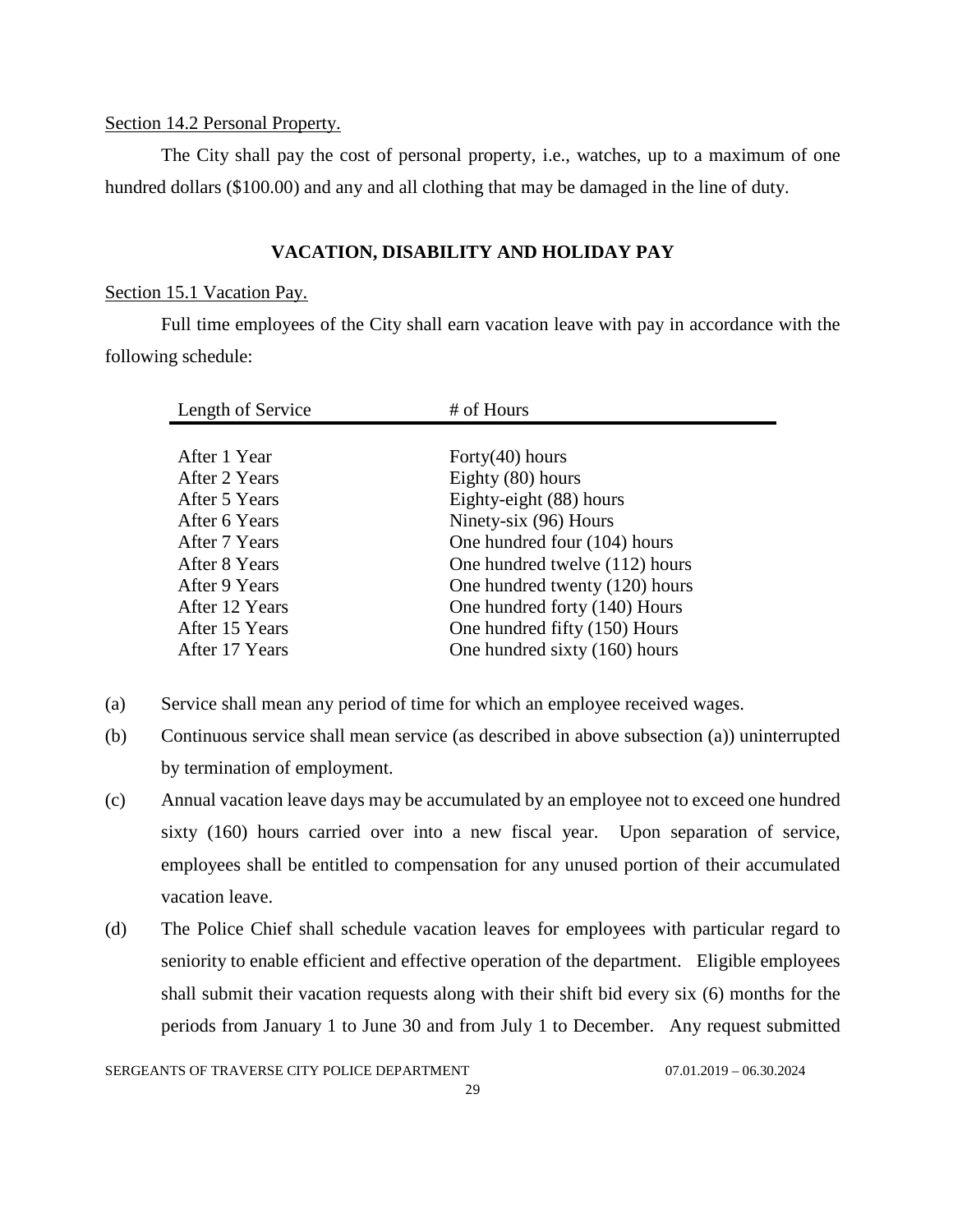after the semi-annual bid is awarded and posted shall be considered on a first come basis regardless of seniority. Vacations scheduled and approved may be canceled in the event of an emergency requiring the services of those scheduled for leave.

#### <span id="page-29-0"></span>Section 15.2 Disability Pay.

If any employee is disabled in the course of and arising out of their employment and as such is eligible for work disability benefits under the Worker's Compensation Law of the State of Michigan, such employee shall be allowed salary payments which, with this compensation benefit, will equal their regular gross salary or wage.

The City shall pay the difference between the employee's regular gross wage and worker's compensation for the initial 3 months which the employee is actually receiving worker's compensation payments in the event the employee suffers a direct injury caused by another person. In all other cases salary payments that are in addition to worker's compensation benefits shall be deducted from the employee's accrued sick leave banks. Upon exhaustion of the sick leave bank, short-term leave bank, and compensatory bank, then accrued vacation bank hours may be used and deducted from appropriate banks in accordance with this section.

#### <span id="page-29-1"></span>Section 15.3 Holiday Pay.

Eligible employees shall be entitled to holiday leave with pay on the following recognized holidays:

| New Year's Day               | Labor Day                              |
|------------------------------|----------------------------------------|
| <b>Easter Sunday</b>         | <b>Thanksgiving Day</b>                |
| <b>Memorial Day</b>          | Day after Thanksgiving Day             |
| Independence Day             | Christmas Day                          |
| Christmas Eve Day            | Employee's Birthday (Floating Holiday) |
| Martin Luther King, Jr., Day |                                        |

SERGEANTS OF TRAVERSE CITY POLICE DEPARTMENT 07.01.2019 - 06.30.2024 The employee's birthday will be treated as a floating holiday and is to be credited to the employee January  $1<sup>st</sup>$ , in the first pay period of the calendar year. Such holiday shall not accrue from year to year, or be paid out for any reason. The actual day the employee chooses to take off must be approved by the Chief of Police, or designee.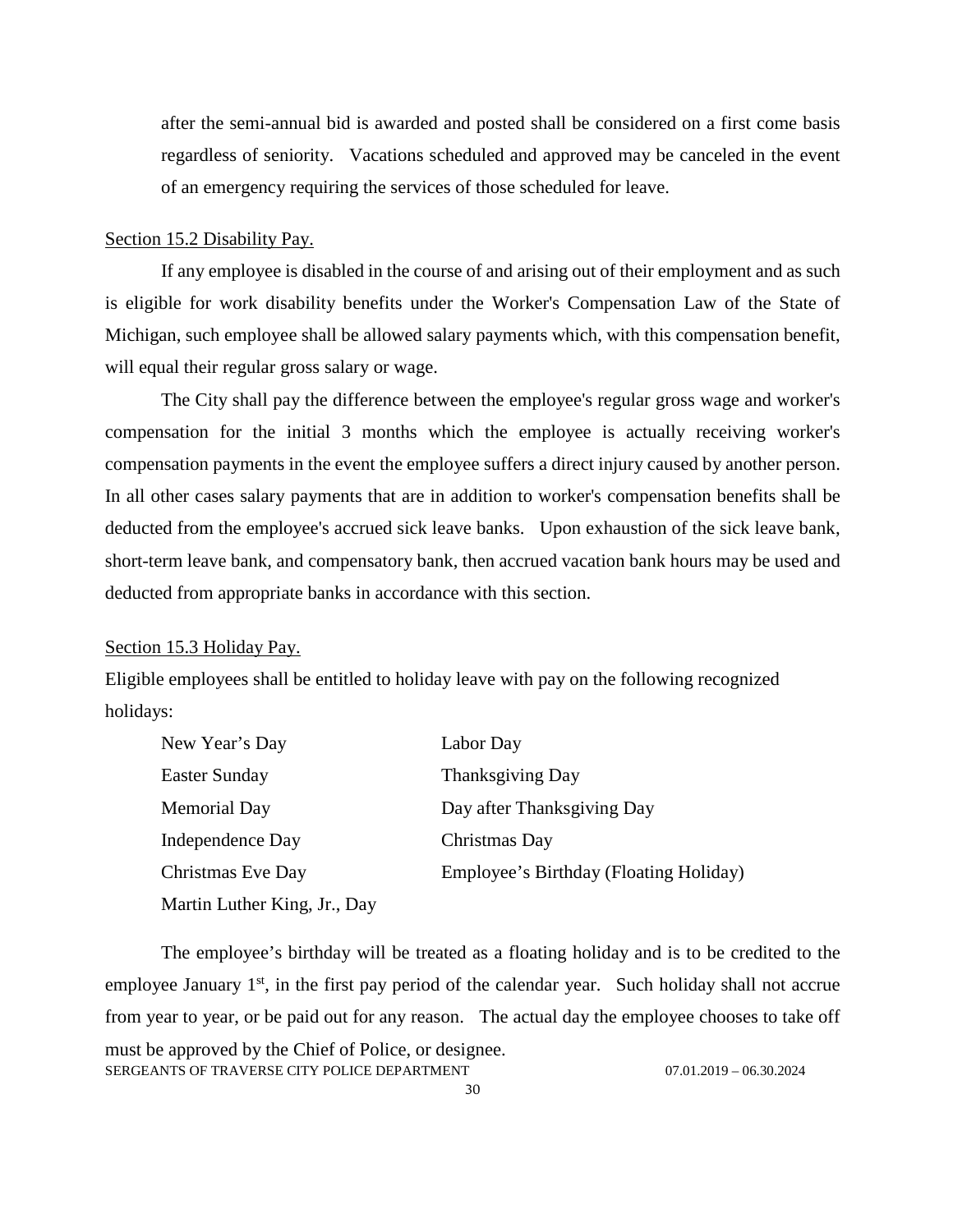- (a) Each employee shall work the schedule in effect at the time irrespective of the holidays. Each employee not scheduled to work on the holiday shall receive eight (8) hours' pay at the employee's regular rate for the holiday. An employee who works on the holiday shall receive time and one-half (1½) their regular rate for all hours worked, in addition to the eight (8) hour's pay for the holiday.
- (b) To be eligible for holiday pay, an employee shall have worked their last scheduled work day immediately preceding the holiday and the next scheduled work day immediately following the holiday.
- (c) When a holiday falls within an employee's vacation period or during an excused leave of absence with pay and the absence from work is due to these leaves, the employee will be paid holiday pay in addition to such vacation or leave pay for that day.
- (d) When a holiday falls during an employee's vacation or sick leave absence and such employee received such holiday pay, the holiday pay shall not be used to reduce the number of such vacation or sick leave days deducted from the employee's accumulated vacation or sick leave.
- (e) The hours paid in holiday pay shall not be used in computing overtime payments.

#### **INSURANCE**

## <span id="page-30-1"></span><span id="page-30-0"></span>Section 16.1 Life Insurance.

The City agrees to pay the full premium for term life insurance, after six (6) months' service for regular full time employees in the amount of Fifty Thousand (\$50,000) dollars.

#### <span id="page-30-2"></span>Section 16.2 Dental Insurance Coverage.

The City agrees to provide Delta Dental 4979-0001 or equivalent. Effective July 1, 2016, the City shall pay one hundred percent (100%) of the monthly premium cost for single, two person or family coverage, as appropriate.

SERGEANTS OF TRAVERSE CITY POLICE DEPARTMENT 07.01.2019 - 06.30.2024 There shall be an Insurance Committee consisting of equal representation by the City and the Union. This committee shall examine the employer's dental insurance program including, but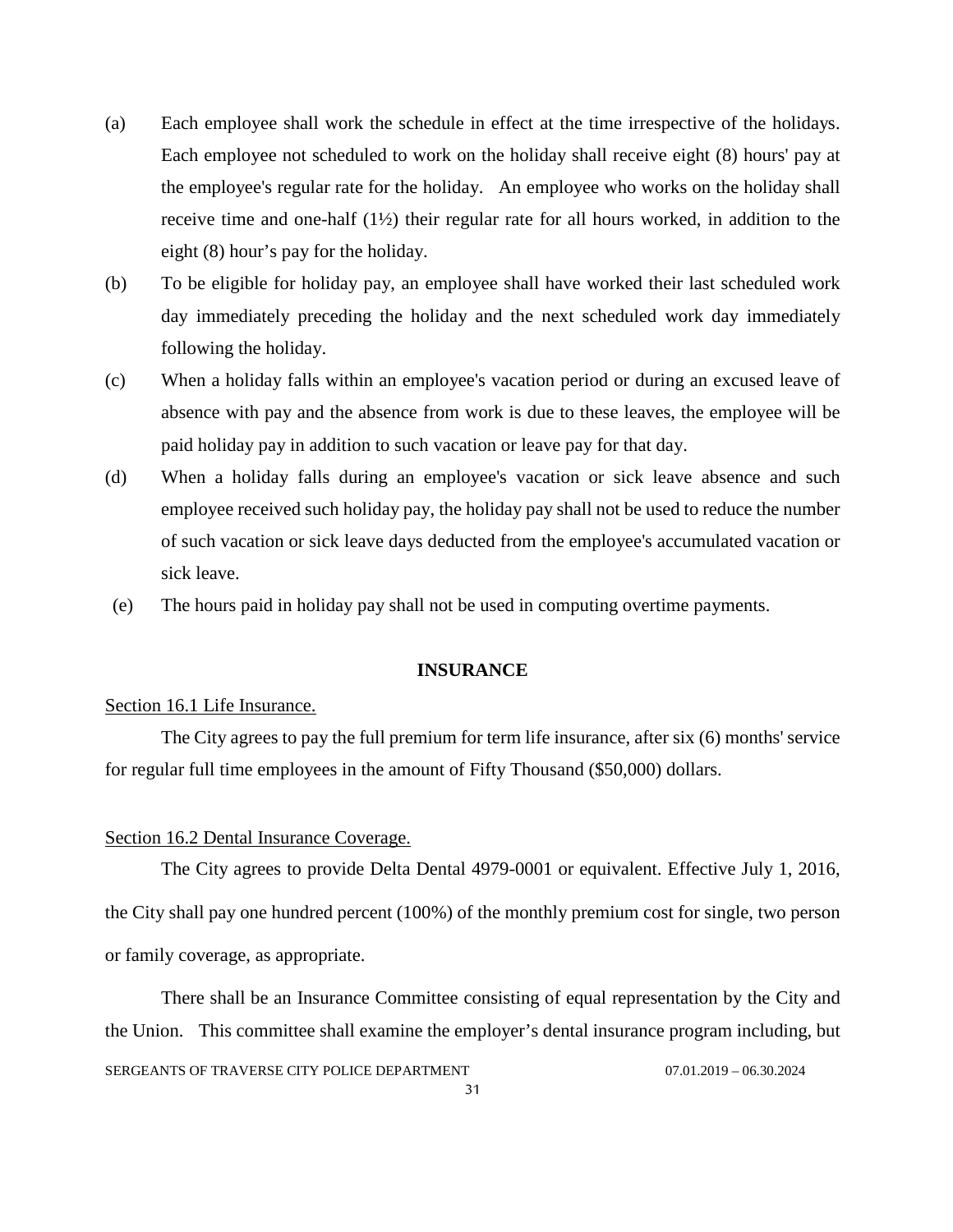not limited to, alternative providers, benefit levels, and premiums and shall make recommendations to the employer regarding such.

#### <span id="page-31-0"></span>Section 16.3. Hospitalization Insurance.

The employer shall provide group medical insurance and prescription drug plan(s). The plan(s) coverage, premium limits, deductibles, employee premium contributions or cost sharing, and all other related requirements will be governed by all applicable State and Federal laws and/or mandates. It shall be a requirement of the insurance carrier to provide benefits guides/descriptions fully explaining covered benefits. There may be the other plans or insurance carriers offered as options to the employees.

The City shall make this coverage available to all regular full-time employees, the employee's spouse, and the employee's dependents in accordance with Federal Law. Employees shall be required to complete an application for coverage and be required to promptly notify the City of any changes in status affecting the employee's coverage. Such notice shall be on forms provided by the City. New employees shall be eligible for health insurance coverage pursuant to terms and conditions of the City's health insurance contract.

#### <span id="page-31-1"></span>Section 16.4. Medical Insurance Opt Out Provision.

The City agrees to compensate employees who have other health insurance coverage, thirty six hundred dollars (\$3,600.00) per year pro-rated at three hundred dollars (\$300.00) per month for opting out of the Employer's health insurance coverage. Opt-out compensation will be payable at the end of the health insurance year for the eligible employee. For those employees who terminate during the year, the applicable monthly opt-out compensation will be paid out in the employee's last paycheck. Eligible employees will be required to sign a Payment In Lieu of Insurance Waiver and Release form annually and provide proof of other medical insurance coverage.

#### <span id="page-31-2"></span>Section 16.5. Insurance Committee

There shall be a City of Traverse City Group Health Insurance Committee consisting of representatives from each union and administrative group. Up to two (2) members of the Union will be part of this committee. The committee shall examine the health insurance program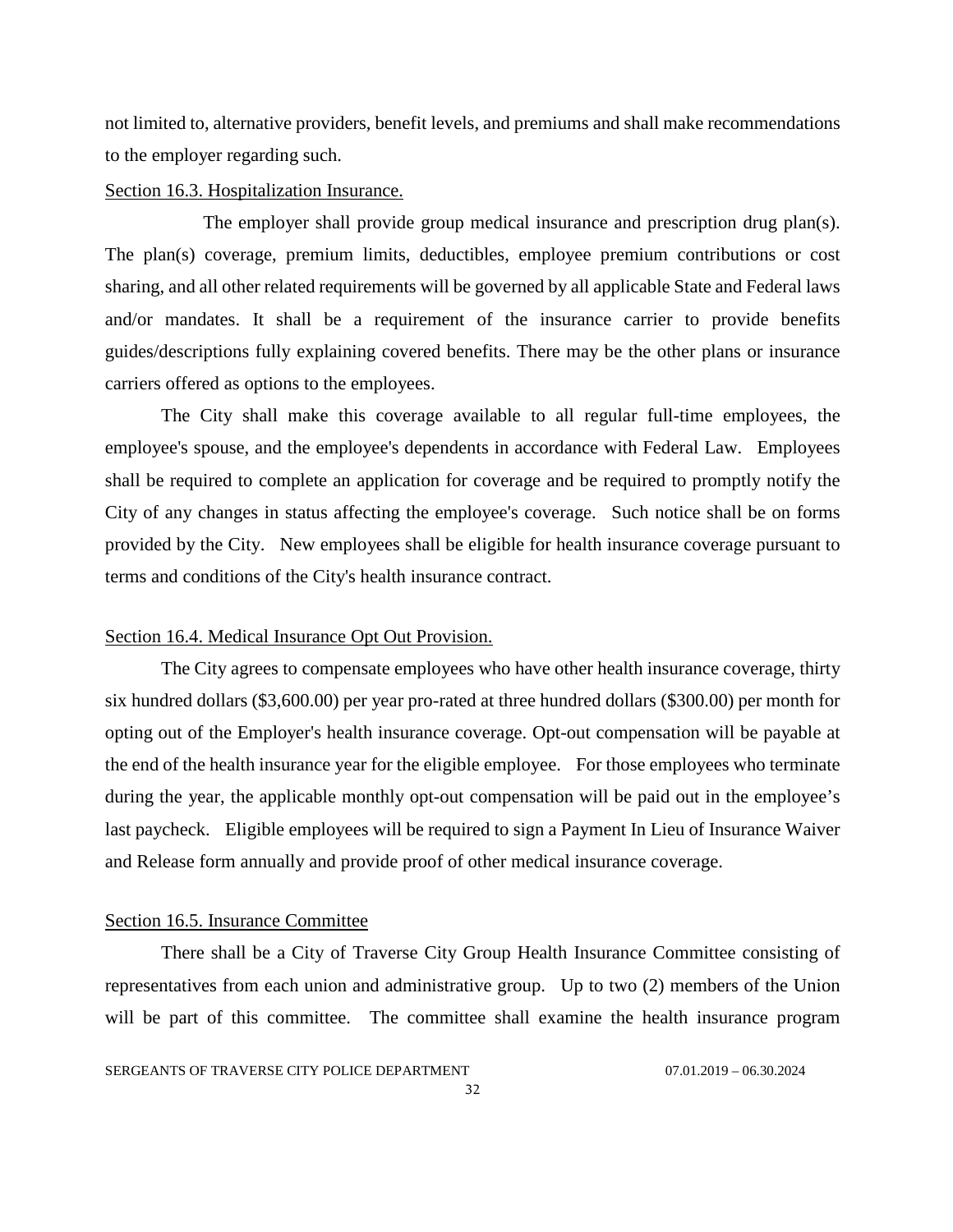including, but not limited to, alternate providers, benefit levels, and premiums and shall make recommendations to the City regarding such.

The City reserves the right to change health insurance providers and/or programs. The health insurance provided selected by the City shall be licensed in the State of Michigan and shall be generally recognized and accepted by the health services community. The health insurance program selected by the City shall conform to all of the terms of this agreement.

#### <span id="page-32-0"></span>Section 16.6 Insurance Premiums

In accordance with the Public Act 152, the Employer shall be responsible for eighty percent (80%) of the cost of the plan deductible and premium. Employees shall be responsible for twenty percent (20%) of the cost of the plan deductible and premium.

The City shall provide the union with written notice of any increase in health insurance premiums or any change in health insurance providers. The union may request that the City not change providers or request that it seek alternative coverage in lieu of a premium increase.

The parties agree to reopen affected articles, should the Federal or State government takeover or substantially change the current system of employer provided group medical insurance coverage or costs related thereto.

#### <span id="page-32-1"></span>Section 16.7 Health Care Savings Plan

Effective May 1, 2008, the Employer agrees to provide an I.R.S. qualifying health savings plan that allows employees to save for retiree medical expenses with pre-tax dollars. The Employer agrees to match a maximum of one-half percent  $(\frac{1}{2}\%)$  of an employee's gross salary provided an employee contributes a minimum of one-half percent (½%) of an employee's gross salary to the plan. Employees can individually choose investment options offered through this program. All employees are required to enroll in accordance with I.R.S. regulations covering such plans.

Effective for any new employee hired after July 1, 2009, there will be no Retiree Health Insurance coverage. Instead the City will add 1.5% to the current .5% (for a total of 2%) contribution into the I.R.S. qualifying health savings plan for retiree health expenses, matched by an employee share of .5%.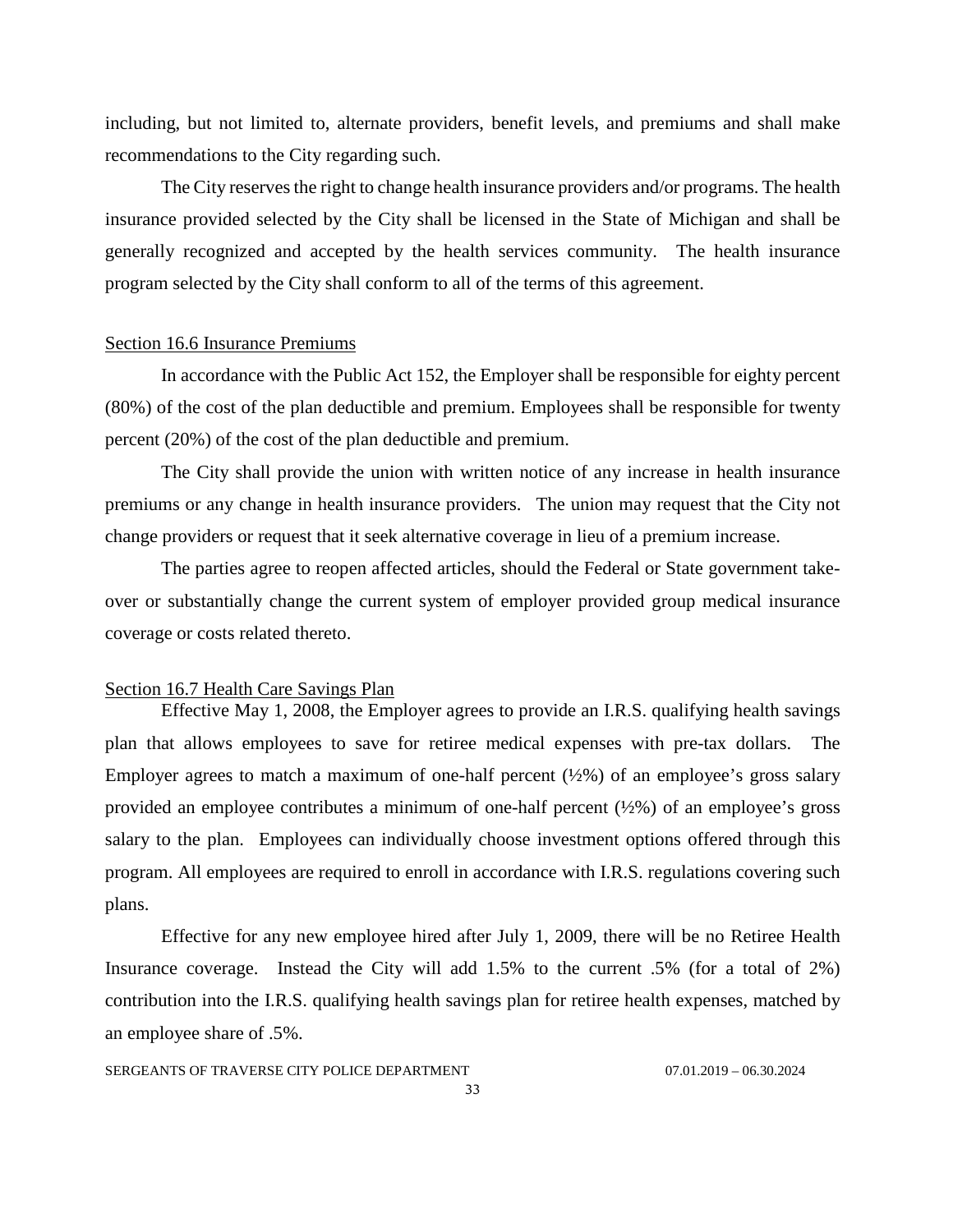## <span id="page-33-0"></span>Section 16.8 Retiree's Health Insurance Coverage.

Effective for any employee whose date of hire is prior to July 1, 2009, and who retires on or after July 1, 2016 the City will provide the same health insurance cost sharing toward retiree medical insurance coverage as provided to current employees, subject to the following:

- 1. The employee must have at least 10 years of services with the City, and,
- 2. The employee must retire under the retirement system (Act 345), and
- 3. The employee must be receiving an Act 345 Pension.

This health insurance cost sharing will continue for the life of the retiring employee and the spouse, provided that such health insurance cost sharing will terminate in the event of a divorce or remarriage of the surviving spouse. Additional eligible dependents may participate in the city's group insurance plan with any additional premium cost to be borne by the retiree.

Effective for any new employee hired after July 1, 2009, there will be no Retiree Health Insurance coverage.

## <span id="page-33-1"></span>Section 16.9 Insurance Premiums on Layoff or Leave of Absence.

The City shall pay the required insurance premiums for the first full month following the month in which an employee is laid-off or takes a leave of absence. If the leave of absence is for a work-related disability, the City shall pay the required insurance premiums for six (6) consecutive months. An extension beyond six (6) months may be granted upon approval of the City Manager and Chief of Police up to a maximum of not more than twelve (12) consecutive months for an employee who suffers a direct injury caused by another person or in the event of an automobile accident while on active duty. Provided, however, that in all of the above cases, the employee pays their portion for continuation of these benefits. Upon discontinuance of the City's payment of insurance premiums, an employee shall assume the full cost of the required insurance premiums in order to maintain insurance coverage.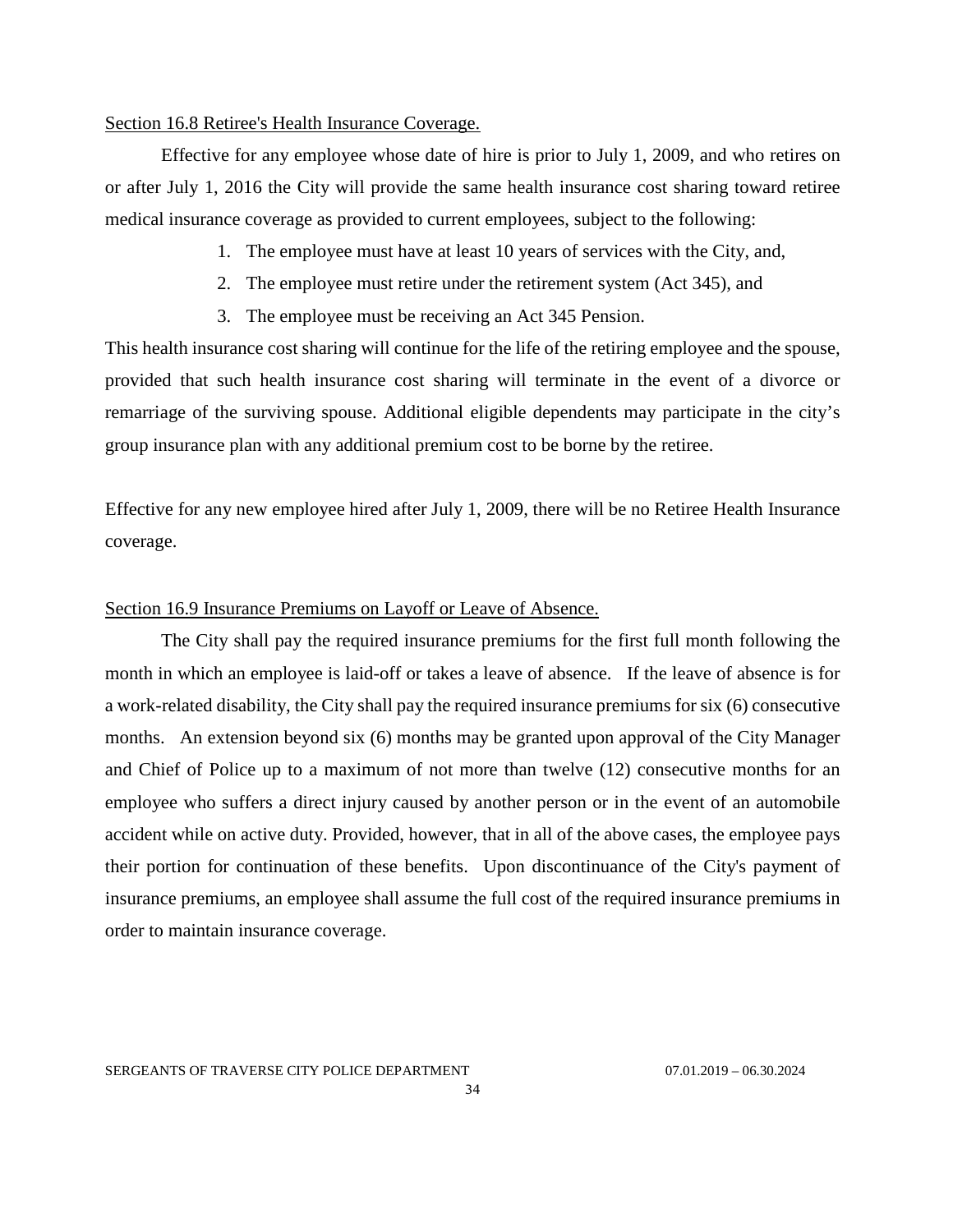### <span id="page-34-0"></span>Section 16.10 Vision Insurance.

The City makes available vision insurance coverage for employees who wish to purchase the coverage. The City pays 100% of the insurance premium.

There shall be an Insurance Committee consisting of equal representation by the City and the Union. This committee shall examine the employer's vision insurance program including, but not limited to, alternative providers, benefit levels, and premiums and shall make recommendations to the employer regarding such.

## **SPECIAL CONFERENCE**

#### <span id="page-34-2"></span><span id="page-34-1"></span>Section 17.1

Special conferences on important matters will be arranged between the Union and the Chief of Police or the City or their designated representative upon the request of either party. Such meetings shall be between one (1) and not more than three (3) representatives of the City and representatives of the Union unless mutually agreed. Arrangements for such conferences shall be made in advance and an agenda of the matters to be taken up at the meeting shall be presented at the time the conference is requested. Matters taken up in special conferences shall be confined to those matters included in the agenda, unless both parties agree to include other matters.

## **SEPARABILITY AND SAVINGS CLAUSE**

#### <span id="page-34-4"></span><span id="page-34-3"></span>Section 18.1

In the event that any provision of this Agreement shall at any time be declared invalid by any court of competent jurisdiction, the decision shall not invalidate the entire Agreement, it being the express intention of the parties that all other provisions shall remain in full force and effect.

In the event that any provision of this Agreement is held invalid, as set forth above, the parties shall enter into negotiations for the purpose of arriving at a mutually satisfactory replacement for the provision held invalid.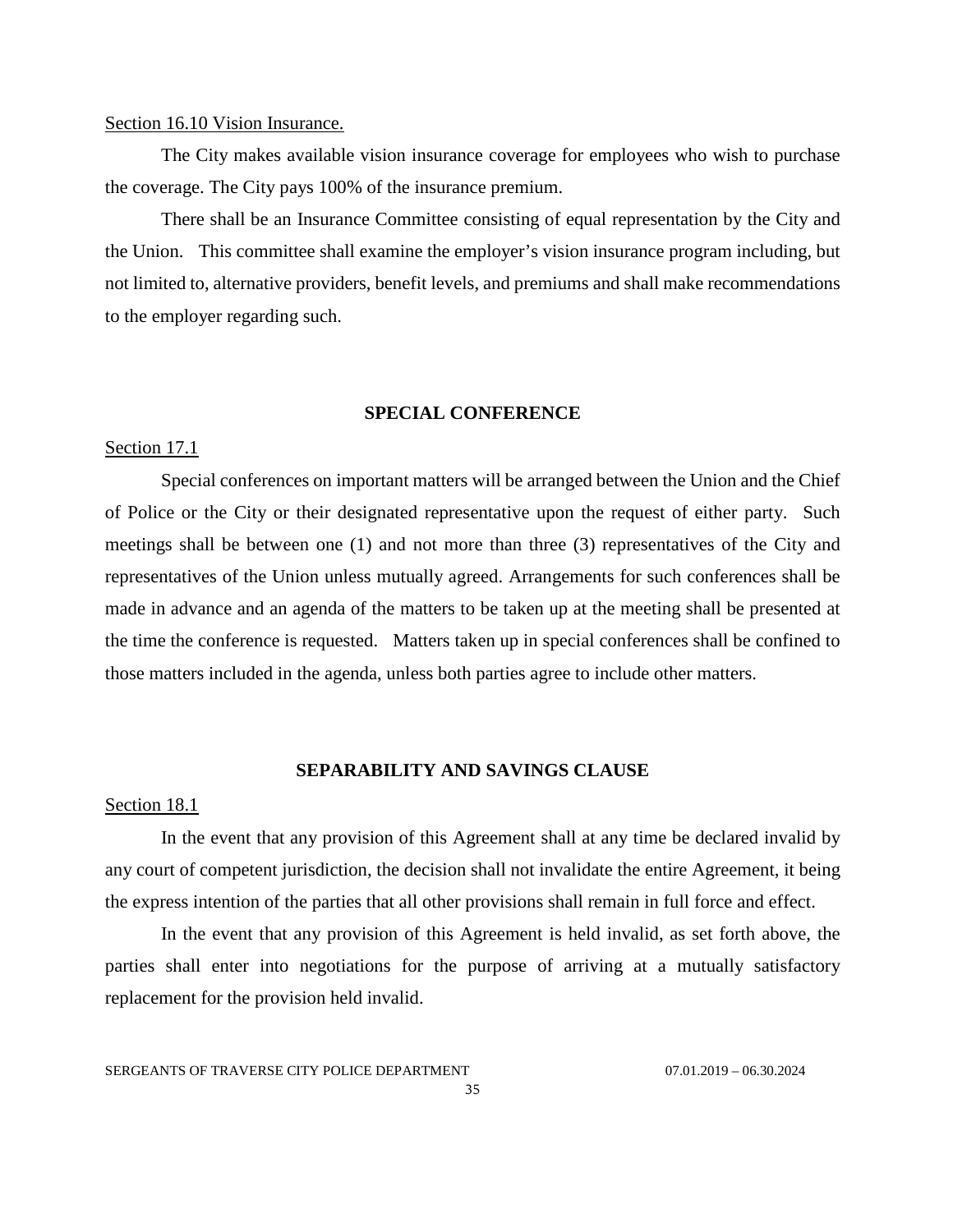#### **SPECIAL INACTIVATION**

#### <span id="page-35-1"></span><span id="page-35-0"></span>Section 19.1

At the City's discretion, if any member while in the line of duty shoots another person, either injuring or killing that person, that member may be placed on paid inactive duty for a period of three (3) days except during periods of emergency. At the City's discretion, the member may be required to participate in counseling through the City's Employee Assistance Program (EAP) after an incident involving a shooting.

#### **RETIREMENT AND LONGEVITY**

#### <span id="page-35-3"></span><span id="page-35-2"></span>Section 20.1 Retirement Plan.

The retirement provisions shall be governed by Public Act 345 of the Public Acts of 1937, as amended.

## A) Pension Multiplier

Effective July 1, 2007, any member including future retirement credit of employees who are promoted into the bargaining unit, age fifty (50) with twenty-five (25) years of service or age sixty (60) regardless of service shall have a pension as authorized under Public Act 345, payable at the rate of two and eight-tenths percent (2.8%) of the average of the three (3) years of highest annual compensation received during the five (5) years of service immediately preceding retirement or leaving service, multiplied by the first twenty-five (25) years of service, and all other benefits and compensation as set forth in said Act. (Michigan Act 345 of 1937 provides for "1% of the member's average final compensation multiplied by the number of years, and fraction of a year, of service rendered by the member in excess of 25 years.")

Effective July 1, 2016, the pension multiplier shall be two percent (2.0%) for the first twenty-five (25) years of service for all new employees hired on or after July 1, 2016. The pension multiplier and years of service for those employees hired between July 1, 2009 and July 1, 2016 who are promoted to Sergeant after July 1, 2016 shall be frozen at the 2.0% multiplier for those years of service earned prior to the promotion. In addition, for those employees hired between July 1, 2009 and July 1, 2016 who are promoted to Sergeant after July 1, 2016, shall receive a pension multiplier of 2.8% for the years in which he/she are in that position.

SERGEANTS OF TRAVERSE CITY POLICE DEPARTMENT 07.01.2019 - 06.30.2024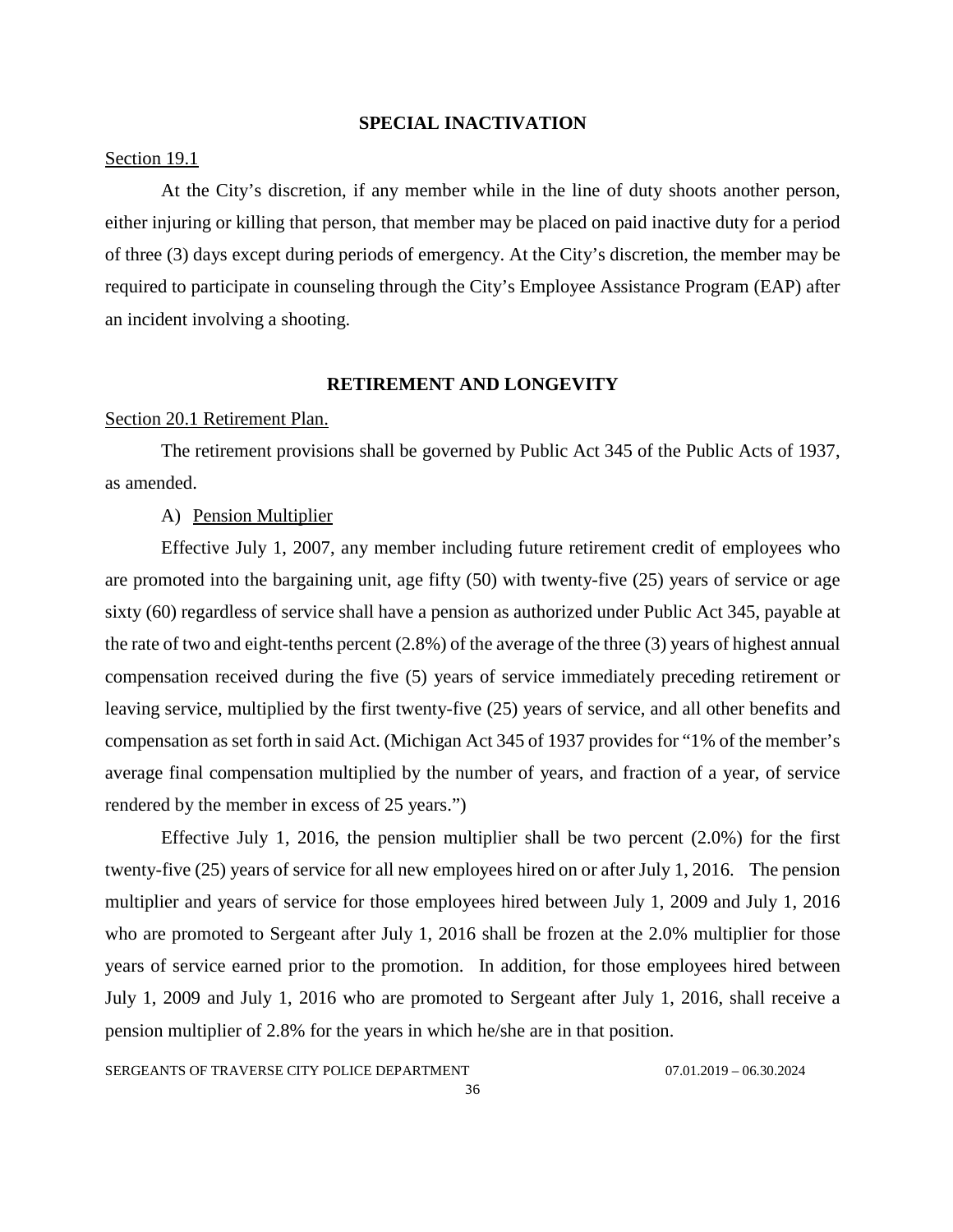## B) Employee Contributions

Retirement contributions shall be by payroll deduction. The employee shall make a retirement contribution of 2% of gross salary.

C) Annual Post-Retirement Adjustment

An annual post-retirement adjustment will be made of up to two and one-half percent (2.5%) based upon the annual increase in CPI, of the annual pension amount. The non-compounded adjustment would begin one (1) year after retirement and would continue annually for twenty (20) years. The provision will apply to all current and future members of this bargaining unit.

Employees hired on or after July 1, 2021, are not eligible for an annual post-retirement adjustment. Wages for "Final Average Compensation" shall be computed as described in the ACT 345 benefit plan summary.

## <span id="page-36-0"></span>Section 20.2 Longevity Payments.

| In addition to the base as set forth in the attached salary schedule, employees who were           |  |
|----------------------------------------------------------------------------------------------------|--|
| hired by the City of Traverse City before January 1, 1999, shall receive longevity pay as follows: |  |
|                                                                                                    |  |
|                                                                                                    |  |
|                                                                                                    |  |

Employees who were hired after January 1, 1999, shall have the following longevity schedule:

| After eight (8) years' continuous service:    | \$0.10 |
|-----------------------------------------------|--------|
| After twelve (12) years' continuous service:  | \$0.20 |
| After sixteen (16) years' continuous service: | \$0.29 |
| After twenty (20) years' continuous service:  | \$0.45 |

SERGEANTS OF TRAVERSE CITY POLICE DEPARTMENT 07.01.2019 - 06.30.2024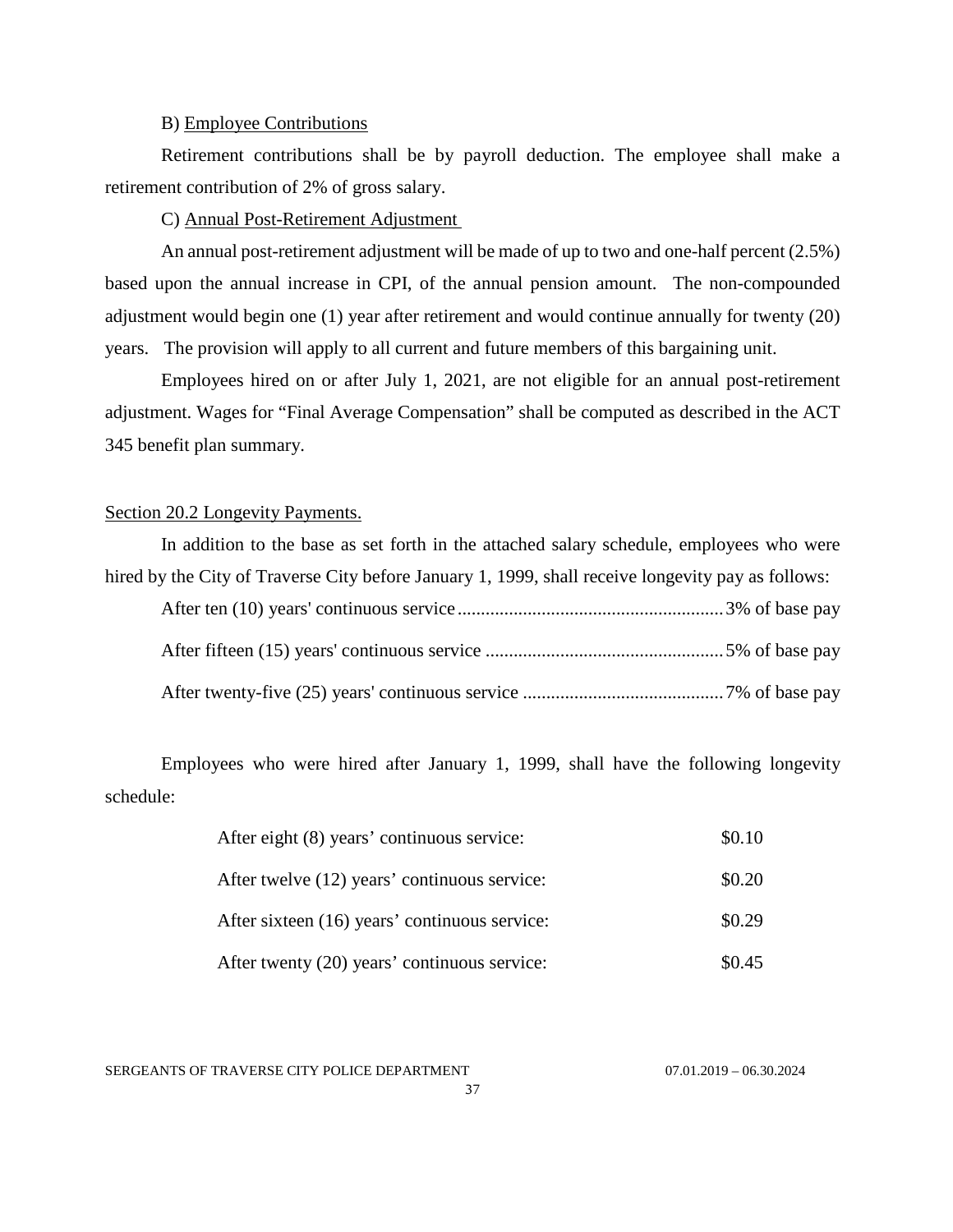#### **MISCELLANEOUS**

#### <span id="page-37-1"></span><span id="page-37-0"></span>Section 21.1 No Discrimination.

The parties agree not to discriminate against an employee or applicant for employment with respect to hire, tenure, terms, compensation, work classifications, promotion or demotion, termination, transfers, or other conditions of employment or a matter directly or indirectly related to employment because of their actual or perceived race, color, national origin, sex, age, height, weight, marital status, religion, physical or mental disability, family status, sexual orientation, or gender identity or gender expression.

#### <span id="page-37-2"></span>Section 21.2 Bulletin Boards.

The City will provide a bulletin board in the Police building which may be used by the Union for posting notices limited to:

- (a) Notices of Union recreational or social events
- (b) Notice of Police Union elections and results
- (c) Notices of Union meetings and results
- (d) Official Teamster communications
- (e) Fraternal Police communications
- (f) Other information which is not derogatory to the City or its administration

The City reserves the right to police the bulletin board so that no offensive material is posted thereon.

#### <span id="page-37-3"></span>Section 21.3 Rules and Regulations.

The City reserves the right to establish and publish from time to time, reasonable rules and regulations which it shall deem proper to govern the conduct of its employees.

#### <span id="page-37-4"></span>Section 21.4 Washrooms.

The City will provide washrooms and lockers for the changing and storing of clothing. Such lockers may be inspected monthly by the commanding officer and once a month other than for general inspection by the commanding officer in the presence of the employee assigned such locker; the latter to be made subject to five (5) days' notice to the employee.

SERGEANTS OF TRAVERSE CITY POLICE DEPARTMENT 07.01.2019 - 06.30.2024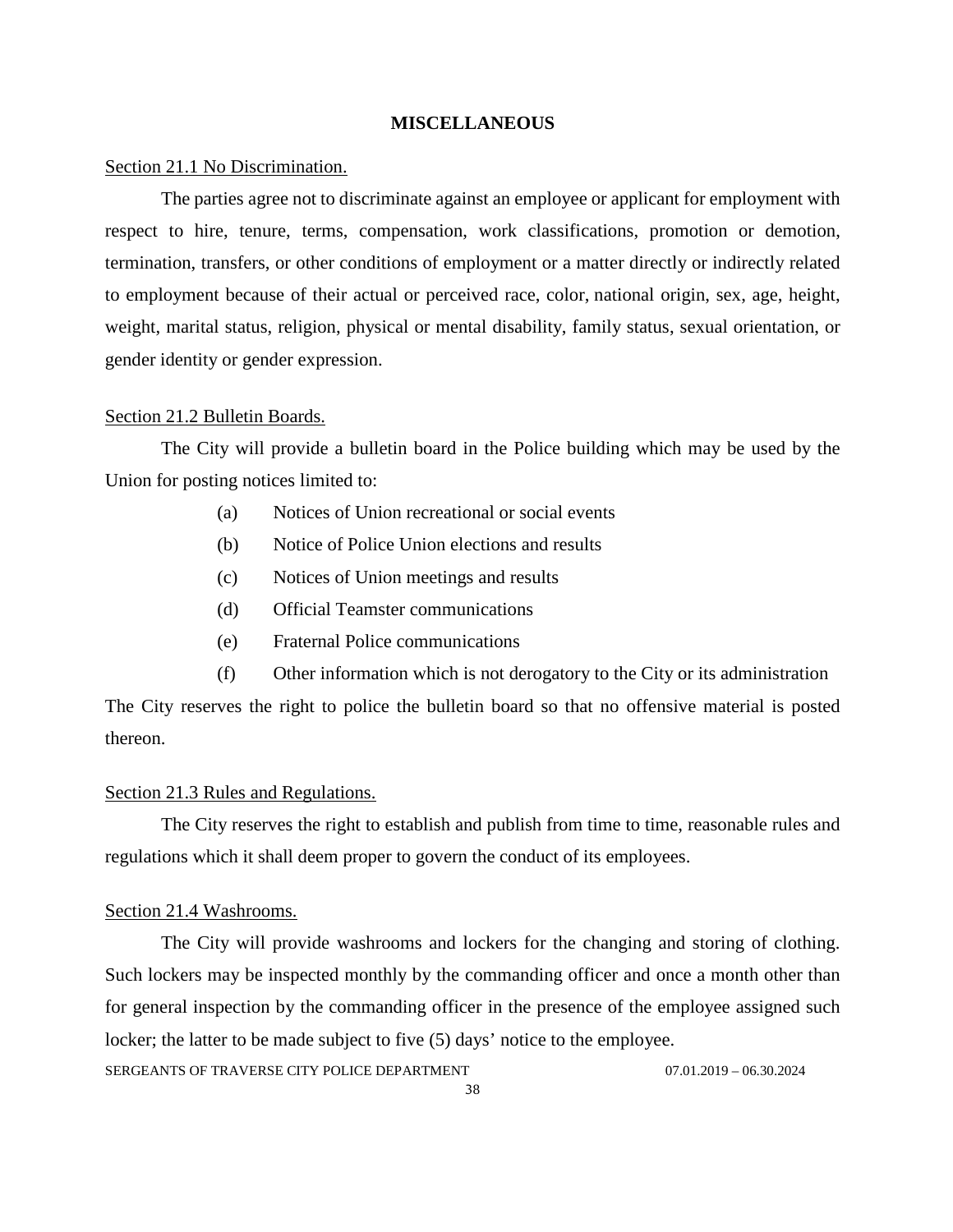## <span id="page-38-0"></span>Section 21.5 Mileage.

When an employee is required by the City to provide their own vehicle to perform their duties, the employee shall be compensated at the current IRS reimbursement rate.

## <span id="page-38-1"></span>Section 21.6 Changes.

Any time a new Division is established or an existing Division is combined with another, the City will notify the Union prior to implementing such change. The effect of such change shall be a proper subject of the Special Conference and shall be governed by the provisions of this Agreement.

## <span id="page-38-2"></span>Section 21.7 Manning of Police Cars.

The City, in its sole discretion, shall determine the number of officers required in any patrol car during any shift. The City shall dispatch sufficient manpower to any area to handle a problem be it day or night.

## <span id="page-38-3"></span>Section 21.8 Legal Assistance.

The City will provide to the employee such legal assistance as provided by present insurance policy and as required by law.

#### <span id="page-38-4"></span>Section 21.9 Janitorial Duties.

The employees will not be required to perform any janitorial or building maintenance functions except by mutual agreement or in the case of unusual circumstances or an emergency, except for those officers with personally assigned offices (sector) whose responsibility it shall be to keep these offices clean and orderly.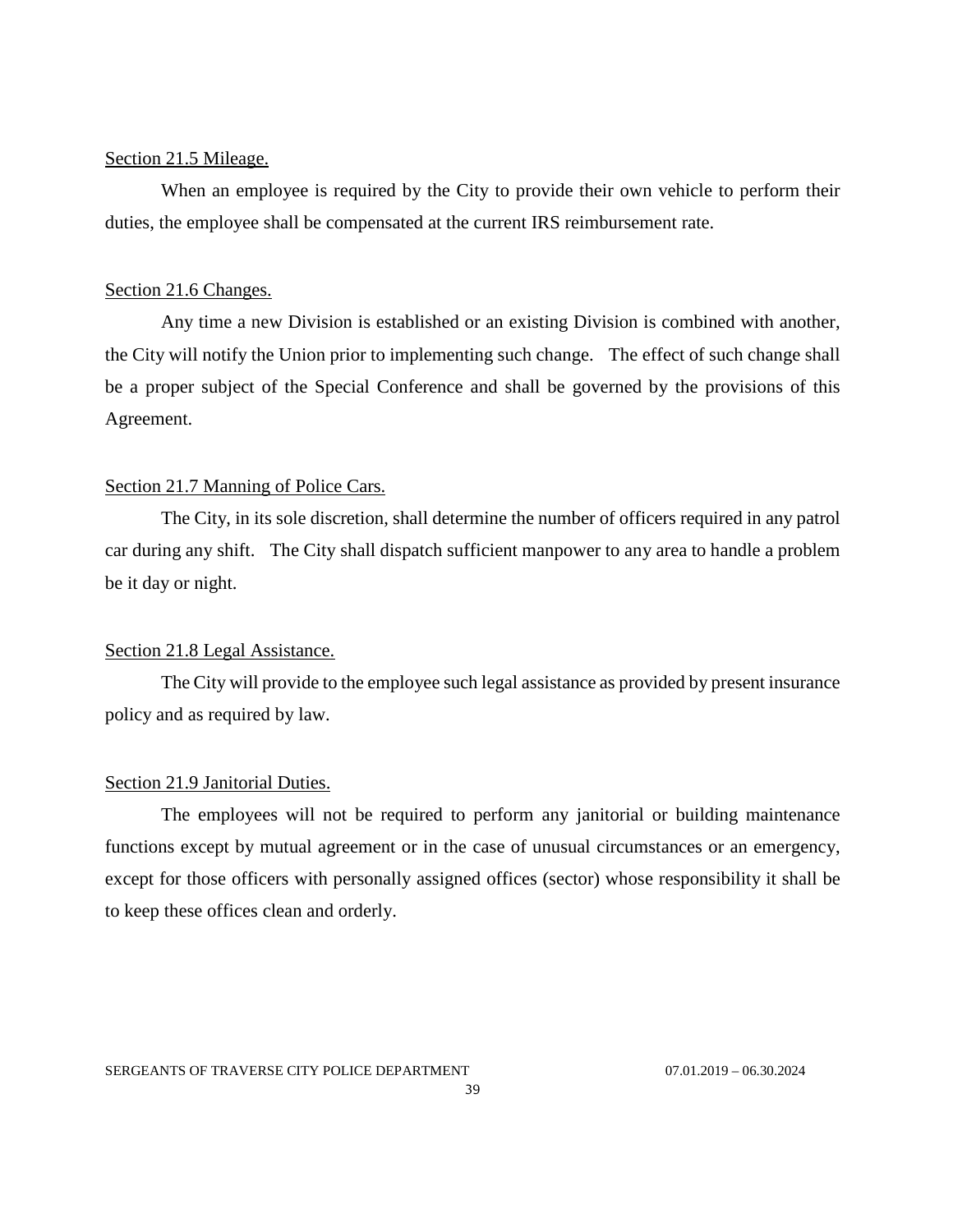## <span id="page-39-0"></span>Section 21.10 Safety Committee.

There shall be a Police Department Safety Committee composed of one (1) representative of patrol and one (1) of sergeants and (2) two designated by the City Manager. Questions of safety concerning items seriously endangering the life or physical safety of the Police Department patrol and sergeants may be submitted to the Committee after the Police Chief and the City Manager have been notified of the issue and given an opportunity to decide the questions. The Committee shall advise the City and in the event the Committee is unanimous in its decision, its decision shall be final. If the decision requires the expenditure of money above that authorized by the City Manager, the City Manager agrees to make a positive recommendation to the City Commission, but the City Commission's decision shall be final.

## <span id="page-39-1"></span>Section 21.11 Change of Address.

An employee changing their place of permanent residence shall make such change known to their immediate supervisor as soon as possible on a form provided by the City for such purposes. Such change of address may then be forwarded by the Department Head to all other City offices requiring such information.

## <span id="page-39-2"></span>Section 21.12 Telephone Numbers.

All employees shall be required to give their home address and phone numbers to the Chief of Police. Such phone numbers shall be held in strict confidence and will not be given out to anyone except City Manager or City Attorney or designee without the permission of the employees and then only by the shift supervisor.

## <span id="page-39-3"></span>Section 21.13 Beneficiary.

Earned pay and earned benefits specified in this Agreement which are due to an employee, upon employee's death shall be paid to the employee's named beneficiary, and if no beneficiary **is**  named, to employee's estate.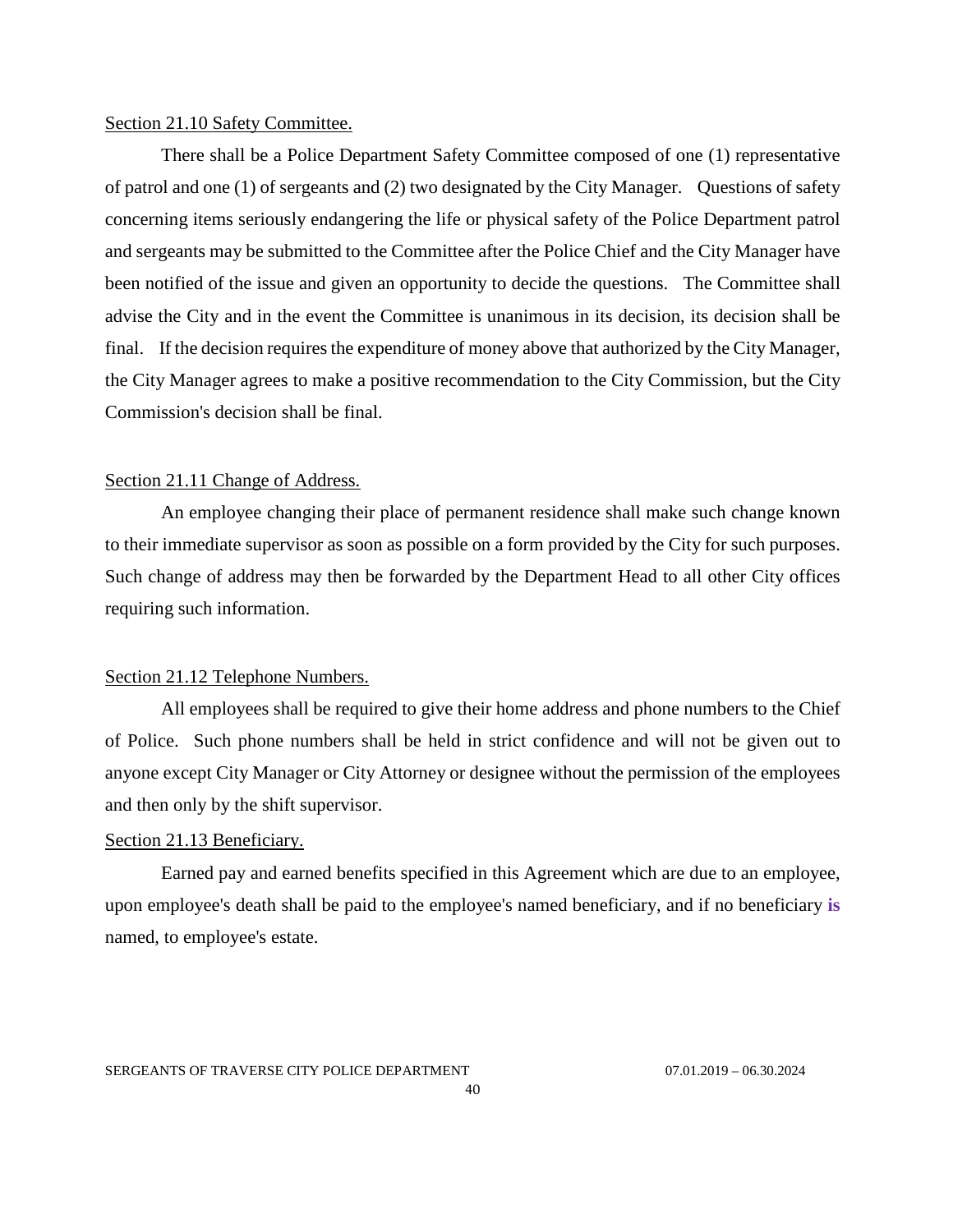## <span id="page-40-0"></span>Section 21.14 Residency.

Employees must live within a radius of twenty (20) miles of the City limits as measured from the nearest City limit. Employees who were living outside the City limits as of March 10, 2000, shall be permitted to remain in such place of residence, but if they move, must move within the above mentioned distance. New Hires have one (1) year from date of hire to attain such residence. Failure to comply with this provision shall be a reason for termination with no recourse by the employee. Change of address shall be reported within seven (7) calendar days to the Office of Human Resources.

#### <span id="page-40-1"></span>Section 21.15 Gender.

The masculine pronoun, wherever used in this Agreement, shall include the feminine pronoun, and the singular pronoun, the plural, unless the context clearly otherwise requires.

## <span id="page-40-2"></span>Section 21.16 Captions.

The captions used in each Section of this Agreement are for the purpose of identification and are not a substantive part of this Agreement.

## <span id="page-40-3"></span>Section 21.17 Assignment and Recognition of Detectives.

The parties recognize that sergeants and patrol are assigned to the plainclothes investigative function as their normal duties. Henceforth, any such assigned employee shall be referred to as "Detective Sergeant" or "Detective" in the case of patrol.

- a) Employees who volunteer for the assignment of the Detective position and are granted such assignment shall be required to make a commitment to remain in said assignment for a minimum of two (2) years.
- (b) Detective Sergeants and Detectives shall not be included in the present six (6) week work cycle but instead shall have a day shift schedule, Monday through Friday and shall not work holidays except upon prior authorization of the Chief of Police.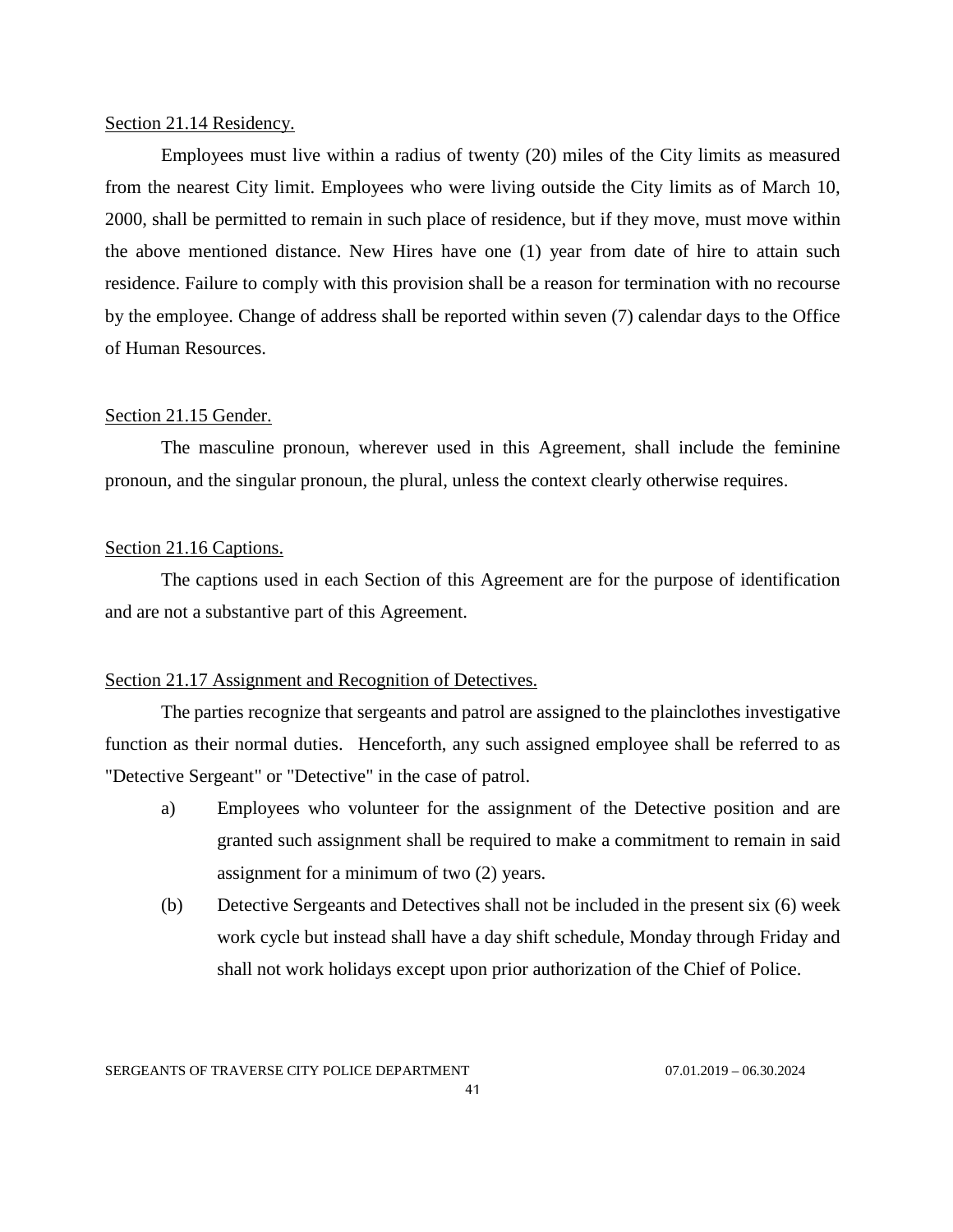- (c) The City shall post vacancies for assignments to the Detective positions for a minimum of ten (10) days. The employees desiring the assignment shall request, in writing, to the Chief of Police within the ten (10) day posting.
- (d) Assignments shall be made on the basis of the employee's ability to perform the duties of the Detective position. Seniority shall be considered in the assignment but shall not be the prime consideration. The City shall not be arbitrary or capricious in the selection. The following is the selection process to be followed for such assignments:
	- 1. Assignment shall be on a competitive basis.
	- 2. Employees must have the knowledge and ability to perform the work in question.
	- 3. Written, oral, and internal examinations are to be based upon the assignment to be filled.

The competitive examination shall include:

A written examination shall be given first. The applicant must receive 70% on the written examination to proceed to the next step which is the internal review, followed by the oral examination. The City shall choose the highest scoring and eligible employee to offer the assignment to.

If applicants did not receive a 70% on the written examination, the posting shall be expanded to other Sergeants first, then to Patrol.

A three-person panel scoring the employees in the oral examination shall consist of one member chosen by a majority of the sergeants, one member chosen by the City, and the third member to be selected mutually by the above two members.

A three-person panel scoring the employees in the internal examination shall consist of one sergeant within the department chosen by a majority of the sergeants, one sergeant within the department chosen by the City, and the third being the Chief of Police, or designee.

SERGEANTS OF TRAVERSE CITY POLICE DEPARTMENT 07.01.2019 - 06.30.2024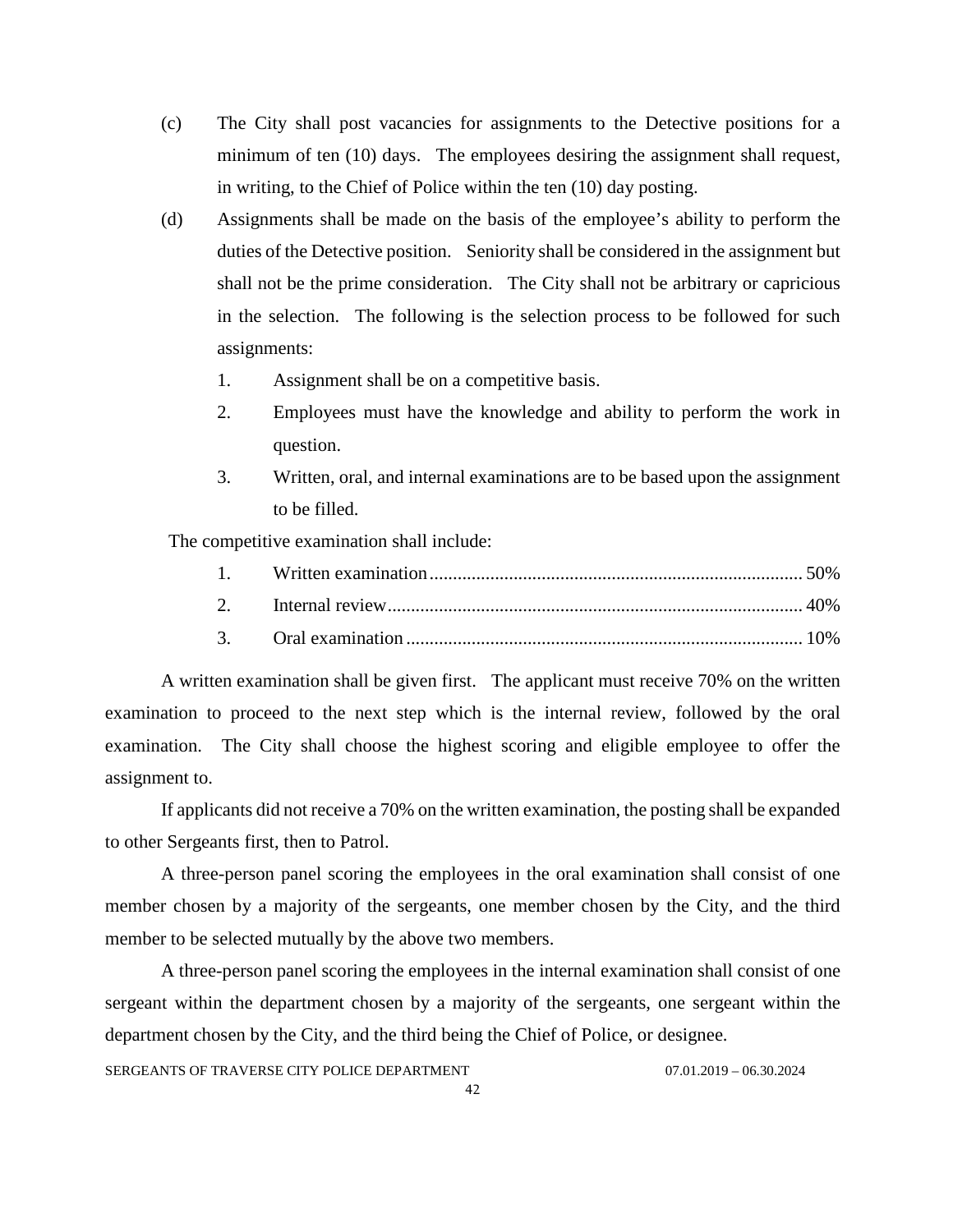A written test shall be acquired through the Michigan Municipal League, or other mutually agreeable testing service.

The City shall establish an eligibility list of those employees scoring 70% or more from each assignment examination. Such eligibility list shall remain in effect for a minimum of twelve (12) calendar months from the date the results of the examination are received by the City, and the City may, at its discretion, extend the lists eligibility an additional twelve (12) months.

Employees who attain equal scores shall be chosen by using department seniority.

## <span id="page-42-0"></span>Section 21.18 Clothing Allowances for Detective Sergeant.

Any sergeant so assigned to Detective shall also receive an annual clothing allowance in the amount of one thousand dollars (\$1000.00) per year. If the Detective Sergeant is reassigned to the uniform division, the officer will pay back the unused portion on a biweekly basis. It shall be the responsibility of the City to dry clean the Detective clothing under this section.

## <span id="page-42-1"></span>Section 21.19 Personal Leave Days.

Employees classified as sergeants in the Police Department shall be granted twenty-four (24) hours of personal leave time per fiscal year. Personal leave time is non-accumulative.

#### <span id="page-42-2"></span>Section 21.20 Educational Reimbursement.

Employees who receive a prior written approval for educational courses directly related to the employee's current job or deemed to improve job skills relative to potential advancement opportunities available within the City may receive tuition reimbursement from the Employer in accordance with City policies.

#### <span id="page-42-3"></span>Section 21.21 Tobacco Products.

Effective on or after January 1, 1998, a no usage of tobacco products as a condition of employment is established during the work shift for all sergeants hired/promoted.

Effective July 1, 2001, upon promotion or hire to the classification of sergeant, no tobacco products shall be permitted to be used while "on" or "off" duty.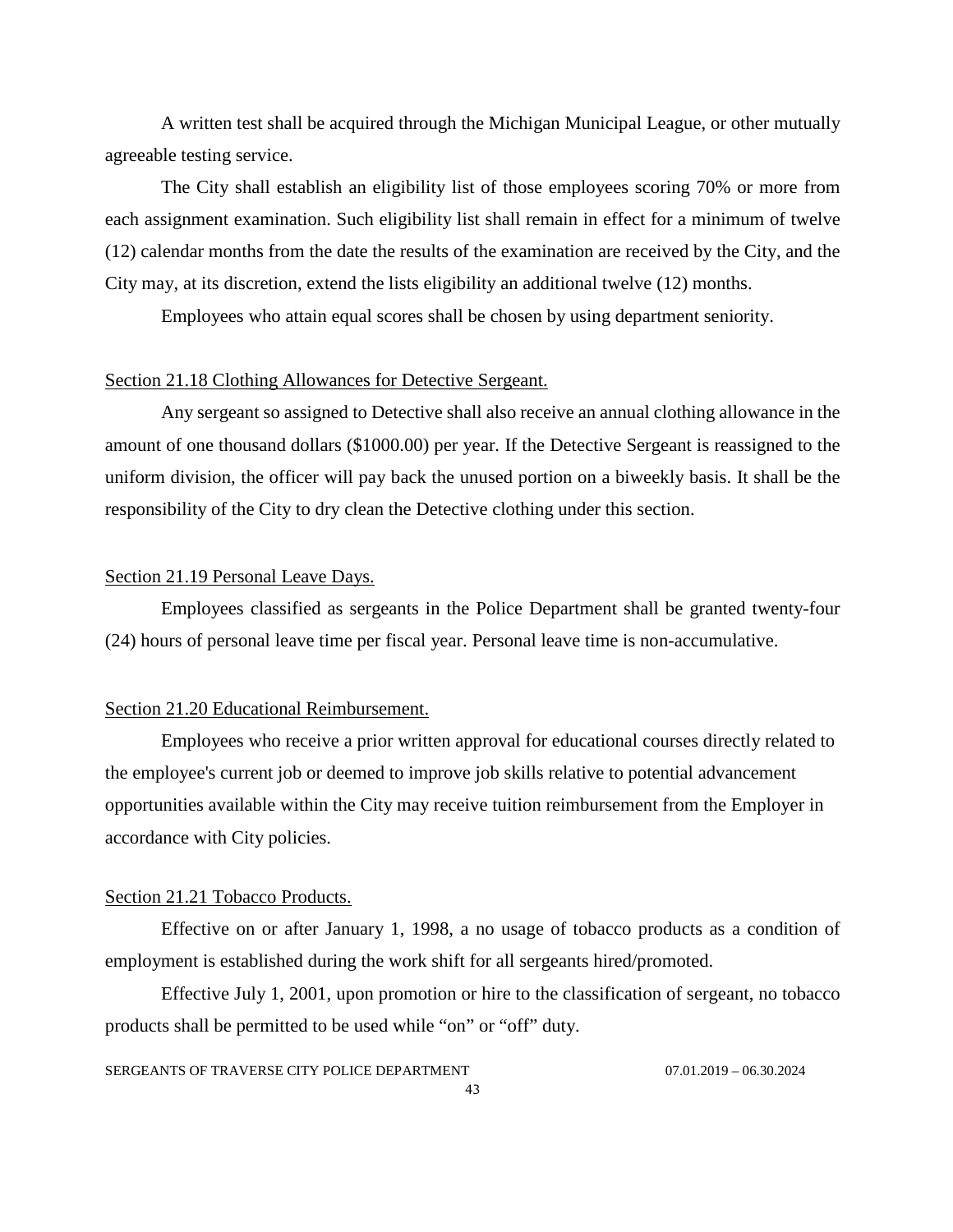## <span id="page-43-0"></span>Section 21.22 Physical Maintenance Program

Participation in the Police Physical Maintenance Program is voluntary. The Program shall not be changed by the City except after notice to the Union and then subject to collective bargaining permitted by law regarding changes. The meaning, application and effect of the policy are not subject to the grievance procedure or other contract or labor remedies.

Beginning in July 2009 and annually thereafter, employees who attain a score of 75% or higher will receive a payment of \$0.48 per hour. Employees who attain a score of 65% to 74% will receive a payment of \$0.36 per hour. Following the completion of the physical maintenance test, the rate of payment shall be updated within 14 calendar days of the scores being submitted to Human Resources, with a maximum of one update per calendar year.

#### **DURATION**

#### <span id="page-43-2"></span><span id="page-43-1"></span>Section 22.1

This Agreement shall be effective on the first (1st) day of July 2019, and shall remain in full force and effect until the thirtieth (30th) day of June, 2024. It shall automatically be renewed from year to year thereafter, unless either party notifies the other in writing at least sixty (60) days prior to the anniversary date that said party desires to modify or renegotiate this Agreement.

## <span id="page-43-3"></span>Section 22.2

In any event, the conditions of employment, including wages and benefits, shall remain in effect providing that the Union files consistent with Act 312 until such time a new labor agreement is negotiated or established.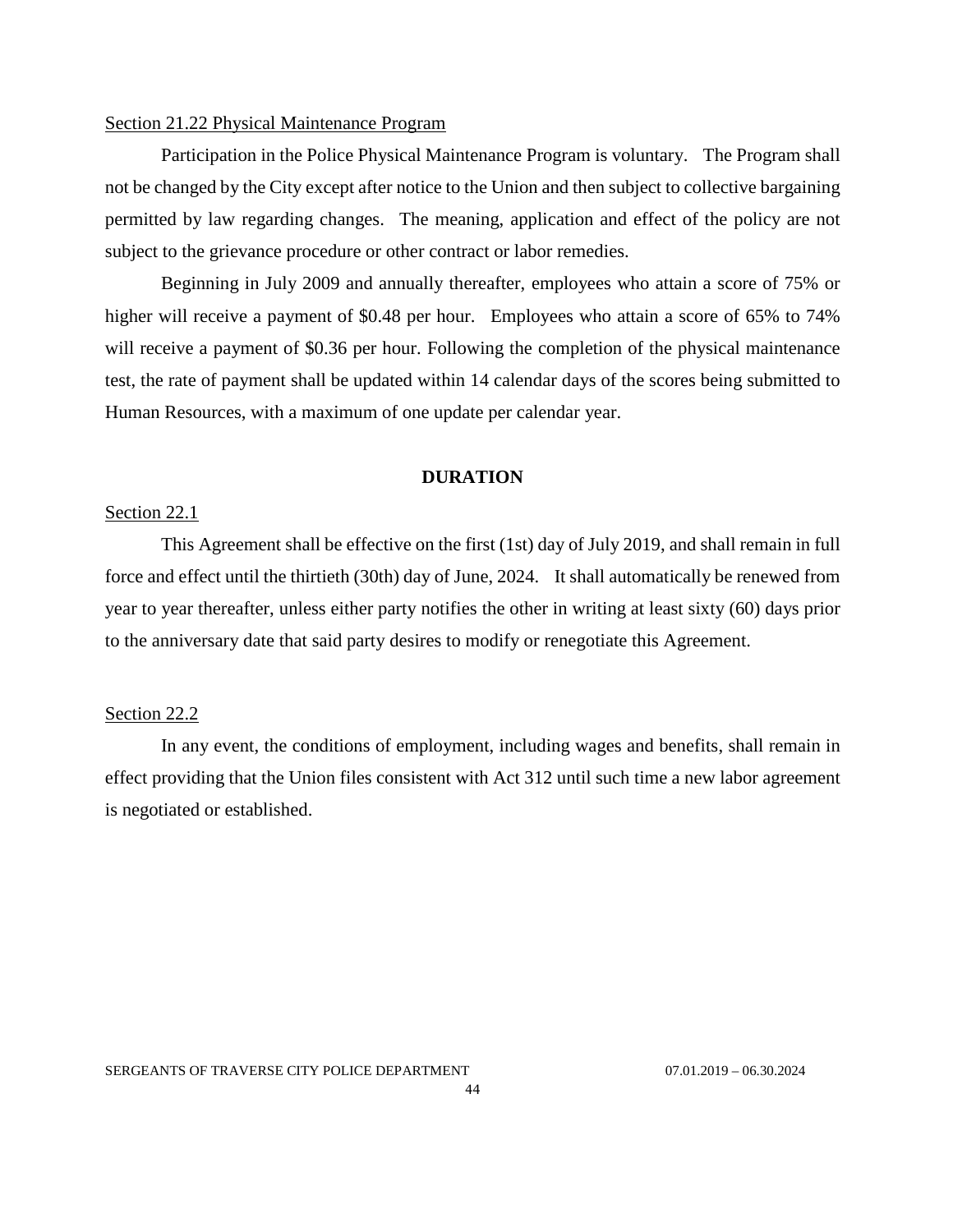This Agreement was negotiated by the following listed representatives:

Martin Colburn Penny Hill Kristine Bosley Christina Woods

 $B$ 

# TEAMSTERS STATE, COUNTY AND CITY OF TRAVERSE CITY MUNICIPAL WORKERS LOCAL 214:

Robert Donick Matthew Richmond Ryan Taylor

IN WITNESS WHEREOF, the parties hereto have, by their own representatives, duly authorized in the premises, executed this Agreement.

TRAVERSE CITY, MICHIGAN

C. Marentette, City Clerk amin

By Jim Carruthers. Mayor

TEAMSTERS STATE, COUNTY AND MUNICIPAL WORKERS LOCAL 214

Robert Donick, Business Representative

Matthew Richmond, Steward

Ryan *Taylor*, Alternate Steward

APPROVED AS TO SUBSTANCE:

l avl

Martin Colburn, City Manager

Date:  $7/10/2020$ 

SERGEANTS OF TRAVERSE CITY POLICE DEPARTMENT 07.01.2019 - 06.30.2024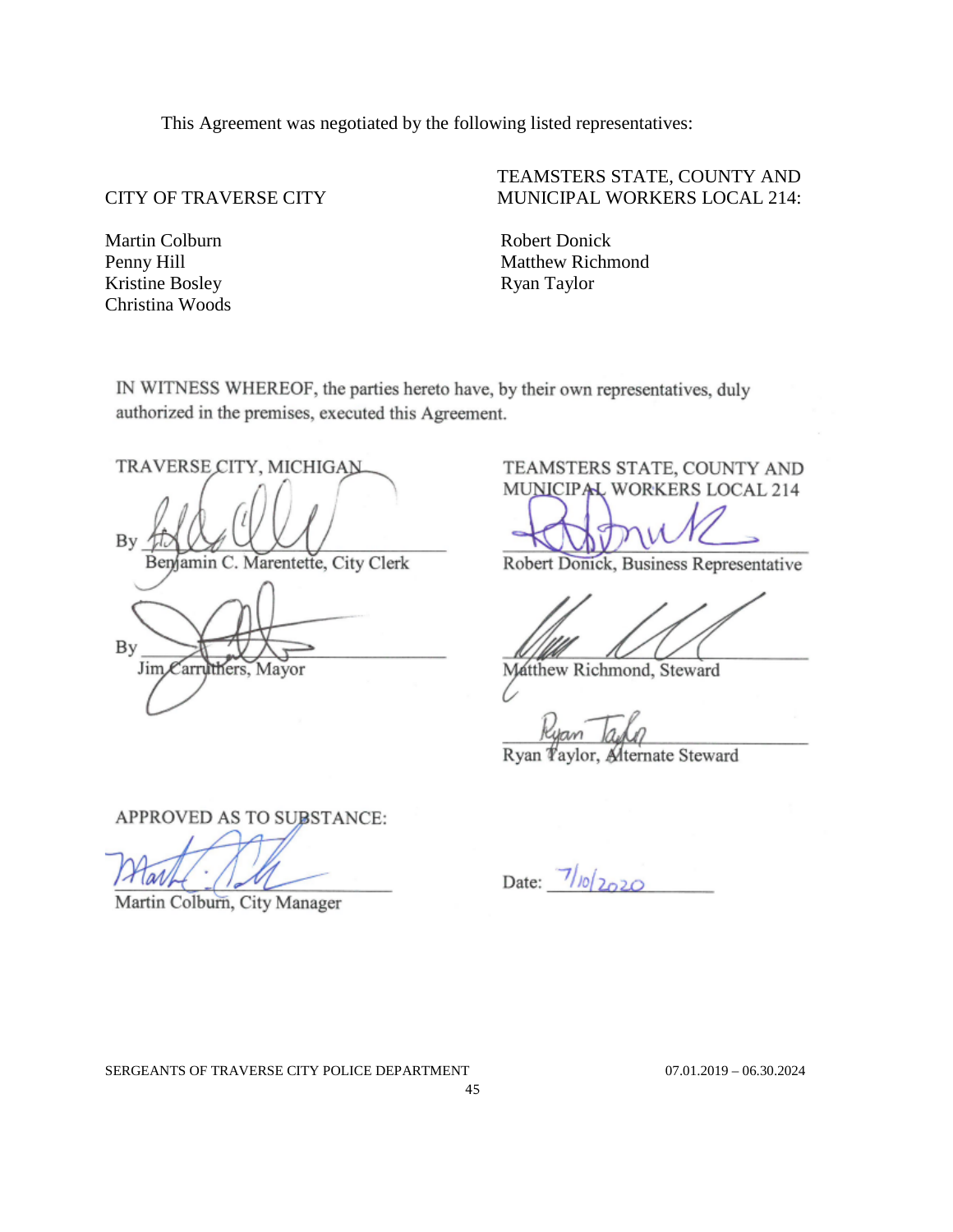## **APPENDIX "A"**

## **ANNUAL WAGE ATTACHMENT**

# **POLICE SERGEANTS**

<span id="page-45-1"></span><span id="page-45-0"></span>

|                                | 1-Jul-19 | 1-Jul-20 | 1-Jul-21 | - 1-Jul-22 | $1 - \text{Jul} - 23$ |
|--------------------------------|----------|----------|----------|------------|-----------------------|
| <b>Sergeant Base Pay Scale</b> | 2.50%    | 2.50%    | 2.00%    | 2.00%      | 2.00%                 |
| start                          | \$29.57  | \$30.31  | \$30.92  | \$31.54    | \$32.17               |
| 1 year (12 Months)             | \$29.86  | \$30.60  | \$31.22  | \$31.84    | \$32.48               |
| $2$ year (24 Months)           | \$30.17  | \$30.92  | \$31.54  | \$32.17    | \$32.81               |

Effective on the date of the May 21, 2020, any sergeant designated by the City to perform the assignment of Detective, shall receive three thousand dollars (\$3,000) per year rolled in as part of their pay.

| Note: Detective Sergeant Stipend is added to the Sergeants 2 Year Base Wage |                  |                       |            |                       |            |
|-----------------------------------------------------------------------------|------------------|-----------------------|------------|-----------------------|------------|
|                                                                             | $1 -$ Jul - $19$ | $1 - \text{Jul} - 20$ | $1-Jul-21$ | $1 - \text{Jul} - 22$ | $1-Ju1-23$ |
| <b>Sergeant Base Pay Scale</b>                                              | \$30.17          | \$30.92               | \$31.54    | \$32.17               | \$32.81    |
| <b>Detective Sergeant Stipend</b>                                           | \$1.44           | \$1.44                | \$1.44     | \$1.44                | \$1.44     |
| <b>Total Base Pay for</b><br><b>Detective Sergeant</b>                      | \$31.61          | \$32.36               | \$32.98    | \$33.61               | \$34.25    |

# **OFF-DUTY CARRY**

<span id="page-45-2"></span>Effective the first pay of July each year, an annual stipend in the amount of two hundred fifty dollars (\$250.00) (*subject to all required deductions*) shall be included for the voluntary off-duty carry of a weapon.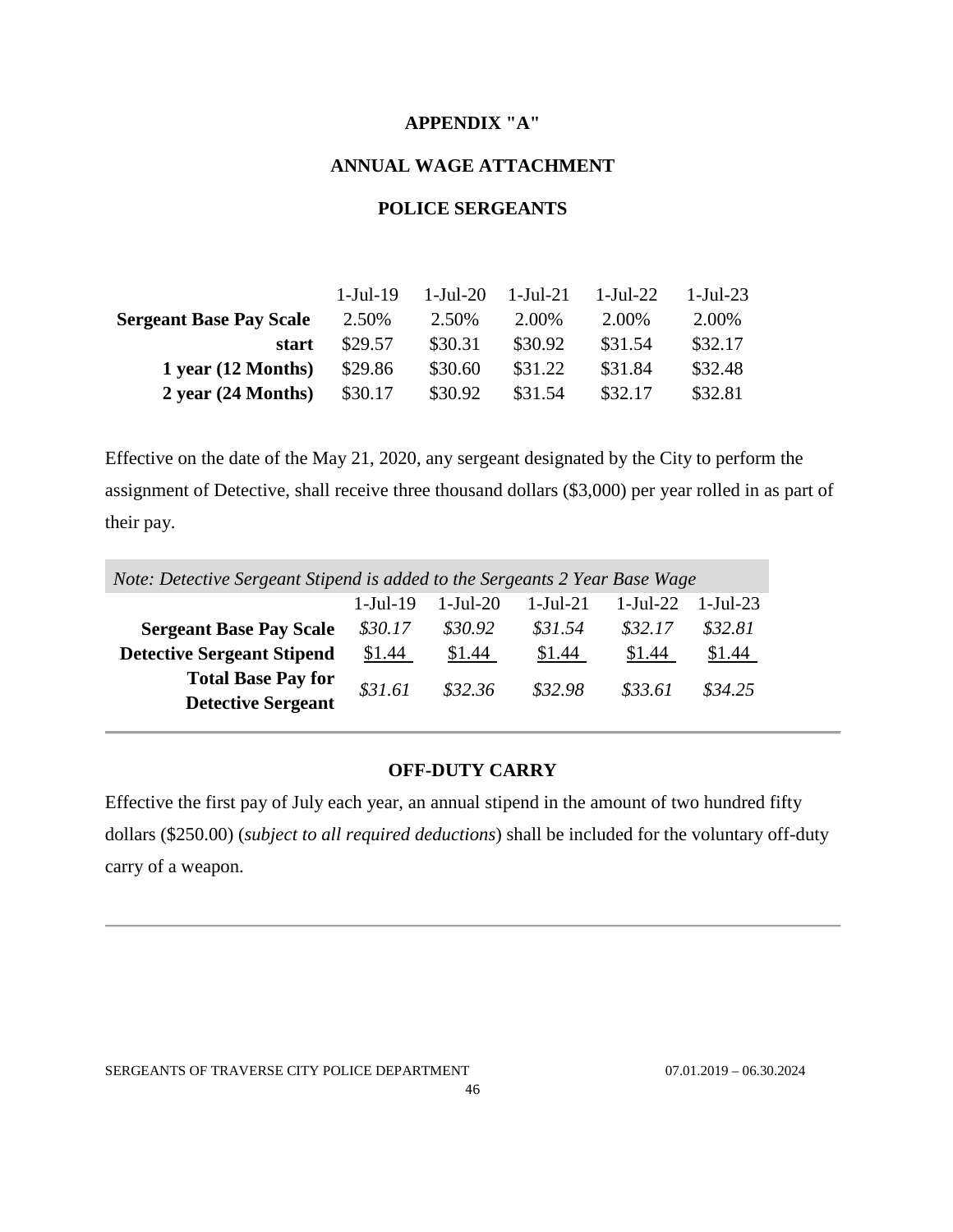## **EDUCATION STIPEND**

<span id="page-46-0"></span>A stipend shall be paid annually the first payroll date in July and/or a pro-rated amount when the sergeant first successful completion of the following:

> 1. \$1,000 School of Police Staff and Command 2. \$1,000 Law Enforcement Executive Leadership Institute (LEELI) or MCOLES certified Advance Police Supervision Course or Leadership in Police Organizations Course as determined by the Chief of Police (maximum of \$1000 annually) 3. \$1,000 Bachelor Degree from an accredited college or university with concentration area of Criminal Justice or related field OR \$2,000 Master's degree from an accredited college or university with concentration area of Criminal Justice or related field.

# *Only the highest level degree achieved shall be paid out*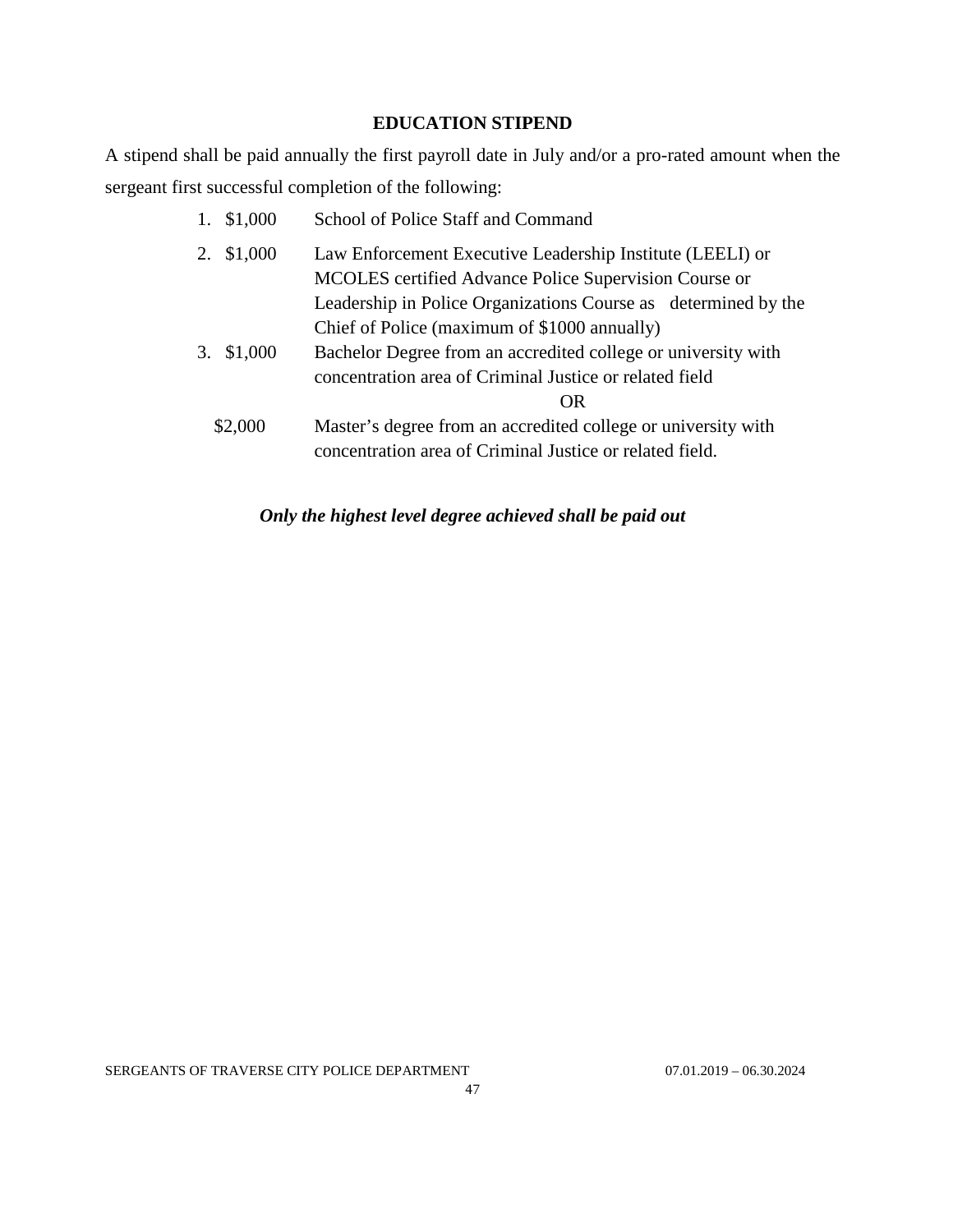# **INDEX**

#### **A**

Act 312, 44 Agency Shop, 8 Agreement, 8 Allowances For Administrative Sergeant, 43 Allowances For Detective, 43 Annual Wage, 46 Arbitration Procedure, 12 Assessment Center, 19 Authorized Payroll Deduction, 27

#### **B**

Bargaining Team, 10 Beneficiary, 40 Bonds, 27 Bonds, 27 Bulletin Boards, 38

## **C**

Captions, 41 Change Of Address, 40 Changes, 39 Classification And Rates, 27 Clothing Allowance, 43 Collective Bargaining Unit, 8 Compensatory Time, 21 Competitive Examination, 42 Court Appearance Pay, 28

## **D**

Deduction Of Dues, 9 Definition Of A Grievance, 12 Dental Insurance Coverage, 31 Detective, 41 Detective Sergeant, 41 Disability Pay, 30 Discipline And Discharge, 15 Dry Cleaning, 43 Duration, 44

## **E**

Educational Reimbursement, 43 Eligibility List, 43 Employee Definition, 8

#### **F**

SERGEANTS OF TRAVERSE CITY POLICE DEPARTMENT 07.01.2019 - 06.30.2024 Funeral Leave, 24

# **G**

Gender, 41 Grievance Form, 14 Grievance Procedure, 12

# **H**

Health Care Savings Plan, 33 Holiday Pay, 30 Hospitalization Insurance, 32 Hours Of Work, 21

## **I**

Insurance, 31 Insurance Committee, 32 Insurance Premiums, 26, 33 Insurance Premiums On Leave Of Absence, 34 Inter-Local Agreement, 11 Internal Review, 42 Involuntary Return, 20

# **J**

Janitorial Duties, 39 Just Cause, 15

## **L**

Labor Conventions, 24 Law Enforcement Executive Leadership Institute (Leeli), 47 Layoff And Recall, 17 Layoff Defined, 17 Layoff Procedure, 17 Leaves Of Absence, 23 Legal Assistance, 39 Life Insurance, 31 Limitation Of Authority And Liability, 12 Long Term Disability Insurance, 25 Longevity Payments, 37 Loss Of Seniority, 16

#### **M**

Management Rights, 11 Manning Of Police Cars, 39 Master's Degree, 47 Maternity Leave, 26 Mcoles Certified Advance Police Supervision Course, 47 Medical Insurance Opt Out Provision, 32